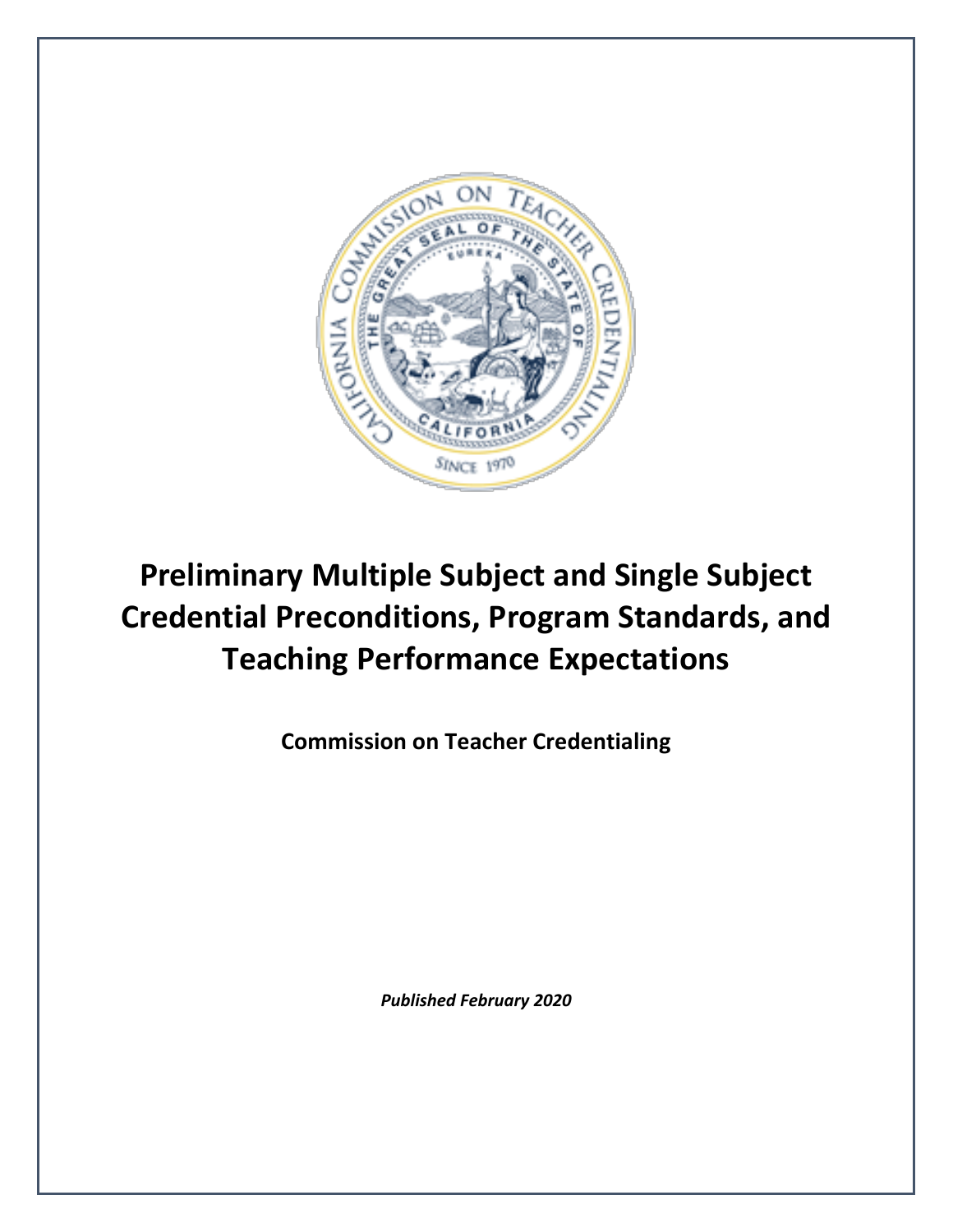This publication by the Commission on Teacher Credentialing is not copyright. It may be reproduced in the public interest, but proper attribution is requested.

Commission on Teacher Credentialing 1900 Capitol Avenue Sacramento, California 95811

### [Commission on Teacher Credentialing Program Standards](https://www.ctc.ca.gov/educator-prep/stds-prep-program)

**Preliminary Multiple and Single Subject Preconditions adopted March 1995: Precondition 1 updated December 2013 Precondition 6 updated February 2017 Precondition 7 updated March 2009 Preliminary Multiple and Single Subject Intern Preconditions adopted March 2009 Program Standards adopted December 2015**

**Teaching Performance Expectations (TPEs) adopted June 2016 Literacy TPEs adopted November 2019**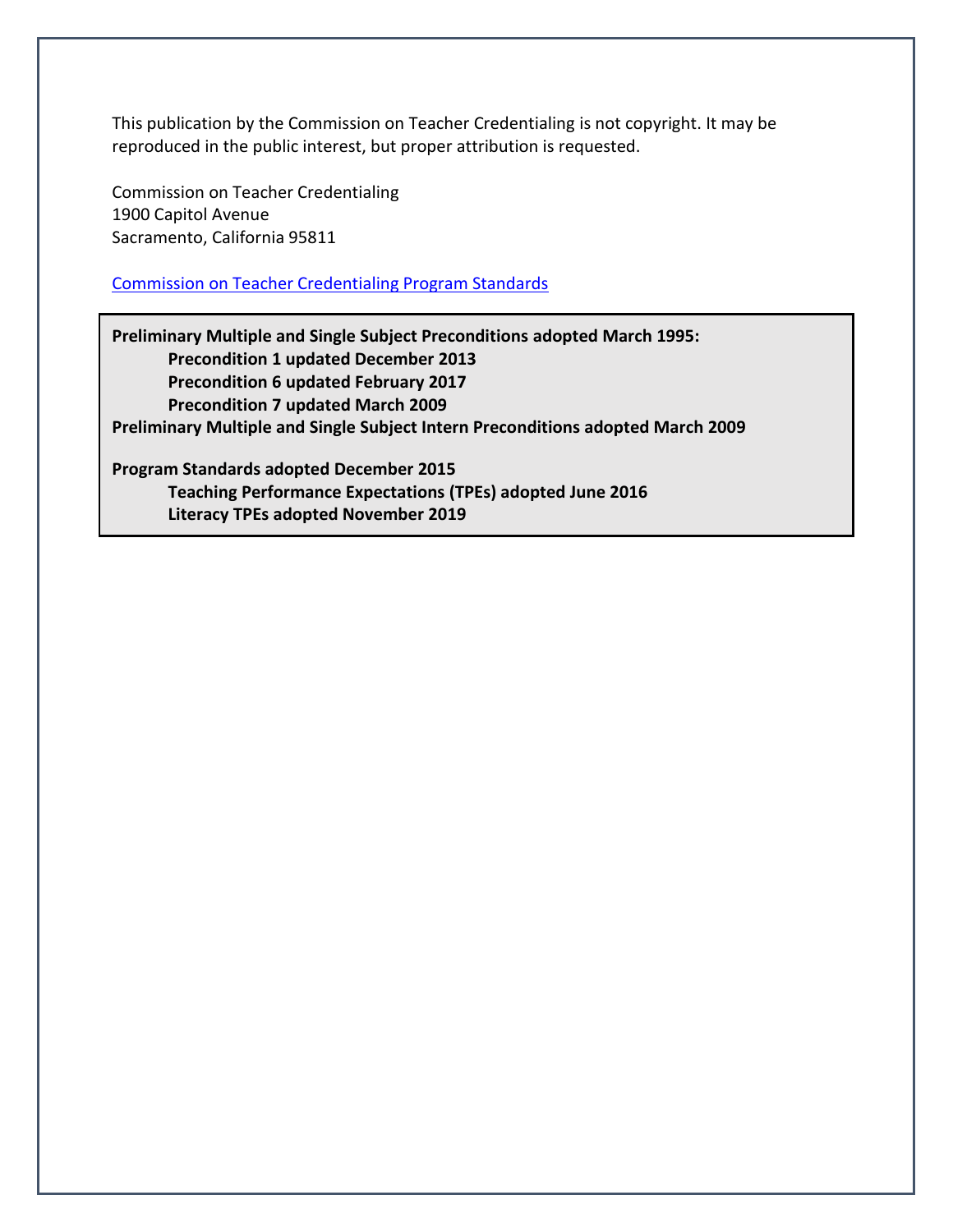# **Table of Contents**

| <b>Preliminary Multiple Subject and Single Subject Credential Preconditions</b>                                        | 1              |
|------------------------------------------------------------------------------------------------------------------------|----------------|
| <b>Preliminary Multiple Subject and Single Subject Credential Intern Preconditions</b>                                 | 4              |
| Preliminary Multiple Subject and Single Subject Credential Program Standards                                           | 7              |
| Standard 1: Program Design and Curriculum                                                                              | 7              |
| Standard 2: Preparing Candidates toward Mastery of the Teaching Performance Expectations<br>(TPEs)                     | 7              |
| <b>Standard 3: Clinical Practice</b>                                                                                   | $\overline{7}$ |
| Standard 4: Monitoring, Supporting, and Assessing Candidate Progress towards Meeting<br><b>Credential Requirements</b> | 9              |
| Standard 5: Implementation of a Teaching Performance Assessment                                                        | 9              |
| Standard 6: Induction Individual Development Plan                                                                      | 12             |
| <b>Teaching Performance Expectations (TPEs)</b>                                                                        | 13             |
| Introduction                                                                                                           | 13             |
| TPE 1: Engaging and Supporting All Students in Learning                                                                | 15             |
| TPE 2: Creating and Maintaining Effective Environments for Student Learning                                            | 17             |
| TPE 3: Understanding and Organizing Subject Matter for Student Learning                                                | 18             |
| TPE 4: Planning Instruction and Designing Learning Experiences for All Students                                        | 20             |
| TPE 5: Assessing Student Learning                                                                                      | 22             |
| TPE 6: Developing as a Professional Educator                                                                           | 23             |
| Part 2: Subject-Specific Pedagogy                                                                                      | 25             |
| Introduction                                                                                                           | 25             |
| Developmentally Appropriate Practices in Relation to Subject-Specific Pedagogy                                         | 25             |
| Literacy Practices in Relation to Subject-Specific Pedagogy                                                            | 25             |
| English Language Development in Relation to Subject-Specific Pedagogy                                                  | 26             |
| Subject-Specific Pedagogical Skills                                                                                    | 26             |
| Subject-Specific Pedagogical Skills for Multiple Subject Teaching Assignments                                          | 26             |
| Subject-Specific Pedagogical Skills for Single Subject Teaching Assignments                                            | 35             |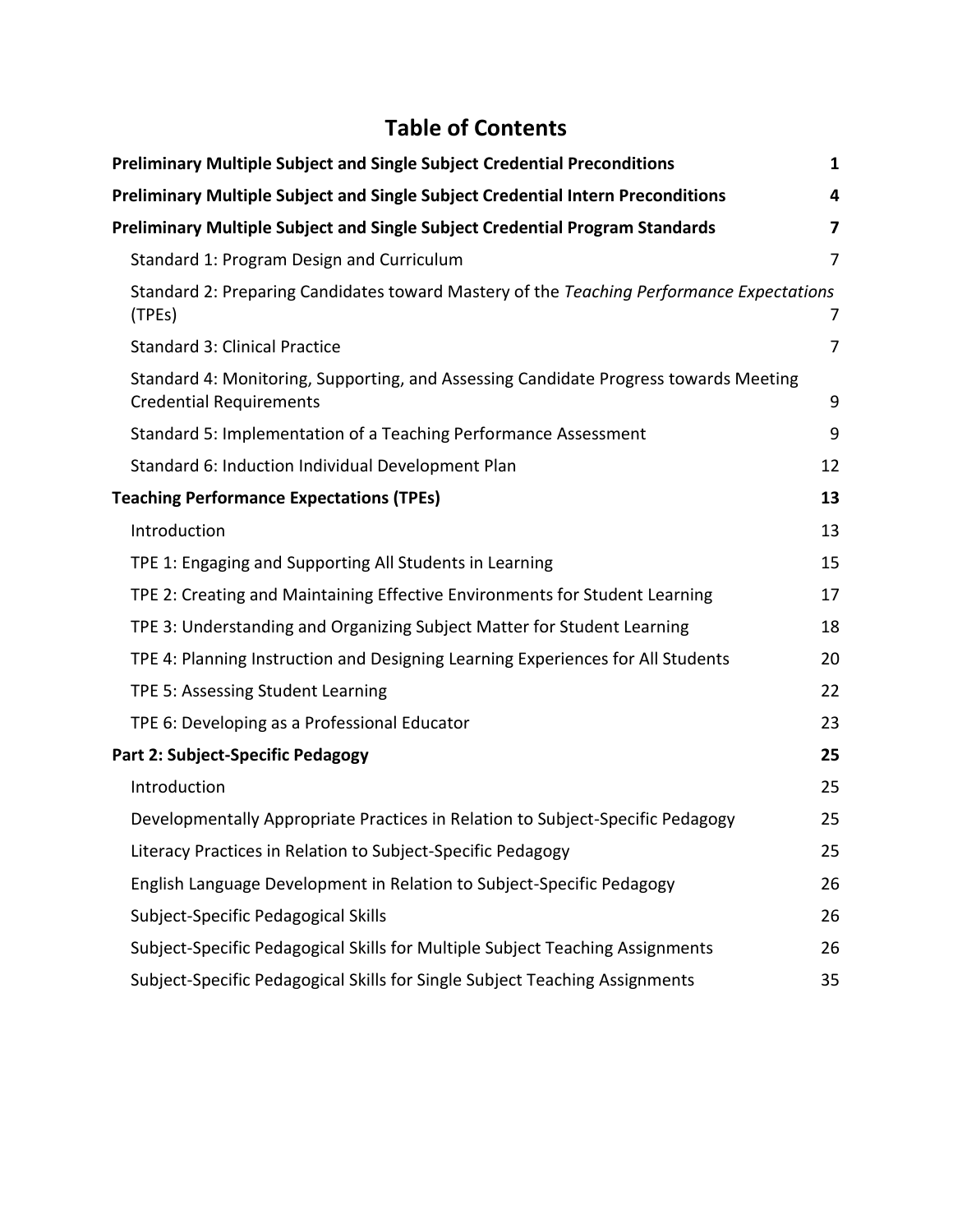# **Preliminary Multiple Subject and Single Subject Credential Preconditions**

<span id="page-3-0"></span>**(1) Limitation on Program Length.** The professional preparation coursework that all candidates are required to complete shall be equivalent to no more than two years of full-time study at the institution.

The limitation applies to postgraduate teacher preparation programs. The limitation does not apply to blended/integrated programs of subject matter preparation and professional preparation teaching internship programs. *[Reference: Education Code Section 44259 \(a\) and](http://www.leginfo.ca.gov/cgi-bin/waisgate?WAISdocID=01595311701+5+0+0&WAISaction=retrieve)  [\(b\) \(3\).](http://www.leginfo.ca.gov/cgi-bin/waisgate?WAISdocID=01595311701+5+0+0&WAISaction=retrieve)*

### *Clarification of Program Precondition 1*

*Individually Prescribed Courses*. Program Precondition 1 does not apply to additional courses that are required if a candidate is unable to meet the Commission's standards of candidate competence and performance by completing the regular professional preparation program.

**(2) Limitation on Student Teaching Prerequisites.** No college or university shall require candidates to complete more than the equivalent of nine semester units of professional preparation courses (as defined in Program Precondition 1) prior to allowing candidates to enroll in student teaching in elementary or secondary schools. This restriction may be increased to the equivalent of twelve semester units if the student teaching prerequisites include study of alternative methods of English language development as required by Program Precondition 7. *[Reference: Education Code Section 44320 \(a\).](http://www.leginfo.ca.gov/cgi-bin/displaycode?section=edc&group=44001-45000&file=44320-44324)*

### *Clarification of Program Precondition 2*

Student Teaching is defined as experience in a classroom or school under the direction and supervision of an experienced practitioner to complete program requirements. Other terms sometimes used include field work, field experience, directed teaching, practice teaching, practicum, etc.

- **(3) English Language Skills.** In each program of professional preparation, the college or university or school district requires candidates to demonstrate knowledge of alternative methods of developing English language skills, including reading, among all pupils, including those for whom English is a second language, in accordance with the Commission's standards. *[Reference: Education Code Section 44259 \(b\) and 44259.5.](http://www.leginfo.ca.gov/cgi-bin/waisgate?WAISdocID=01595311701+5+0+0&WAISaction=retrieve)*
- **(4) Undergraduate Student Enrollment.** Undergraduate students of any campus of the California State University or the University of California shall be allowed to enroll in any professional preparation course. *Reference: [Education Code Section 44320 \(a\).](http://www.leginfo.ca.gov/cgi-bin/displaycode?section=edc&group=44001-45000&file=44320-44324)*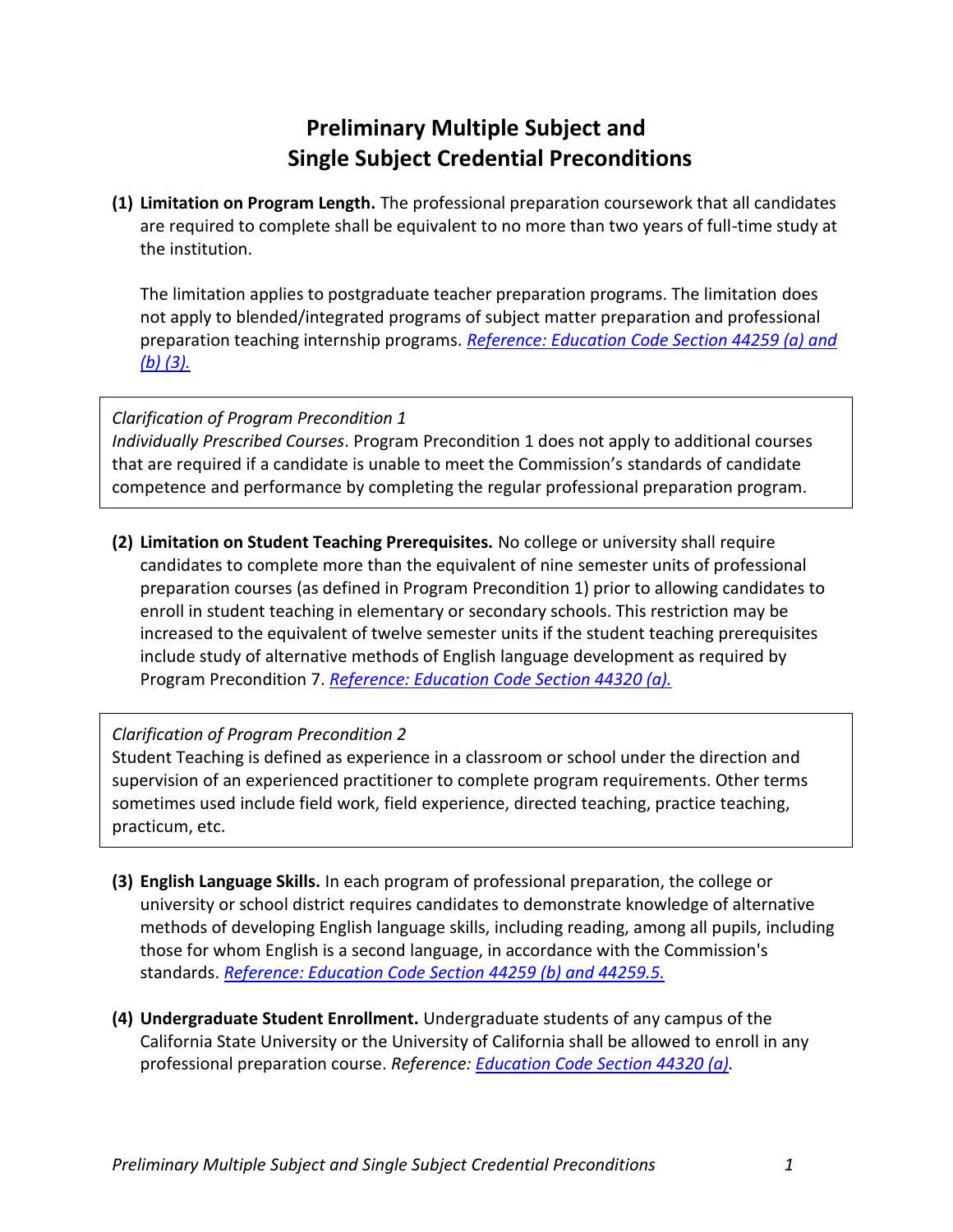### *Clarification of Program Precondition 4*

Program Precondition 4 does not mean that a public institution must make it possible for a candidate to complete all requirements for a baccalaureate degree and a preliminary credential in four years of full-time study or the equivalent.

- **(5) Program Admission.** The sponsor of a multiple or single subject preliminary teacher preparation program assesses each candidate's standing in relation to required subject matter preparation during the admissions process. The program admits only those candidates who meet one of the following criteria. *[Reference: Education Code Sections](http://www.leginfo.ca.gov/cgi-bin/waisgate?WAISdocID=01595311701+5+0+0&WAISaction=retrieve)  [44227 \(a\).](http://www.leginfo.ca.gov/cgi-bin/waisgate?WAISdocID=01595311701+5+0+0&WAISaction=retrieve)*
	- The candidate provides evidence of having passed the appropriate subject matter examination(s).
	- The candidate provides evidence of having attempted the appropriate subject matter examinations(s).
	- The candidate provides evidence of registration for the next scheduled examination.
	- The candidate provides evidence of having completed a Commission approved the appropriate subject matter preparation program.
	- The candidate provides evidence of continuous progress toward meeting the subject matter requirement.
	- The candidate provides evidence of enrollment in an organized subject matter examination preparation program.

**(6) Subject Matter Proficiency.** The approved preliminary teacher preparation program sponsor determines that each candidate meets the subject matter requirement prior to being given daily whole class instructional responsibilities in a TK-12 school or before becoming the teacher of record as an intern in a TK-12 school. *[Reference: Education Code Sections 44259 \(b\) \(5\).](http://codes.findlaw.com/ca/education-code/edc-sect-44259.html)*

- For Multiple and Single Subject programs (traditional and intern), the candidate provides evidence of having passed the appropriate subject matter examination(s) or having completed the appropriate Commission-approved subject matter preparation program, or a course of study deemed equivalent by the program sponsor.
- For integrated undergraduate programs only, the candidate must be monitored by the program for subject matter competency both prior to beginning and during early field experiences. Each candidate in an integrated undergraduate program must have satisfied subject matter or at a minimum completed four-fifths of the Commission-approved subject matter preparation program prior to beginning solo (i.e., student) teaching.
- **(7) Completion of Requirements.** A college or university or school district that operates a program for the Preliminary Multiple or Single Subject Credential shall determine, prior to recommending a candidate for the credential, that the candidate meets all legal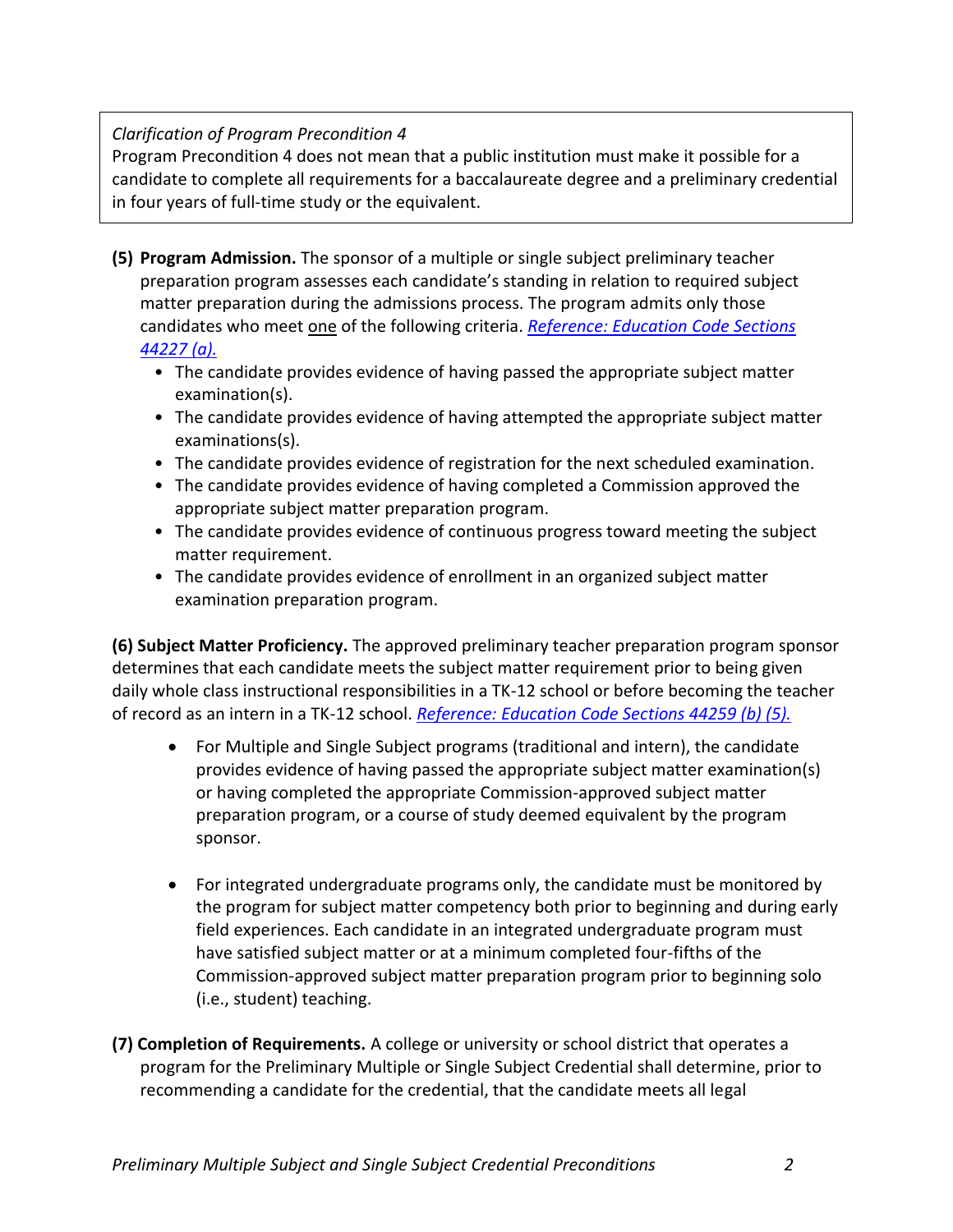requirements for the credential, including but not limited to: *[Reference: Education Code](http://www.leginfo.ca.gov/cgi-bin/waisgate?WAISdocID=01595311701+5+0+0&WAISaction=retrieve)  [Sections 44259 \(b\)](http://www.leginfo.ca.gov/cgi-bin/waisgate?WAISdocID=01595311701+5+0+0&WAISaction=retrieve) and [44283 \(b\) \(8\).](http://www.leginfo.ca.gov/cgi-bin/waisgate?WAISdocID=01637514309+9+0+0&WAISaction=retrieve)*

- For Multiple Subject candidates Possession of a baccalaureate or higher degree from a regionally accredited institution
- For Single Subject candidates Possession of a baccalaureate or higher degree other than in professional education from a regionally accredited institution
- Completion of Basic Skills Requirement
- Completion of an accredited professional preparation program
- Completion of the subject matter requirement
- Demonstration of knowledge of the principles and provisions of the Constitution of the United States
- Passage of the Teaching Performance Assessment
- Passage of the Reading Instruction Competence Assessment (RICA) (for Multiple Subject candidates).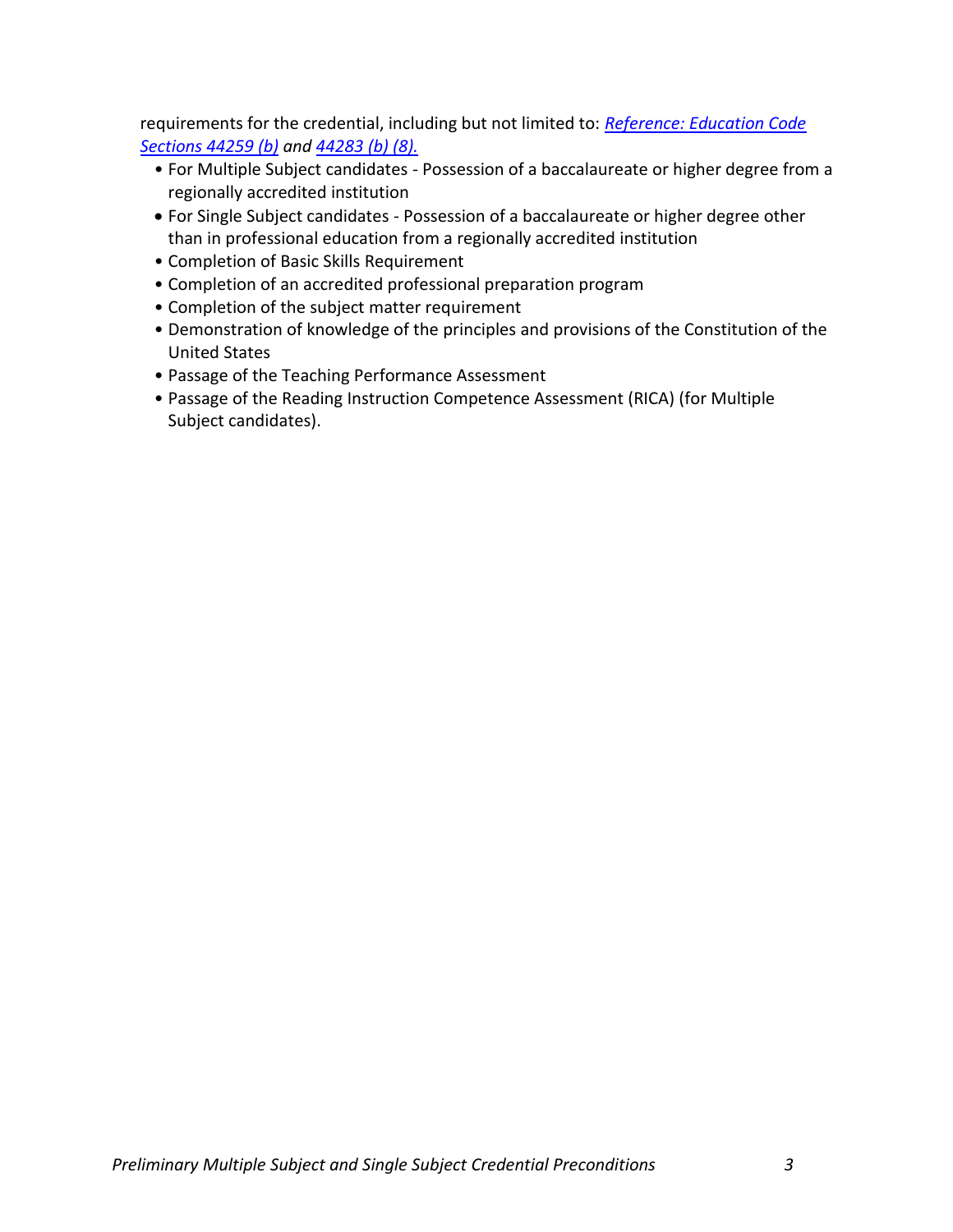# **Preliminary Multiple Subject and Single Subject Credential Intern Preconditions**

- <span id="page-6-0"></span>**(1) Bachelor's Degree Requirement**. Candidates admitted to internship programs must hold baccalaureate degrees or higher from a regionally accredited institution of higher education. Reference: Education Code Sections 44325, 44326, 44453.
- **(2) Subject Matter Requirement**. Each Multiple Subject intern admitted into the program has passed the Commission-approved subject matter examinations(s) for the subject area(s) in which the Intern is authorized to teach, and each Single Subject intern admitted into the program has passed the Commission-approved subject matter examination(s) or completed the subject matter program for the subject areas(s) in which the Intern is authorized to teach. Reference: Education Code Section 44325(c) (3).

### **(3) Pre-Service Requirement.**

- (a) Each Multiple and Single Subject Internship program must include a minimum of 120 clock hour (or the semester or quarter unit equivalent) pre-service component which includes foundational preparation in general pedagogy including classroom management and planning, reading/language arts, subject specific pedagogy, human development, and specific content regarding the teaching English Learners pursuant to California Code of Regulations §80033.
- (b) Each Education Specialist Internship program includes a minimum of 120 clock hour (or the semester or quarter unit equivalent) pre-service component which includes foundational preparation in pedagogy including classroom management and planning, reading/language arts, specialty specific pedagogy, human development, and teaching English Learners.
- **(4) Professional Development Plan.** The employing district has developed and implemented a Professional Development Plan for interns in consultation with a Commission-approved program of teacher preparation. The plan shall include all of the following:
	- (a) Provisions for an annual evaluation of the intern.
	- (b) A description of the courses to be completed by the intern, if any, and a plan for the completion of preservice or other clinical training, if any, including student teaching.
	- (c) Additional instruction during the first semester of service, for interns teaching in kindergarten or grades 1 to 6 inclusive, in child development and teaching methods, and special education programs for pupils with mild and moderate disabilities.
	- (d) Instruction, during the first year of service, for interns teaching children in bilingual classes in the culture and methods of teaching bilingual children, and instruction in the etiology and methods of teaching children with mild and moderate disabilities.

### **(5) Supervision of Interns.**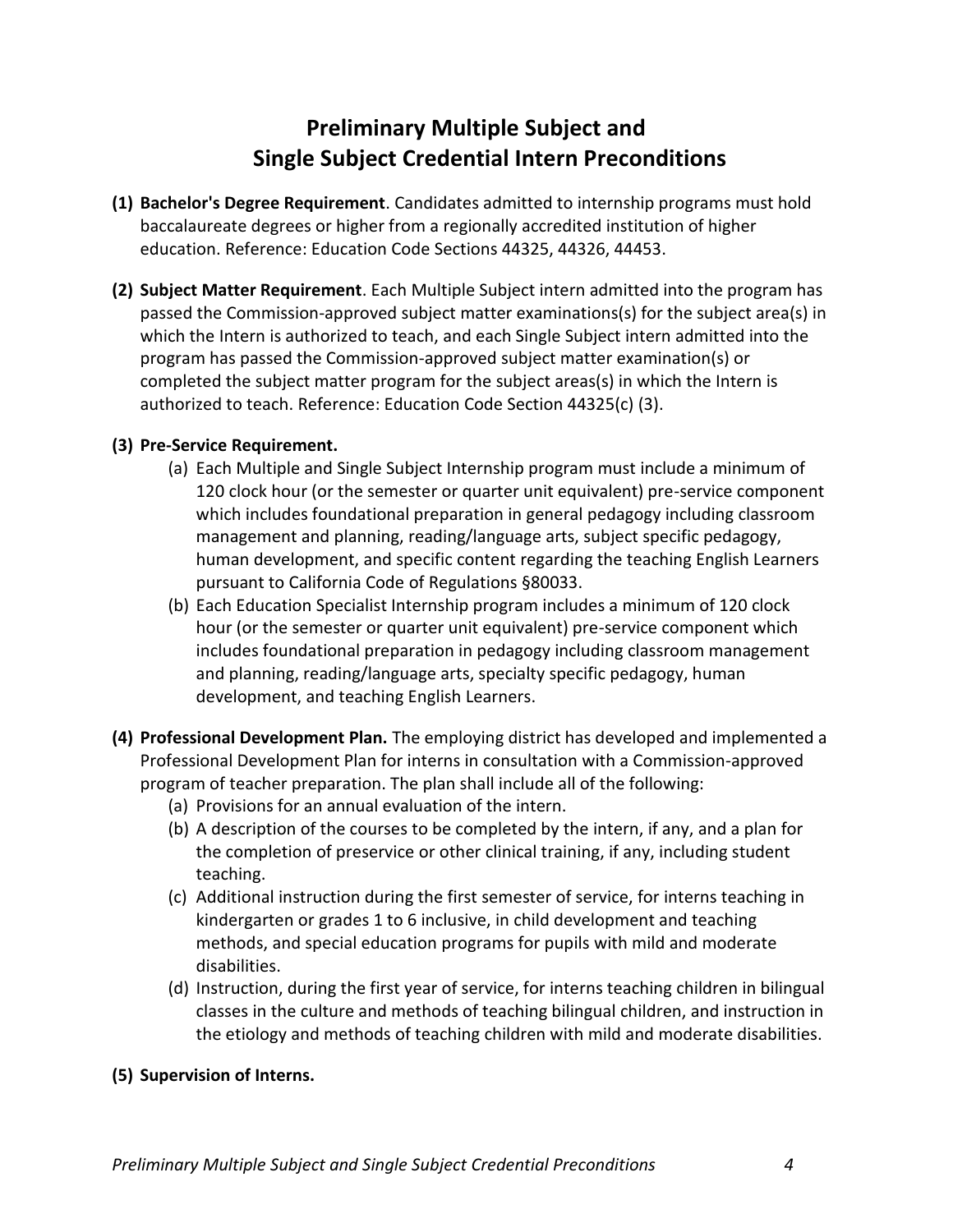- (a) In all internship programs, the participating institutions in partnership with employing districts shall provide 144 hours of support and supervision annually and 45 hours of support and supervision specific to teaching English learners pursuant to California Code of Regulations §80033.
- (b) University Intern Programs only: No intern's salary may be reduced by more than 1/8 of its total to pay for supervision, and the salary of the intern shall not be less than the minimum base salary paid to a regularly certificated person. If the intern salary is reduced, no more than eight interns may be advised by one district support person. Reference: Education Code Section 44462. Institutions will describe the procedures used in assigning supervisors and, where applicable, the system used to pay for supervision.
- **(6) Assignment and Authorization.** To receive program approval, the participating institution authorizes the candidates in an internship program to assume the functions that are authorized by the regular standard credential. Reference: Education Code Section 44454. The institution stipulates that the interns' services meet the instructional or service needs of the participating district(s). Reference: Education Code Section 44458.
- **(7) Participating Districts.** Participating districts are public school districts or county offices of education. Submissions for approval must identify the specific districts involved and the specific credential(s) involved. Reference: Education Code Sections 44321 and 44452.
- **(8) Early Program Completion Option. (Does not apply to an Education Specialist intern program)** Each intern program must make available to candidates who qualify for the option the opportunity to choose an early program completion option, culminating in a fiveyear preliminary teaching credential. This option must be made available to interns who meet the following requirements:
	- (a) Pass a written assessment adopted by the commission that assesses knowledge of teaching foundations as well as all of the following:
		- Human development as it relates to teaching and learning aligned with the state content and performance standards for K-12 students
		- Techniques to address learning differences, including working with students with special needs
		- Techniques to address working with English learners to provide access to the curriculum
		- Reading instruction in accordance with state standards
		- Assessment of student progress based on the state content and performance standards
		- Classroom management techniques
		- Methods of teaching the subject fields
	- (b) Pass the teaching performance assessment. This assessment may be taken only one time by an intern participating in the early completion option.
	- (c) Pass the Reading Instruction Competence Assessment (RICA) (Multiple Subject Credential only).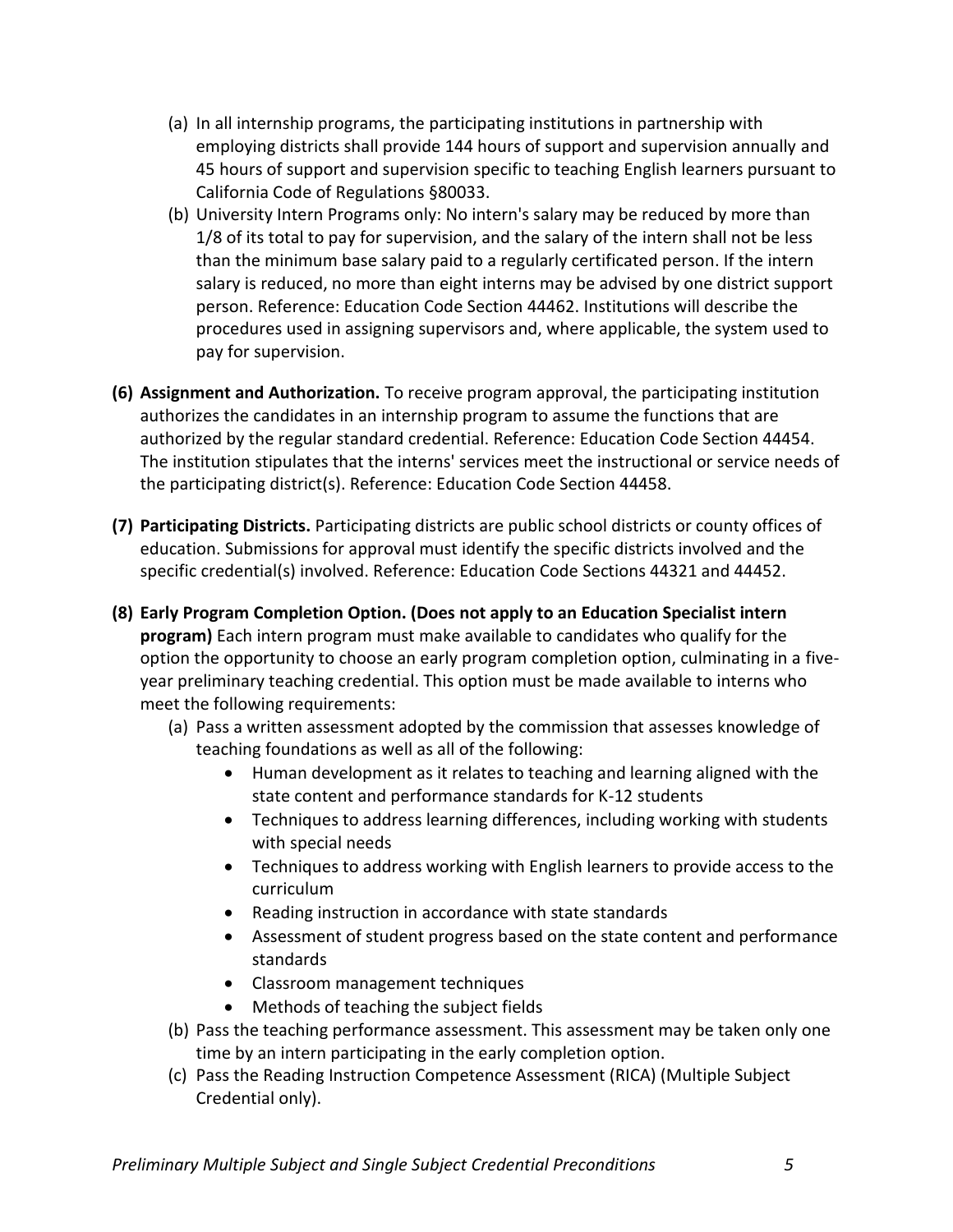(d) Meet the requirements for teacher fitness.

An intern who chooses the early completion option but is not successful in passing the assessment may complete his or her full internship program. (Reference: Education Code Section 44468).

- **(9) Length of Validity of the Intern Certificate.** Each intern certificate will be valid for a period of two years. However, a certificate may be valid for three years if the intern is participating in a program leading to the attainment of a specialist credential to teach students, or for four years if the intern is participating in a district intern program leading to the attainment of both a multiple subject or a single subject teaching credential and a specialist credential to teach students with mild/moderate disabilities. Reference: Education Code Section 44325 (b).
- **(10) Non-Displacement of Certificated Employees.** The institution and participating districts must certify that interns do not displace certificated employees in participating districts.
- **(11) Justification of Internship Program.** When an institution submits a program for initial or continuing accreditation, the institution must explain why the internship is being implemented. Programs that are developed to meet employment shortages must include a statement from the participating district(s) about the availability of qualified certificated persons holding the credential. The exclusive representative of certificated employees in the credential area (when applicable) is encouraged to submit a written statement to the Committee on Accreditation agreeing or disagreeing with the justification that is submitted.
- **(12) Bilingual Language Proficiency.** Each intern who is authorized to teach in bilingual classrooms has passed the language proficiency subtest of the Commission-approved assessment program leading to the Bilingual Crosscultural Language and Academic Development Certificate. Reference: Education Code Section 44325 (c) (4).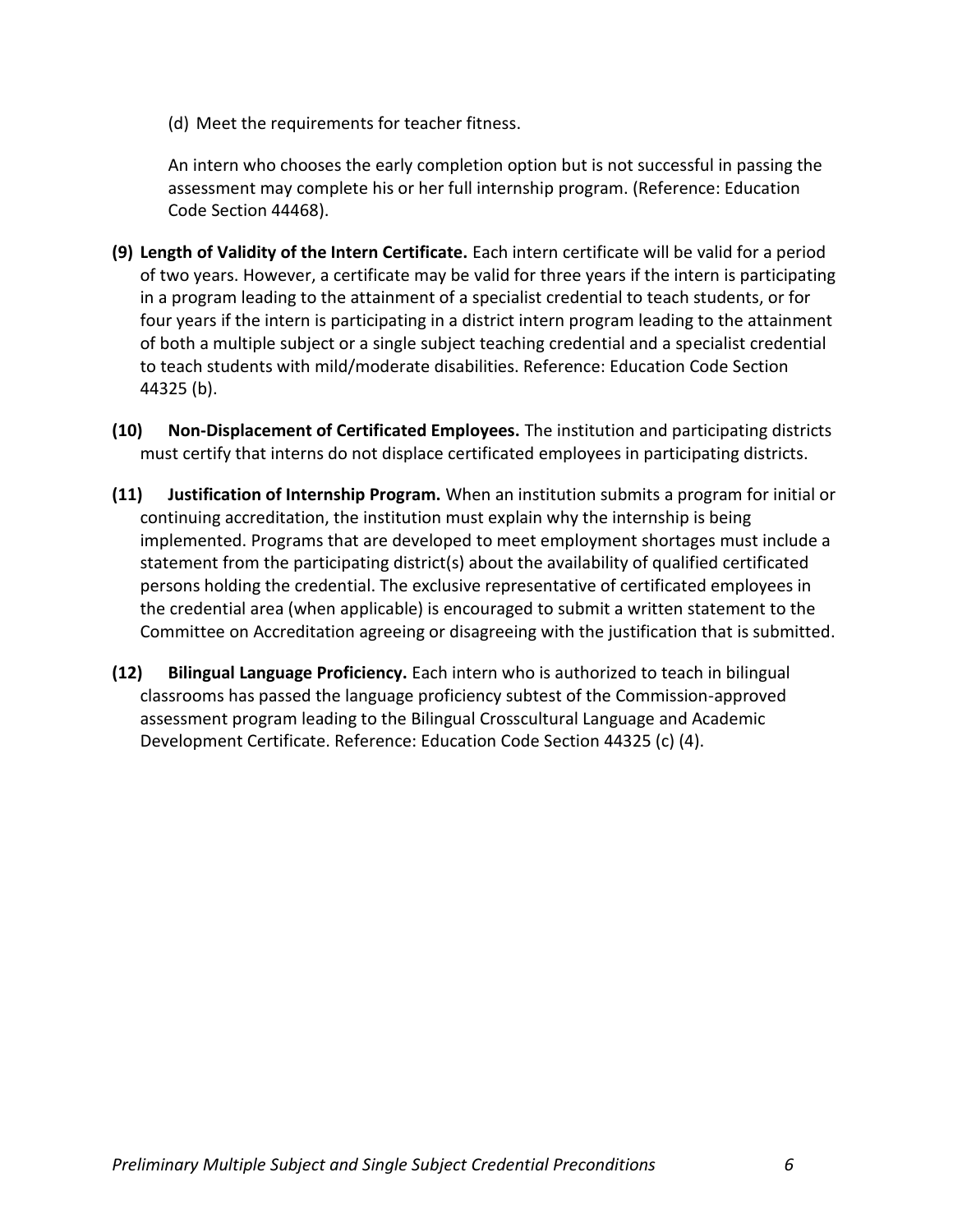# **Preliminary Multiple Subject and Single Subject Credential Program Standards**

### <span id="page-9-1"></span><span id="page-9-0"></span>**Standard 1: Program Design and Curriculum**

The program's design is grounded in a clearly articulated theory of teaching and learning that is research- and evidence-based. The program's theoretical foundations are reflected in the organization, scope and sequence of the curriculum provided to candidates.

In order to prepare candidates to effectively teach all California public school students, key elements within the program's curriculum include typical and atypical child and adolescent growth and development; human learning theory; social, cultural, philosophical and historical foundations of education; subject-specific pedagogy; designing and implementing curriculum and assessments; understanding and analyzing student achievement outcomes to improve instruction; understanding of the range of factors affecting student learning such as the effects of poverty, race, and socioeconomic status; and knowledge of the range of positive behavioral supports for students. The program design also includes a coherent candidate assessment system to provide formative information to candidates regarding their progress towards the credential (see Standard 2).

# <span id="page-9-2"></span>**Standard 2: Preparing Candidates toward Mastery of the** *Teaching Performance Expectations* **(TPEs)**

The *Teaching Performance Expectations* describe the set of professional knowledge, skills and abilities expected of a beginning level practitioner in order to effectively educate and support all students in meeting the state-adopted academic standards.

The program's organized coursework and clinical practice provide multiple opportunities for candidates to learn, apply, and reflect on each Teaching Performance Expectation (TPE). As candidates progress through the program, pedagogical assignments are increasingly complex and challenging. The scope of the pedagogical assignments (a) addresses the TPEs as they apply to the subjects to be authorized by the credential, and (b) prepares the candidate for the teaching performance assessment (TPA) and other program-based assessments.

As candidates progress through the curriculum, faculty and other qualified supervisors assess candidates' pedagogical performance in relation to the TPEs and provide formative and timely performance feedback regarding candidates' progress toward mastering the TPEs. The full set of TPEs can be found in this document after Standard 6.

### <span id="page-9-3"></span>**Standard 3: Clinical Practice**

### *A. Organization of Clinical Practice Experiences*

The program's Clinical Practice experiences are designed to provide the candidate with a developmental and sequential set of activities that are integrated with the program's coursework and extend the candidate's learning through application of theory to practice with TK-12 students in California public school classrooms. Clinical Practice is a developmental and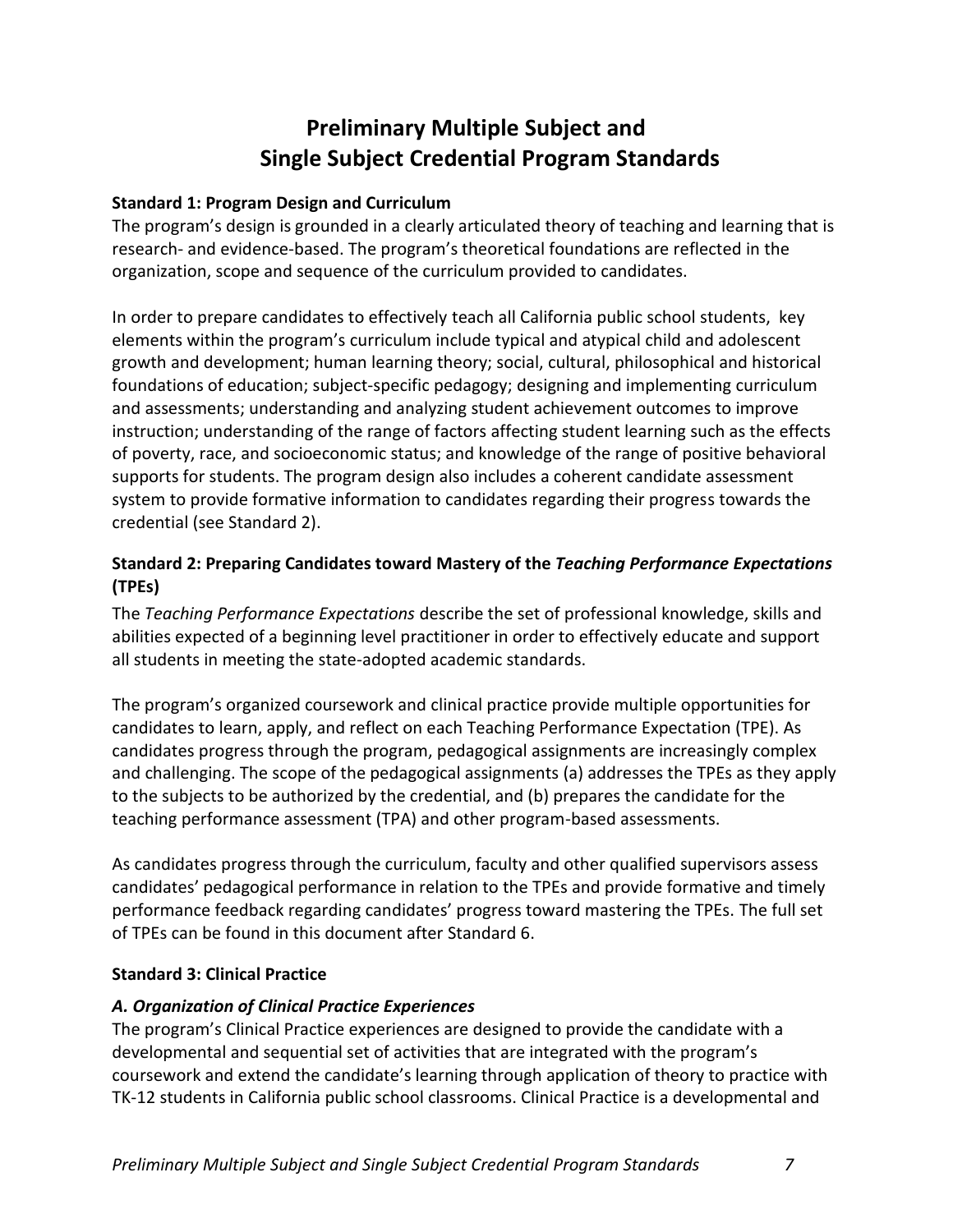sequential set of activities integrated with theoretical and pedagogical coursework, and must consist of a minimum of 600 hours of clinical practice across the arc of the program. The range of Clinical Practice experiences provided by the program includes supervised early field experiences, initial student teaching (co-planning and co-teaching with both general educators and Education specialists, as appropriate, or guided teaching), and final student teaching. Student teaching includes a minimum of four weeks of solo or co-teaching or its equivalent. For interns, early field experience would take place in an experienced mentor's classroom.

Dual credential programs leading to both a general and a special education credential are required to have substantive experiences in general education, inclusive, and special education settings within the 600 hours, and are encouraged to extend clinical practice for an additional 150 hours.

Candidates who are working in private schools and seeking a credential are required to complete a substantive clinical experience of at least 150 hours in a diverse school setting where the curriculum aligns with California's adopted content standards and frameworks and the school reflects the diversity of California's student population.

The program provides initial orientation for preparation program supervisors and districtemployed supervisors of clinical practice experiences to ensure all supervisors understand their role and expectations. The minimal amount of program supervision involving formal evaluation of each candidate must be 4 times per quarter or 6 times per semester. The minimum amount of district-employed supervisors' support and guidance must be 5 hours per week.

Clinical supervision may include an in-person site visit, video capture or synchronous video observation, but it must be archived either by annotated video or scripted observations and evaluated based on the TPEs, that produce data that can be aggregated and disaggregated.

### *B. Criteria for School Placements*

Clinical sites (schools) should be selected that demonstrate commitment to collaborative evidence-based practices and continuous program improvement, have partnerships with appropriate other educational, social, and community entities that support teaching and learning, place students with disabilities in the Least Restrictive Environment (LRE), provide robust programs and support for English learners, reflect to the extent possible socioeconomic and cultural diversity, and permit video capture for candidate reflection and TPA completion. Clinical sites should also have a fully qualified site administrator.

### *C. Criteria for the Selection of Program Supervisors*

The program selects individuals who are credentialed or who have equivalent experience in educator preparation. Supervisors should be expert in the content area of the candidate being supervised and should have recent professional experiences in school settings where the curriculum aligns with California's adopted content standards and frameworks and the school reflects the diversity of California's student population. The program provides supervisors with orientation to the program's expectations and assures that supervisors are knowledgeable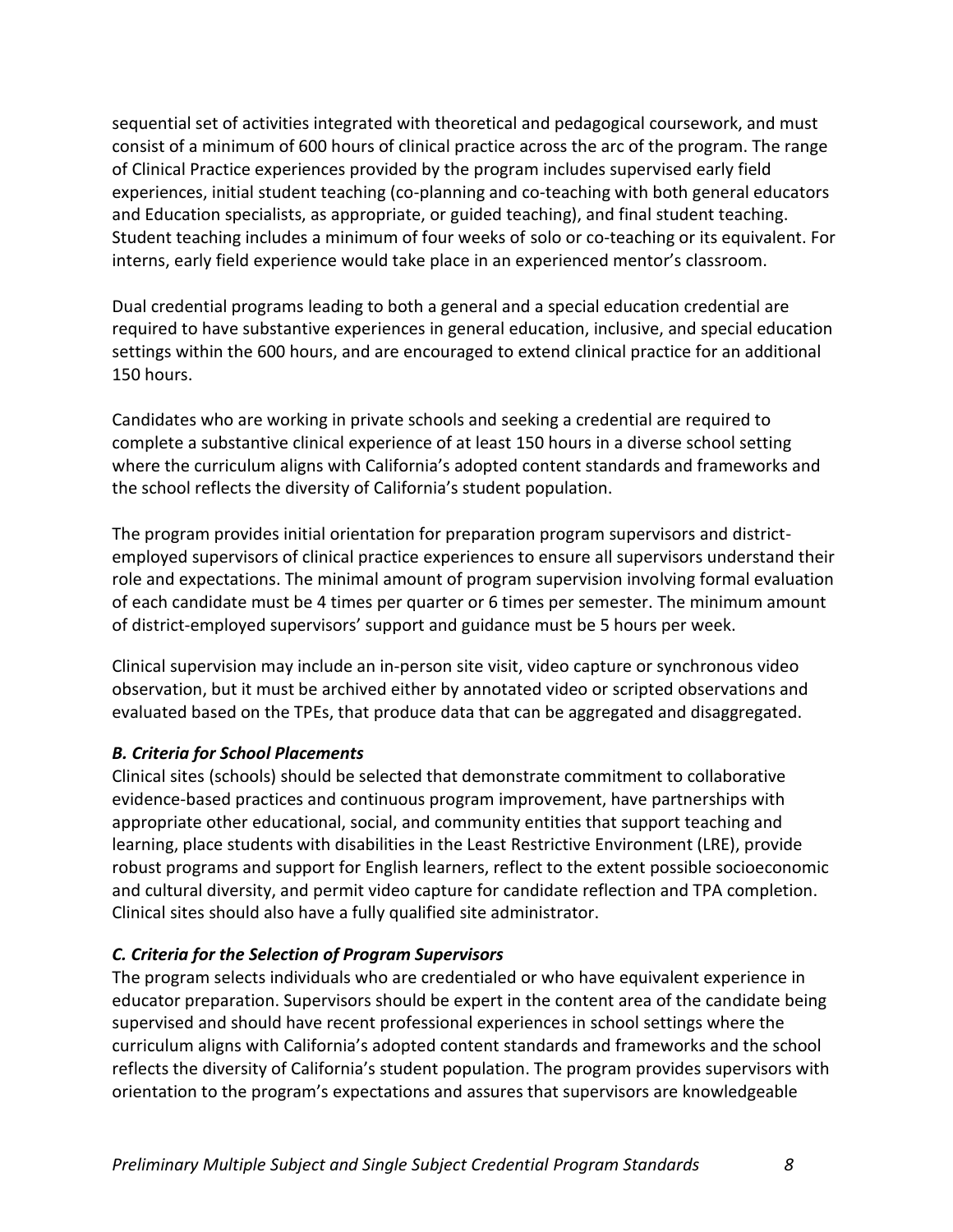about the program curriculum and assessments, including the TPEs and the TPA model chosen by the program. In addition, program supervisors maintain current knowledge of effective supervision approaches such as cognitive coaching, adult learning theory, and current contentspecific pedagogy and instructional practices.

### *D. Criteria for the Selection of District-Employed Supervisors*

**(also may be known as the cooperating teacher, master teacher or on-site mentor)** The program selects district supervisors who hold a Clear Credential in the content area for which they are providing supervision and have a minimum of three years of content area K-12 teaching experience. The district supervisor must have demonstrated exemplary teaching practices as determined by the employer and the preparation program. The matching of candidate and district-employed supervisor must be a collaborative process between the school district and the program.

The program provides district employed supervisors a minimum of 10 hours of initial orientation to the program curriculum, about effective supervision approaches such as cognitive coaching, adult learning theory, and current content-specific pedagogy and instructional practices. The program ensures that district employed supervisors remain current in the knowledge and skills for candidate supervision and program expectations.

### <span id="page-11-0"></span>**Standard 4: Monitoring, Supporting, and Assessing Candidate Progress towards Meeting Credential Requirements**

Program faculty, program supervisors, and district-employed supervisors monitor and support candidates during their progress towards mastering the TPEs. Evidence regarding candidate progress and performance is used to guide advisement and assistance efforts. The program provides support and assistance to candidates and only retains candidates who are suited for advancement into teaching. Appropriate information is accessible to guide candidates' satisfaction of all program requirements.

### <span id="page-11-1"></span>**Standard 5: Implementation of a Teaching Performance Assessment**

The TPA is implemented according to the requirements of the Commission-approved model selected by the program. One or more individuals responsible for implementing the TPA document the administration processes for all tasks/activities of the applicable TPA model in accordance with the requirements of the selected model. The program consults as needed with the model sponsor where issues of consistency in implementing the model as designed arise. The program requires program faculty (including full time, adjunct, and other individuals providing instructional and/or supervisory services to candidates within the program) to become knowledgeable about the TPA tasks, rubrics, and scoring, as well as how the TPA is implemented within the program so that they can appropriately prepare candidates for the assessment and also use TPA data for program improvement purposes.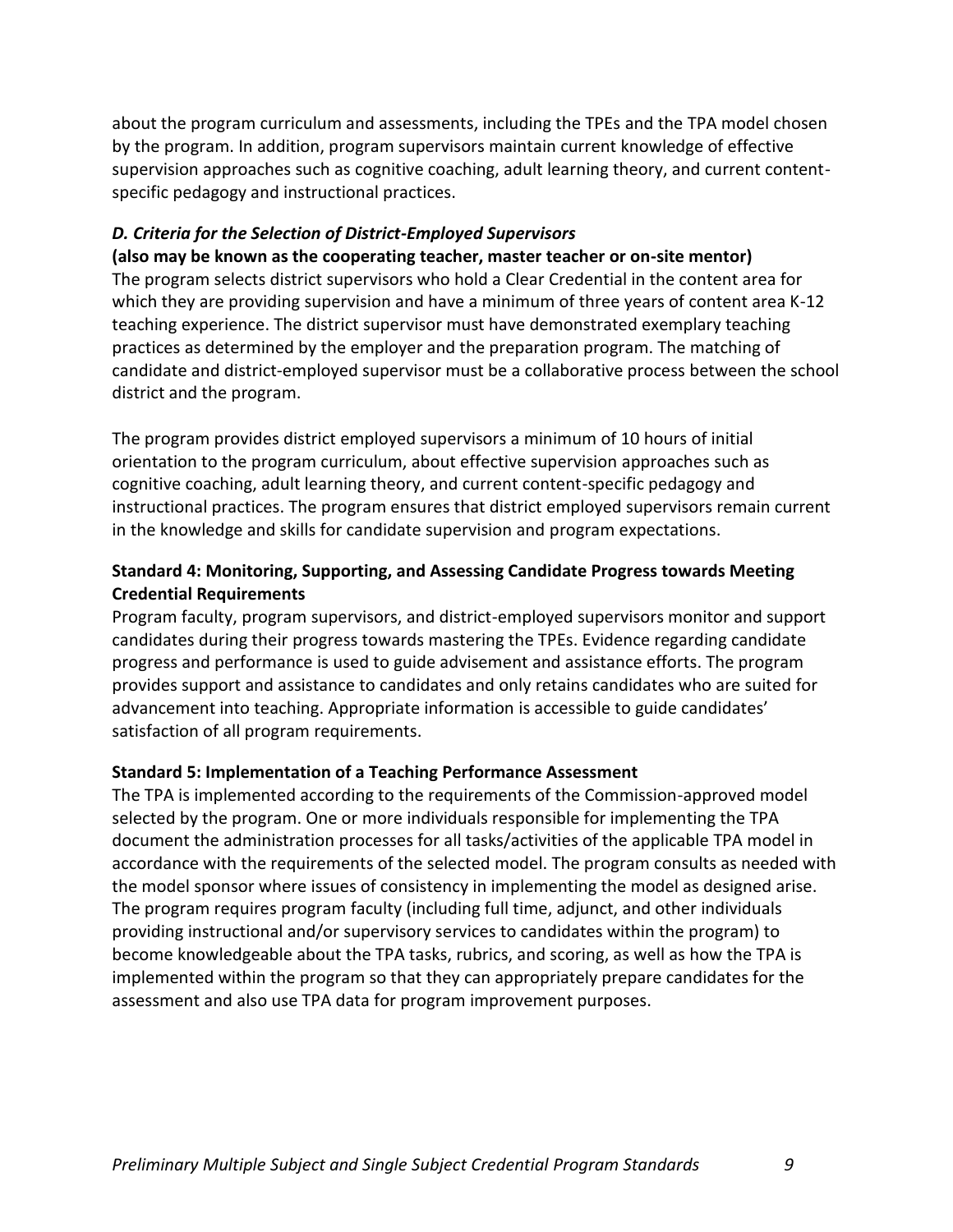### *5A: Administration of the Teaching Performance Assessment (TPA)*

(1) The program identifies one or more individuals responsible for implementing the chosen TPA model and documents the administration processes for all tasks/activities of the applicable TPA model in accordance with the model's implementation requirements.

(2) For purposes of implementing the video requirement, the program places candidates only in student teaching or intern placements where the candidate is able to record his/her teaching with K-12 students. The program assures that each school or district where the candidate is placed has a recording policy in place. The program requires candidates to affirm that the candidate has followed all applicable video policies for the TPA task requiring a video, and maintains records of this affirmation for a full accreditation cycle.

(3) lf the program participates in the local scoring option provided by the model sponsor, the program coordinates with the model sponsor to identify the local assessors who would be used to score TPA responses from the program's candidates.

(4) The program maintains program level and candidate level TPA data, including but not limited to individual and aggregate results of candidate performance over time. The program documents the use of these data for Commission reporting, accreditation and program improvement purposes.

(5) The program assures that candidates understand the appropriate use of materials submitted as part of their TPA responses, the appropriate use of their individual performance data, and privacy considerations relating to the use of candidate data.

(6) A program using a local scoring process establishes and consistently uses appropriate measures to ensure the security of all TPA training materials, including all print, online, video, and assessor materials which may be in the program's possession.

(7) All programs have a clearly defined written appeal policy for candidates and inform candidates about the policy prior to the assessment.

(8) The program using a local scoring process provides and implements an appeal policy, with the model sponsor, for candidates who do not pass the TPA.

### *5B: Candidate Preparation and Support*

The teacher preparation program assures that each candidate receives clear and accurate information about the nature of the pedagogical tasks within the Commission-approved teaching performance assessment model selected by the program and the passing score standard for the assessment. The program provides multiple formative opportunities for candidates to prepare for the TPA tasks/activities. The program assures that candidates understand that all responses to the TPA submitted for scoring represent the candidate's own work. For candidates who are not successful on the assessment, the program provides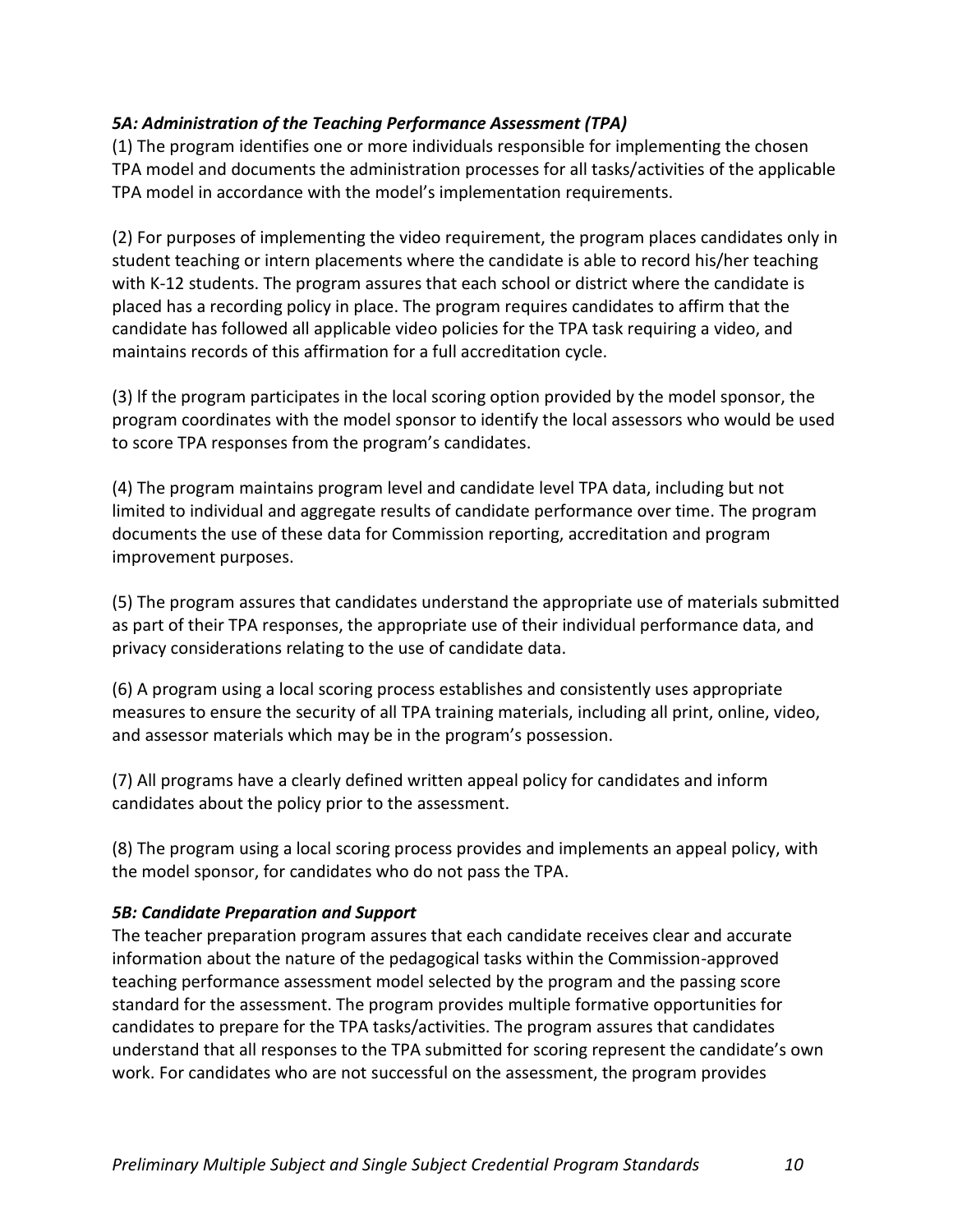appropriate remediation support and guidance on resubmitting task components consistent with model sponsor guidelines.

(1) The program implements as indicated below the following support activities for candidates. These activities constitute **required** forms of support for candidates within the TPA process:

- Providing candidates with access to handbooks and other explanatory materials about the TPA and expectations for candidate performance on the assessment.
- Explaining TPA tasks and scoring rubrics.
- Engaging candidates in formative experiences aligned with a TPA (e.g., assignments analyzing their instruction, developing curriculum units, or assessing student work).
- Providing candidates who are not successful on the assessment with additional support focusing on understanding the task(s) and rubric(s) on which the candidate was not successful as well as on understanding what needs to be resubmitted for scoring and the process for resubmitting responses for scoring.

These activities constitute **acceptable, but not required** forms of support for candidates within the TPA process:

- Guiding discussions about the TPA tasks and scoring rubrics.
- Providing support documents such as advice on making good choices about what to use within the assessment responses.
- Using TPA scoring rubrics on assignments other than the candidate responses submitted for scoring.
- Asking probing questions about candidate draft TPA responses, without providing direct edits or specific suggestions about the candidate's work.
- Assisting candidates in understanding how to use the electronic platforms for models/programs using electronic uploading of candidate responses.
- Arranging technical assistance for the video portion of the assessment.

These activities constitute **unacceptable** forms of support for candidates within the TPA process:

- Editing a candidate's official materials prior to submission and/ or prior to resubmission (for candidates who are unsuccessful on the assessment).
- Providing specific critique of candidate responses that indicates alternative responses, prior to submission for official scoring and/or prior to resubmission (for candidates who are unsuccessful on the assessment).
- Telling candidates which video clips to select for submission.
- Uploading candidate TPA responses (written responses or video entries) on public access websites, including social media.

(2) The program provides candidates with timely feedback on formative assessments and experiences preparatory to the TPA. The feedback includes information relative to candidate demonstration of competency on the domains of the Teaching Performance Expectations (TPEs).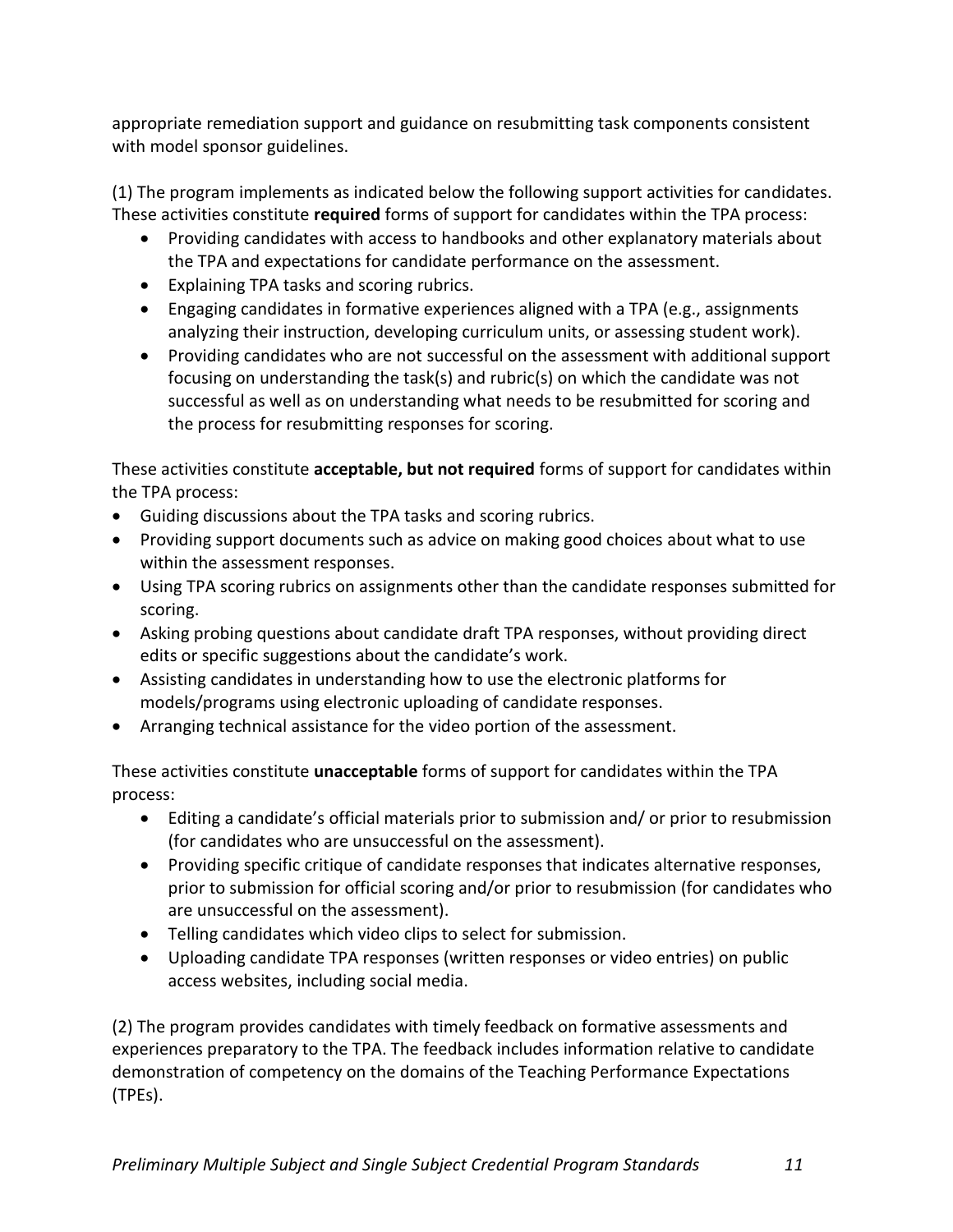(3) The program provides opportunities for candidates who are not successful on the assessment to receive remedial assistance, and to retake the assessment. The program only recommends candidates who have met the passing score on the TPA for a preliminary teaching credential and have met all credential requirements.

### *5C: Assessor Qualifications, Training, and Scoring Reliability*

The model sponsor selects potential assessors for the centralized scoring option. The program selects potential assessors for the local scoring option, and must follow selection criteria established by the model sponsor. The selection criteria for all assessors include but are not limited to pedagogical expertise in the content areas assessed within the TPA. The model sponsor is responsible for training, calibration and scoring reliability for all assessors in both local and centralized scoring options. All potential assessors must pass initial training and calibration prior to scoring and must remain calibrated throughout the scoring process.

### <span id="page-14-0"></span>**Standard 6: Induction Individual Development Plan**

Before exiting the preliminary program, candidates, district-employed supervisors, and program supervisors collaborate on an individual development plan (IDP) consisting of recommendations for professional development and growth in the candidate's clear program. The plan is a portable document archived by the preliminary program and provided to the candidate for transmission to the clear/induction program.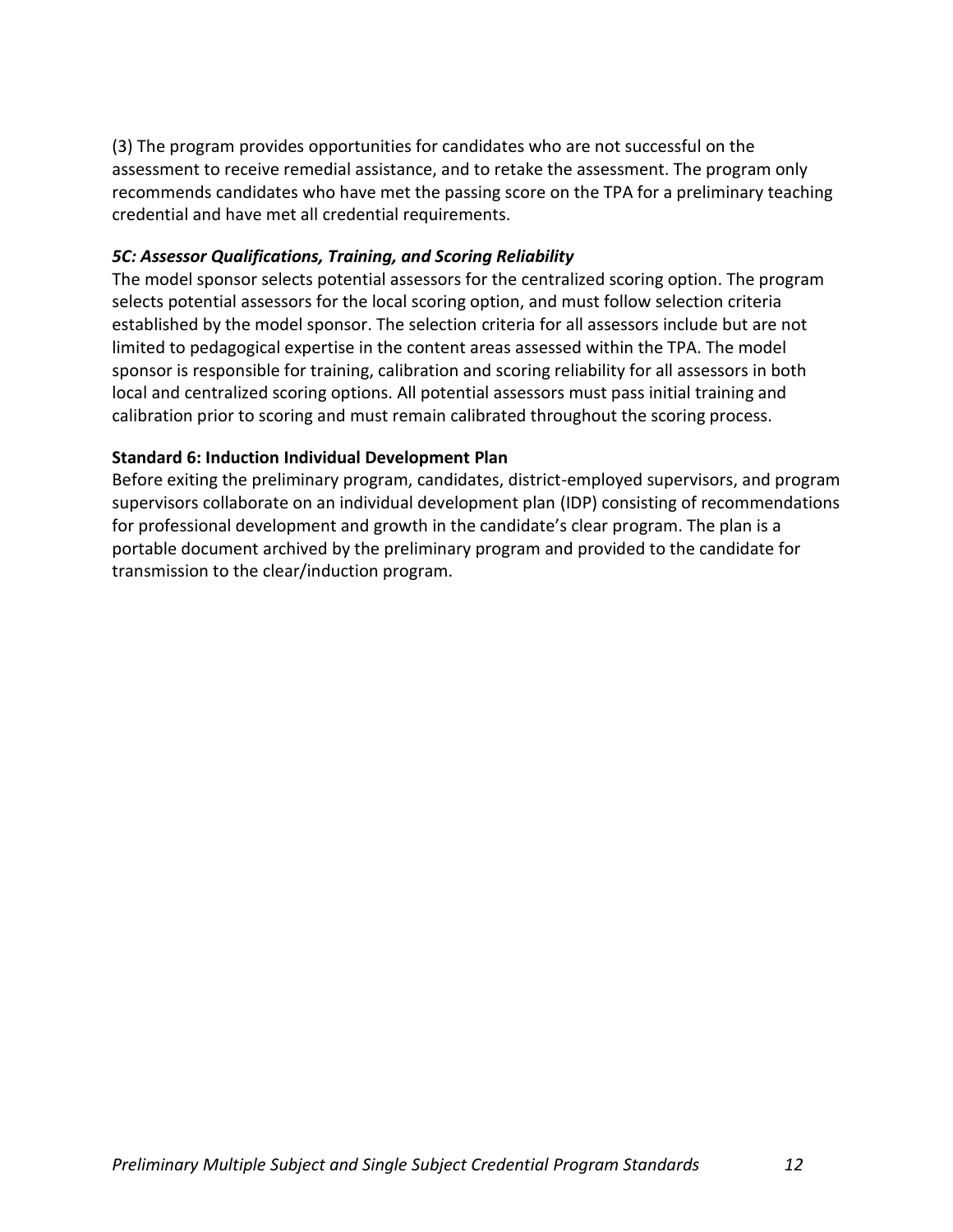# <span id="page-15-0"></span>**Teaching Performance Expectations (TPEs) Aligned with the** *California Standards for the Teaching Profession*

### <span id="page-15-1"></span>**Introduction**

The *Teaching Performance Expectations* (*TPEs*) comprise the body of knowledge, skills, and abilities that beginning general education teachers have the opportunity to learn in approved teacher preparation programs in California. Beginning teachers demonstrate their knowledge of the TPEs by successfully completing course work, engaging in clinical practice, and passing a Teaching Performance Assessment (TPA) based on the TPEs. Beginning teachers must meet these requirements prior to being recommended for a preliminary teaching credential in California. TPEs guide teacher preparation program development; candidate competency with respect to the TPEs is measured through the TPA.

The TPEs are research-based and aligned to national teaching standards expectations. They link to expectations set forth in California's adopted content standards for students. They require beginning teachers to demonstrate the knowledge, skills, and abilities to provide safe, healthy, and supportive learning environments to meet the needs of each and every student and to model digital literacy and ethical digital citizenship. In addition, the TPEs explicitly require beginning teachers to know and be able to apply pedagogical theories, principles, and instructional practices for the comprehensive instruction of English learners. They know and can apply theories, principles, and instructional practices for English Language Development to assist students to achieve literacy in English within the content area(s) of their credential(s). They create inclusive learning environments, in person or online, and use their understanding of all students' developmental levels to provide effective instruction and assessment for all students, including students with disabilities in the general education classroom.

The TPEs are directly and purposely aligned to the *California Standards for the Teaching Profession* (CSTP) that guide California's teacher induction programs and ongoing teacher development in California. This direct alignment signals to beginning teachers, preparers of beginning teachers, and those who support and mentor teachers in their first years of employment the importance of connecting initial teacher preparation with ongoing support and development of teaching practice in the induction years and beyond.

The TPEs are organized by the six CSTP domains. Detail about expectations for beginning teacher knowledge and performance is provided through TPE elements and narratives within each of the six CSTP Domains:

- Engaging and Supporting All Students in Learning
- Creating and Maintaining Effective Environments for Student Learning
- Understanding and Organizing Subject Matter for Student Learning
- Planning Instruction and Designing Learning Experiences for All Students
- Assessing Student Learning
- Developing as a Professional Educator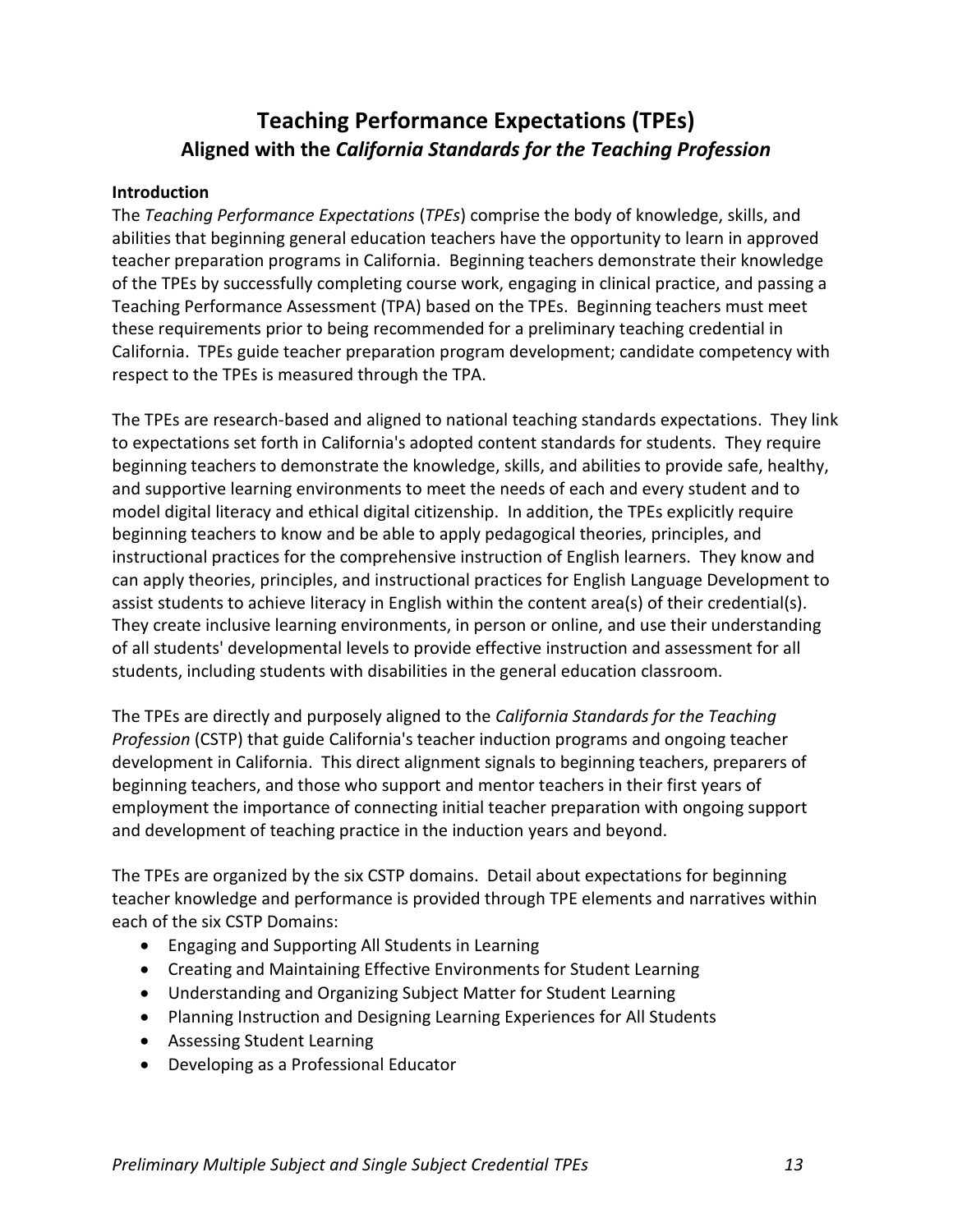Section one of this document provides the TPE elements and narratives. Section two describes subject-specific pedagogy expectations and provides additional descriptions of subject-specific pedagogical strategies appropriate to the content area(s) of the teacher's multiple and/or single subject California credential.

Throughout this set of TPEs, reference is made to "all students" or "all TK–12 students." This phrase is intended as a widely inclusive term that references **all** students attending public schools. Students may exhibit a wide range of learning and behavioral characteristics, as well as disabilities, dyslexia, intellectual or academic advancement, and differences based on ethnicity, race, socioeconomic status, gender, gender identity, sexual orientation, language, religion, and/or geographic origin. The range of students in California public schools also includes students whose first language is English, English learners, and Standard English learners. This inclusive definition of "all students" applies whenever and wherever the phrase "all students" is used in the TPEs.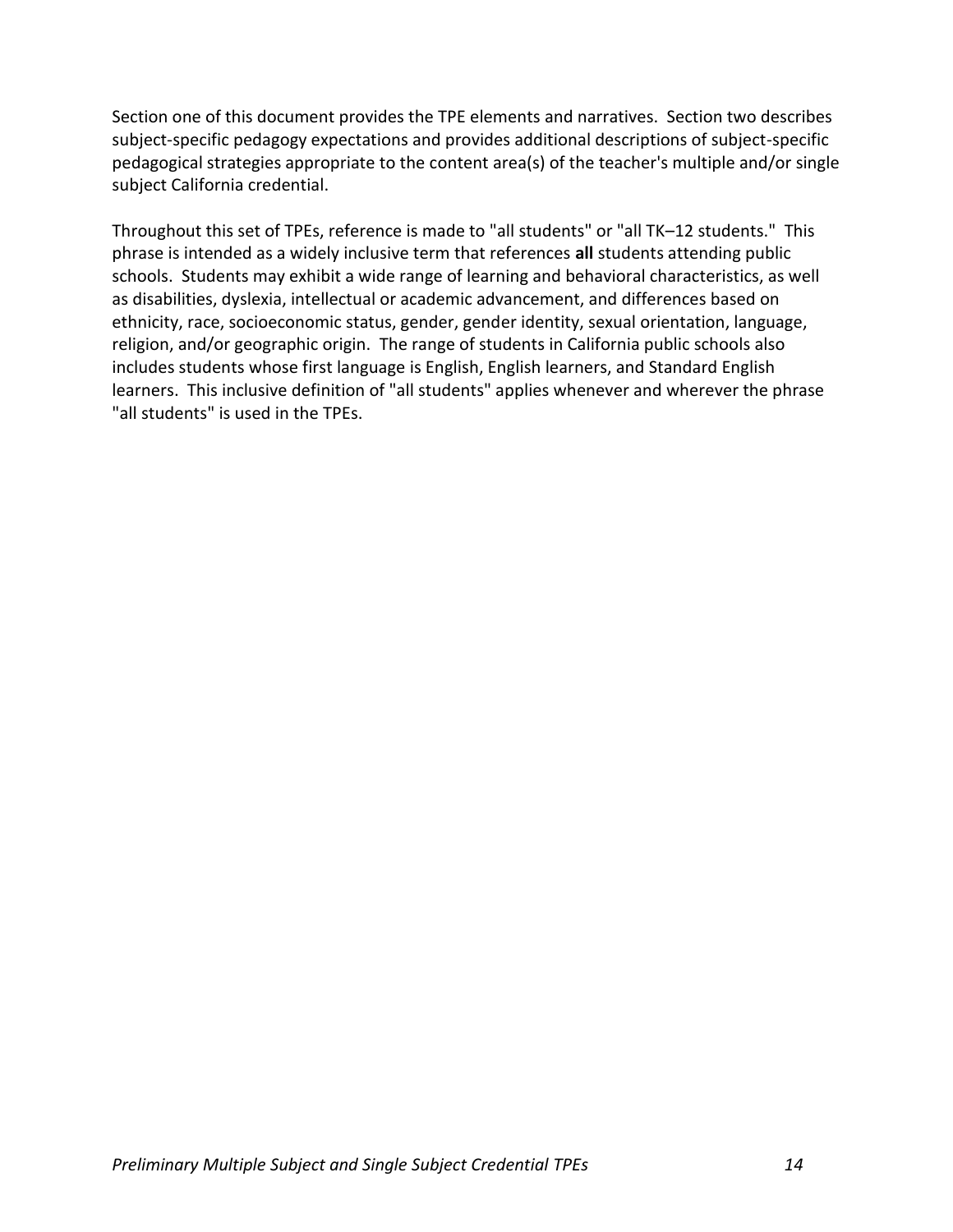### <span id="page-17-0"></span>**TPE 1: Engaging and Supporting All Students in Learning**

### *Elements*

Beginning teachers:

- 1. Apply knowledge of students, including their prior experiences, interests, and socialemotional learning needs, as well as their funds of knowledge and cultural, language, and socioeconomic backgrounds, to engage them in learning.
- 2. Maintain ongoing communication with students and families, including the use of technology to communicate with and support students and families, and to communicate achievement expectations and student progress.
- 3. Connect subject matter to real-life contexts and provide active learning experiences to engage student interest, support student motivation, and allow students to extend their learning.
- 4. Use a variety of developmentally and ability-appropriate instructional strategies, resources, and assistive technology, including principles of Universal Design of Learning (UDL) and Multi-Tiered System of Supports (MTSS) to support access to the curriculum for a wide range of learners within the general education classroom and environment.
- 5. Promote students' critical and creative thinking and analysis through activities that provide opportunities for inquiry, problem solving, responding to and framing meaningful questions, and reflection.
- 6. Provide a supportive learning environment for students' first and/or second language acquisition by using research-based instructional approaches, including focused English Language Development, Specially Designed Academic Instruction in English (SDAIE), scaffolding across content areas, and structured English immersion, and demonstrate an understanding of the difference among students whose only instructional need is to acquire Standard English proficiency, students who may have an identified disability affecting their ability to acquire Standard English proficiency, and students who may have both a need to acquire Standard English proficiency and an identified disability.
- 7. Provide students with opportunities to access the curriculum by incorporating the visual and performing arts, as appropriate to the content and context of learning.
- 8. Monitor student learning and adjust instruction while teaching so that students continue to be actively engaged in learning.

### *Narrative*

### **Student Engagement**

Beginning teachers understand and value the socioeconomic, cultural, and linguistic background, funds of knowledge, and achievement expectations of students, families, and the community and use these understandings not only within the instructional process but also to establish and maintain positive relationships in and outside the classroom. They use technology as appropriate to communicate with and support students and families.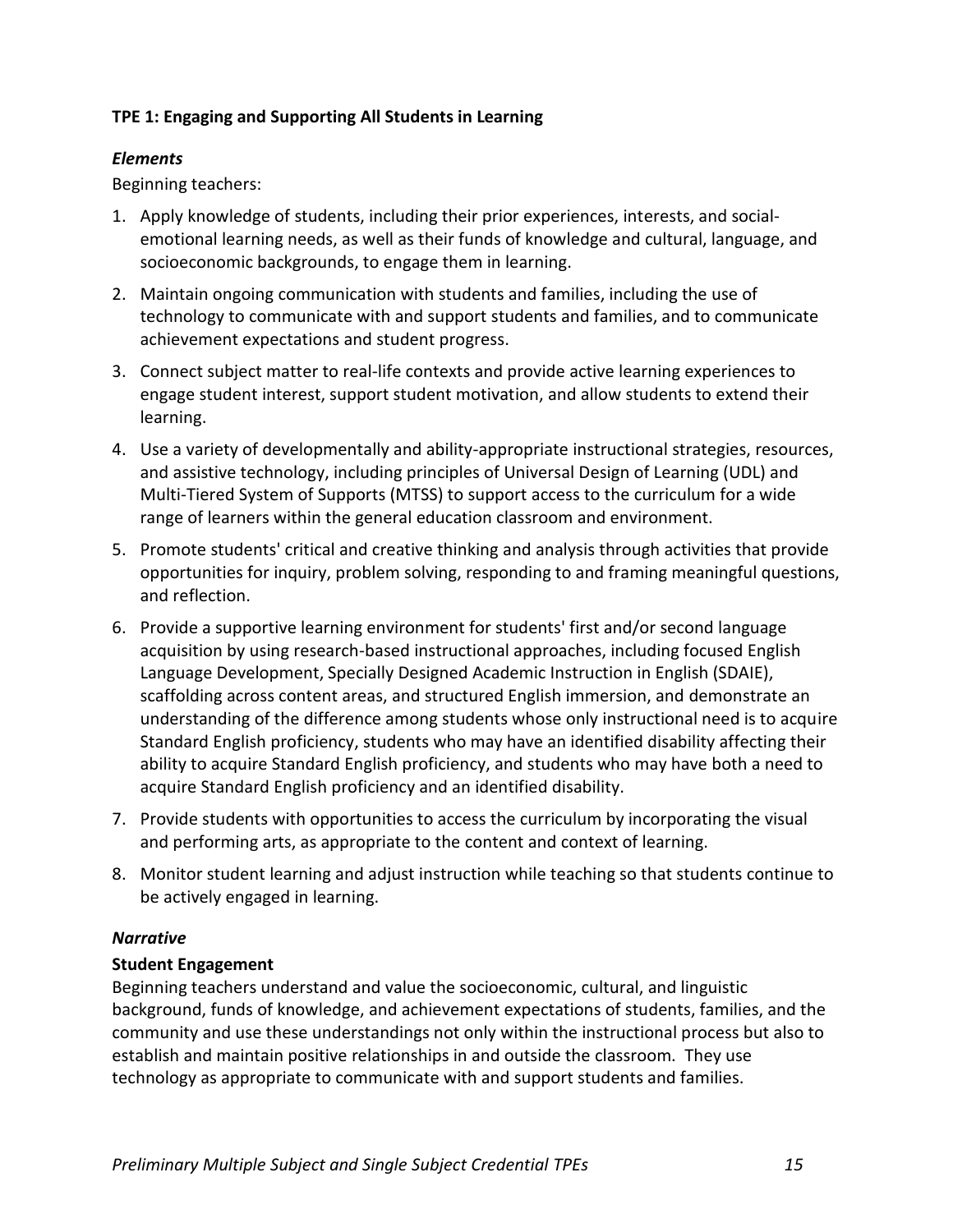Beginning teachers provide opportunities and adequate time for students to practice and apply what they have learned within real-world applications and community-based instruction as appropriate and as available. They use available community resources, prior student experiences, and applied learning activities, including arts integration, to make instruction individually and culturally relevant.

Beginning teachers use a variety of instructional principles and approaches such as UDL and linguistic scaffolding to assure the active and equitable participation of all students and to promote engagement of all students within general education environments using the principles of Multi-Tiered System of Supports (MTSS) as appropriate.

### *Language Acquisition and Development*

Beginning teachers understand and apply theories, principles, and instructional practices for the comprehensive language instruction of English learners, Standard English learners, and students whose first language is English. They understand and use appropriate instructional approaches and programs for developing language proficiency and the use of academic language for English language development, including structured English immersion, integrated and designated English language development, and Standard English acquisition. They appropriately apply theories, principles, and instructional practices for English language development to assist students to achieve literacy in English. Beginning teachers understand and apply pedagogical theories and principles and practices for the development of students' academic language, comprehension, and knowledge across the subjects of the core curriculum.

Beginning teachers use a student's background and assessment of prior learning both in English and the home language, if applicable, to differentiate instruction and to select instructional materials and strategies, including the incorporation of visual and performing arts, to support the student in comprehension and production of Standard English. They are able to determine communicative intent, particularly with students at emerging and expanding English proficiency levels and with students who may have an identified disability affecting their ability to acquire Standard English proficiency.

Beginning teachers design and implement instruction based on the student's level of English proficiency and academic achievement, keeping in mind that the student's individual needs vary and may be multifaceted. Additionally, beginning teachers understand the difference among students whose only instructional need is to acquire Standard English proficiency, students who may have an identified disability affecting their ability to acquire Standard English proficiency, and students who may have both a need to acquire Standard English proficiency and an identified disability.

Beginning teachers assure that students understand what they are to do during instruction and monitor student progress toward learning goals as identified in the academic content standards and Individualized Education Plans (IEPs), Individualized Family Service Plans (IFSPs), Individualized Transition Plans (ITPs), and Section 504 plans, as applicable.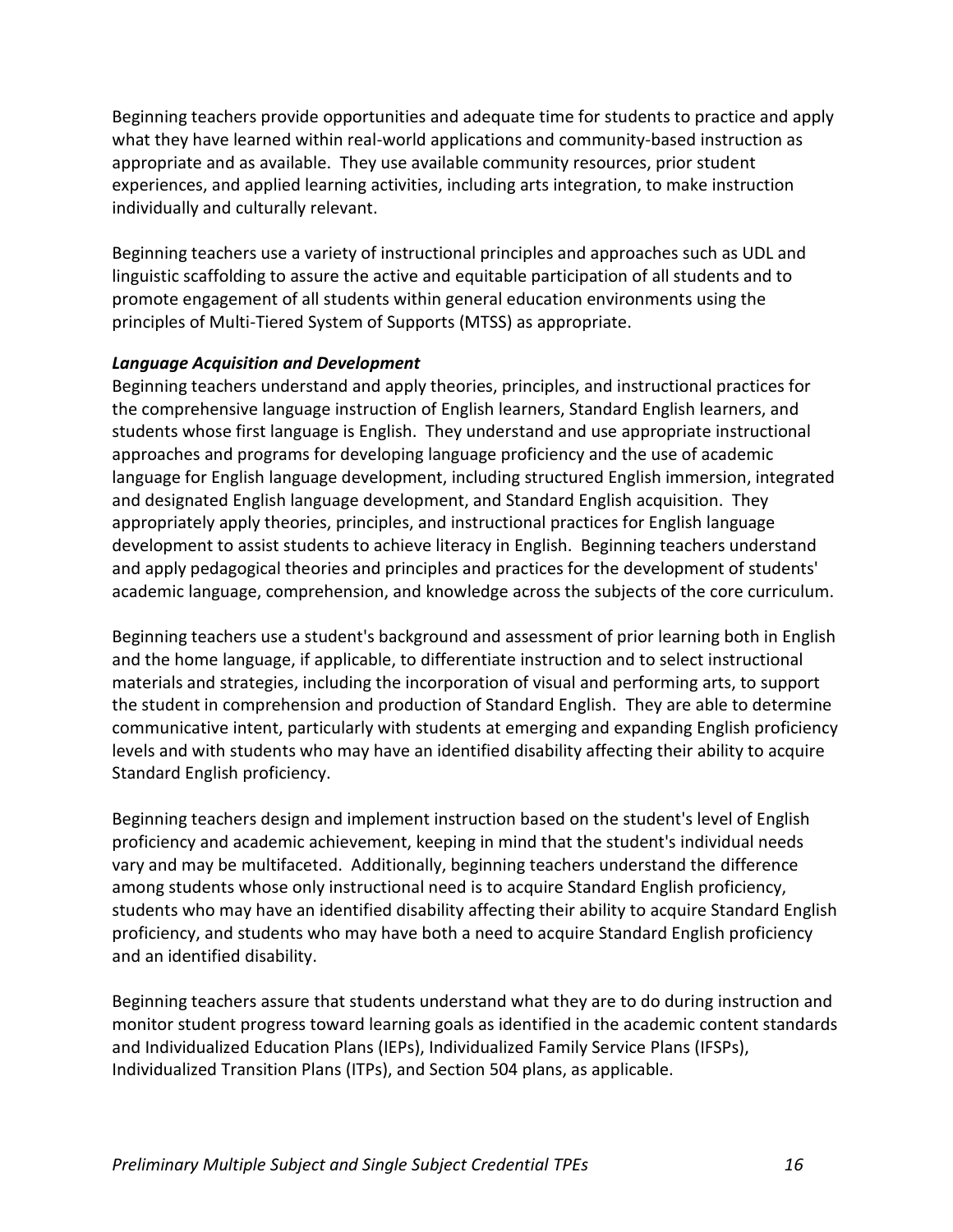### <span id="page-19-0"></span>**TPE 2: Creating and Maintaining Effective Environments for Student Learning**

### *Elements*

Beginning teachers:

- 1. Promote students' social-emotional growth, development, and individual responsibility using positive interventions and supports, restorative justice, and conflict resolution practices to foster a caring community where each student is treated fairly and respectfully by adults and peers.
- 2. Create learning environments (i.e., traditional, blended, and online) that promote productive student learning, encourage positive interactions among students, reflect diversity and multiple perspectives, and are culturally responsive.
- 3. Establish, maintain, and monitor inclusive learning environments that are physically, mentally, intellectually, and emotionally healthy and safe to enable all students to learn, and recognize and appropriately address instances of intolerance and harassment among students, such as bullying, racism, and sexism.
- 4. Know how to access resources to support students, including those who have experienced trauma, homelessness, foster care, incarceration, and/or are medically fragile.
- 5. Maintain high expectations for learning with appropriate support for the full range of students in the classroom.
- 6. Establish and maintain clear expectations for positive classroom behavior and for studentto-student and student-to-teacher interactions by communicating classroom routines, procedures, and norms to students and families.

### *Narrative*

Beginning teachers create healthy learning environments by promoting positive relationships and behaviors, welcoming all students, using routines and procedures that maximize student engagement, supporting conflict resolution, and fostering students' independent and collaborative learning. Beginning teachers use a variety of strategies and approaches to create and maintain a supportive learning environment for all students. They use principles of positive behavior intervention and support processes, restorative justice and conflict resolution practices, and they implement these practices as appropriate to the developmental levels of students to provide a safe and caring classroom climate.

Beginning teachers understand the role of learners in promoting each other's learning and the importance of peer relationships in establishing a climate of learning. They encourage students to share and examine a variety of points of view during lessons. Beginning teachers support all students' mental, social-emotional, and physical health needs by fostering a safe and welcoming classroom environment where students feel they belong and feel safe to communicate. Beginning teachers recognize that in addition to individual cultural, linguistic, socioeconomic and academic backgrounds, students come to school with a wide range of life experiences that impact their readiness to learn, including adverse or traumatic childhood experiences, mental health issues, and social-emotional and physical health needs.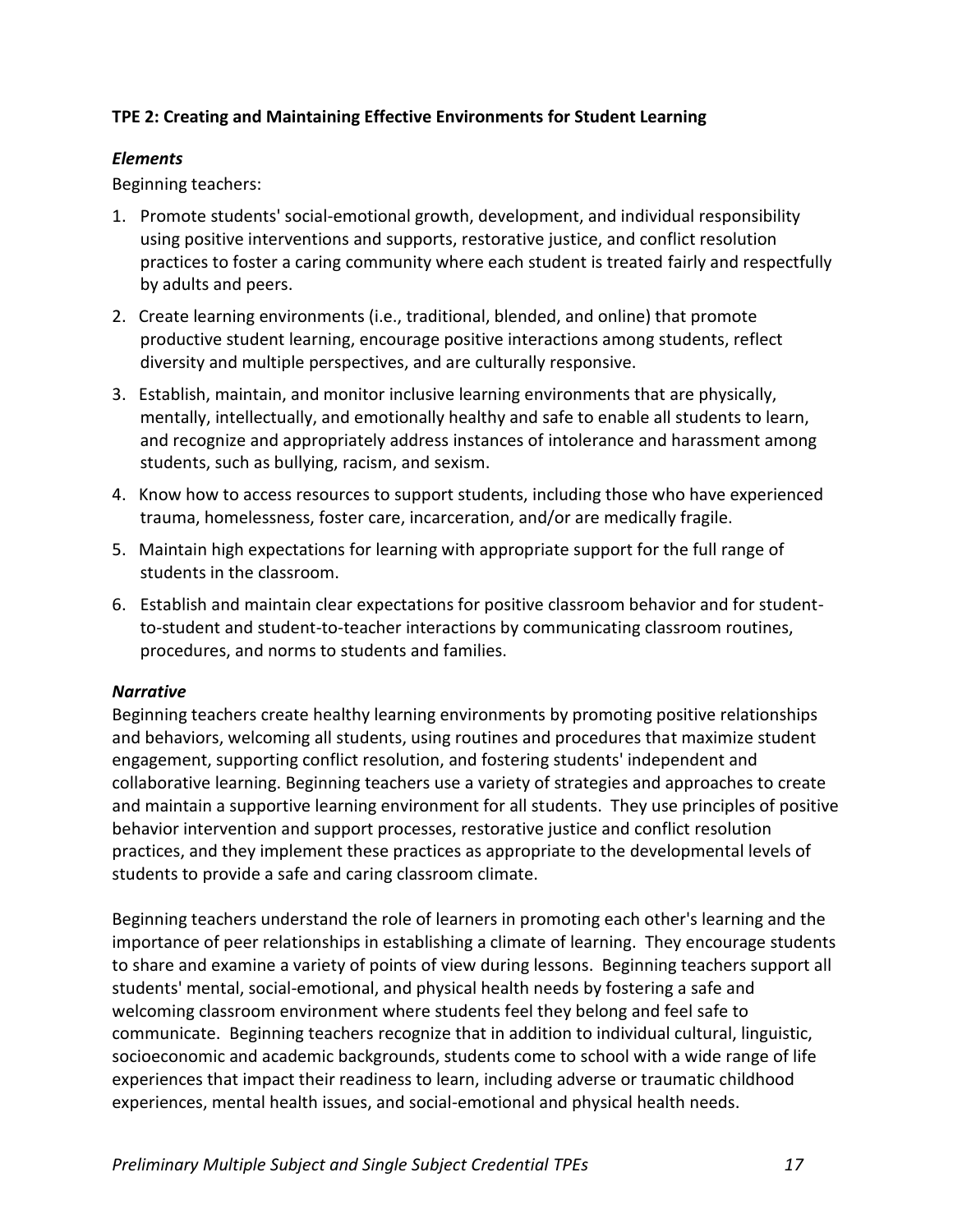Beginning teachers design and maintain a fair and appropriate system of classroom management that fosters a sense of community, incorporates student input, and engages families. They regularly assess and adapt this system in response to students, families, and school contexts. Beginning teachers align their classroom management plan with students' IEP, IFSP, ITP, and 504 plans as applicable.

# <span id="page-20-0"></span>**TPE 3: Understanding and Organizing Subject Matter for Student Learning**

# *Elements*

Beginning teachers:

- 1. Demonstrate knowledge of subject matter, including the adopted California State Standards and curriculum frameworks.
- 2. Use knowledge about students and learning goals to organize the curriculum to facilitate student understanding of subject matter, and make accommodations and/or modifications as needed to promote student access to the curriculum.
- 3. Plan, design, implement, and monitor instruction consistent with current subject-specific pedagogy in the content area(s) of instruction, and design and implement disciplinary and cross-disciplinary learning sequences, including integrating the visual and performing arts as applicable to the discipline. $1$
- 4. Individually and through consultation and collaboration with other educators and members of the larger school community, plan for effective subject matter instruction and use multiple means of representing, expressing, and engaging students to demonstrate their knowledge.
- 5. Adapt subject matter curriculum, organization, and planning to support the acquisition and use of academic language within learning activities to promote the subject matter knowledge of all students, including the full range of English learners, Standard English learners, students with disabilities, and students with other learning needs in the least restrictive environment.
- 6. Use and adapt resources, standards-aligned instructional materials, and a range of technology, including assistive technology, to facilitate students' equitable access to the curriculum.
- 7. Model and develop digital literacy by using technology to engage students and support their learning, and promote digital citizenship, including respecting copyright law, understanding fair use guidelines and the use of Creative Commons license, and maintaining Internet security.
- 8. Demonstrate knowledge of effective teaching strategies aligned with the internationally recognized educational technology standards.

<sup>&</sup>lt;sup>1</sup> See Subject-Specific Pedagogical Skills in Section 2 for reference.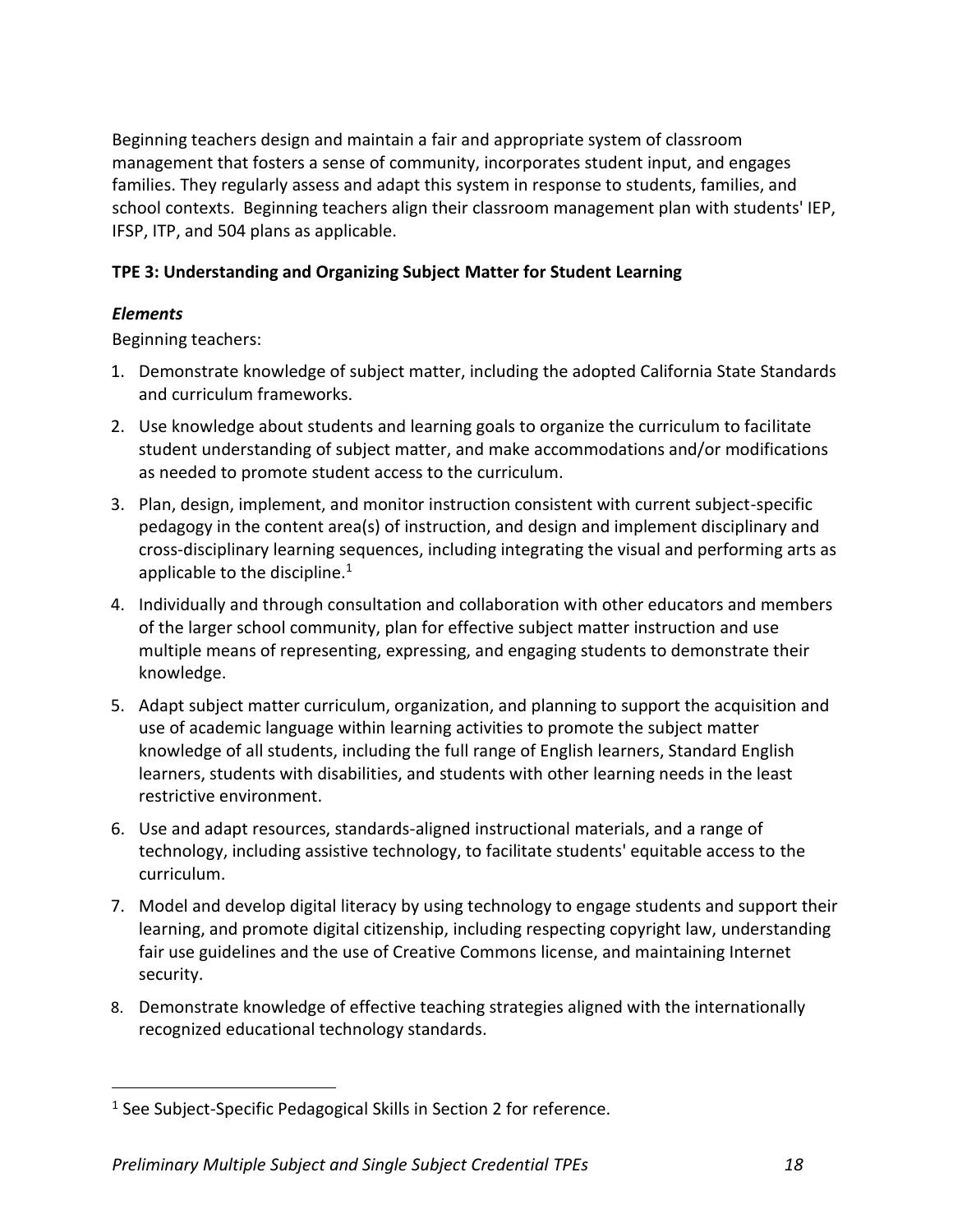### *Narrative*

### **Subject-Specific Pedagogy and Making Content Accessible**

Beginning teachers use subject matter knowledge to plan, deliver, assess and reflect on content-specific instruction for all students, consistent with the California State Standards in the content area(s) of their credential(s). Beginning teachers provide multiple means for students to access content such as linguistic supports; technology, including assistive technology; elements of UDL; integrating other content areas, such as the arts; and accommodations and/or modifications to assessments and instruction. They also address access to content standards as specified in plans such as IEPs, IFSPs, ITPs and 504 plans. Beginning teachers design learning sequences that highlight connections, relationships, and themes across subjects and disciplines. They also engage students in real-world applications to make learning relevant and meaningful. Beginning teachers work with colleagues through collaboration and consultation to support students' engagement with instruction.

Beginning teachers also articulate and apply pedagogical theories, principles, and practices for the development of literacy, academic language, comprehension, and knowledge in the subjects of the core curriculum for all students.

### *Integrating Educational Technology*

Beginning teachers design, implement, and evaluate technology-rich learning environments to customize and individualize learning opportunities and assessments for students. They integrate knowledge of subject matter, pedagogy, and available instructional technology tools, including assistive technology, to design learning experiences that engage and support all students in learning the California State Standards, along with improving students' conceptual understanding, cultivating their critical thinking, and promoting their creative learning.

Beginning teachers model knowledge, skills, and fluency in using digital tools. Beginning teachers teach students how to use digital tools to learn, to create new content, and to demonstrate what they are learning. Beginning teachers model and promote digital citizenship and critical digital literacy, including respecting copyright law, understanding fair use guidelines, understanding Creative Commons license, and maintaining Internet security. Beginning teachers promote equal access of all students to digital tools and assure that students are safe in their digital participation.

Beginning teachers use appropriate educational technologies to deepen teaching and learning to provide students with opportunities to participate in a digital society and economy. Beginning teachers use established learning goals and students' assessed needs to frame the choices of digital tools and instructional applications consistent with standards of the International Society for Technology in Education (ISTE) and the International Association for K– 12 Online Learning (iNACOL).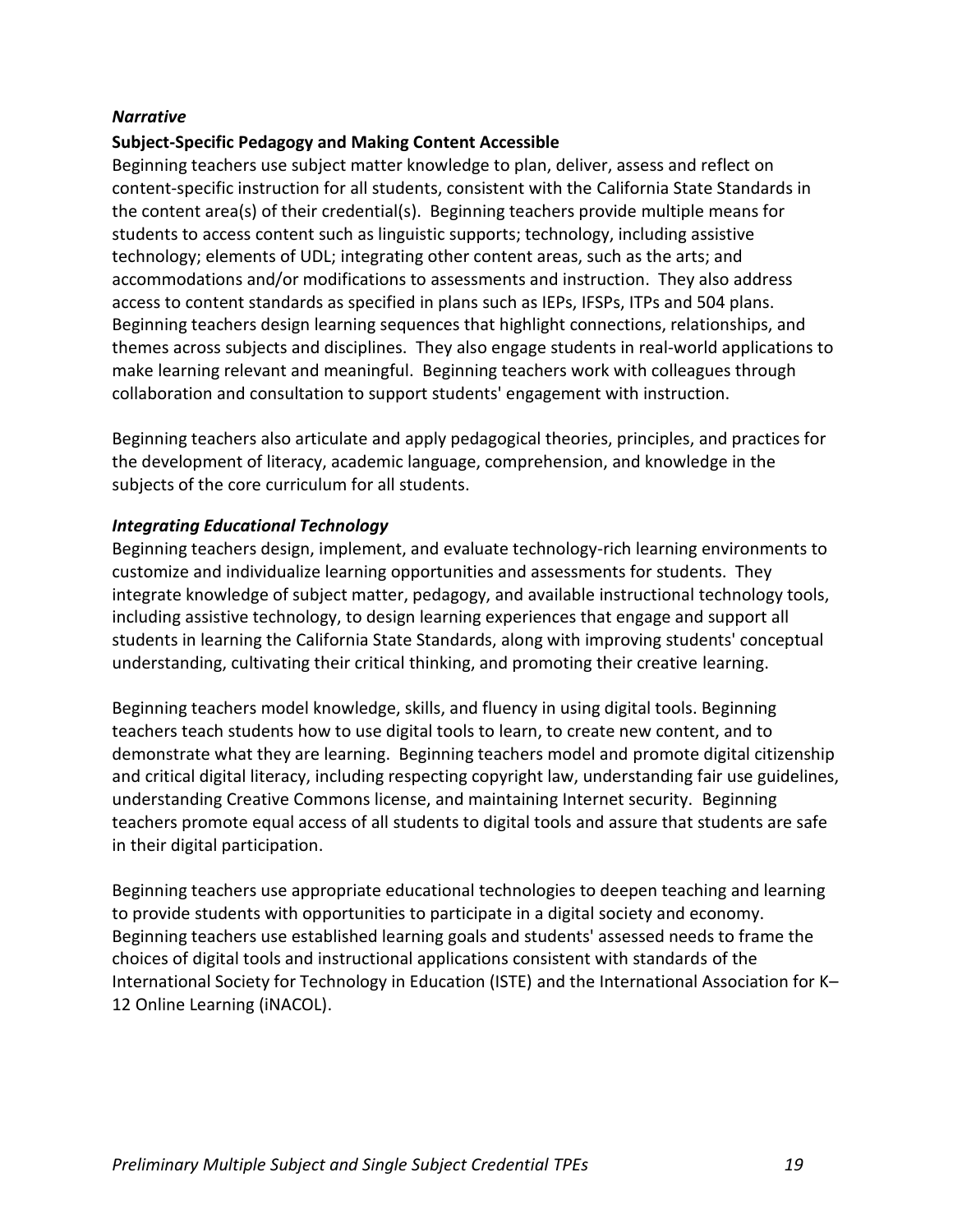### <span id="page-22-0"></span>**TPE 4: Planning Instruction and Designing Learning Experiences for All Students**

### *Elements*

Beginning teachers:

- 1. Locate and apply information about students' current academic status, content- and standards-related learning needs and goals, assessment data, language proficiency status, and cultural background for both short-term and long-term instructional planning purposes.
- 2. Understand and apply knowledge of the range and characteristics of typical and atypical child development from birth through adolescence to help inform instructional planning and learning experiences for all students.
- 3. Design and implement instruction and assessment that reflects the interconnectedness of academic content areas and related student skills development in literacy, mathematics, science, and other disciplines across the curriculum, as applicable to the subject area of instruction.
- 4. Plan, design, implement and monitor instruction, making effective use of instructional time to maximize learning opportunities and provide access to the curriculum for all students by removing barriers and providing access through instructional strategies that include:
	- appropriate use of instructional technology, including assistive technology;
	- applying principles of UDL and MTSS;
	- use of developmentally, linguistically, and culturally appropriate learning activities, instructional materials, and resources for all students, including the full range of English learners;
	- appropriate modifications for students with disabilities in the general education classroom;
	- opportunities for students to support each other in learning; and
	- use of community resources and services as applicable.
- 5. Promote student success by providing opportunities for students to understand and advocate for strategies that meet their individual learning needs and assist students with specific learning needs to successfully participate in transition plans (e.g., IEP, IFSP, ITP, and 504 plans.)
- 6. Access resources for planning and instruction, including the expertise of community and school colleagues through in-person or virtual collaboration, co-teaching, coaching, and/or networking.
- 7. Plan instruction that promotes a range of communication strategies and activity modes between teacher and student and among students that encourage student participation in learning.
- 8. Use digital tools and learning technologies across learning environments as appropriate to create new content and provide personalized and integrated technology-rich lessons to engage students in learning, promote digital literacy, and offer students multiple means to demonstrate their learning.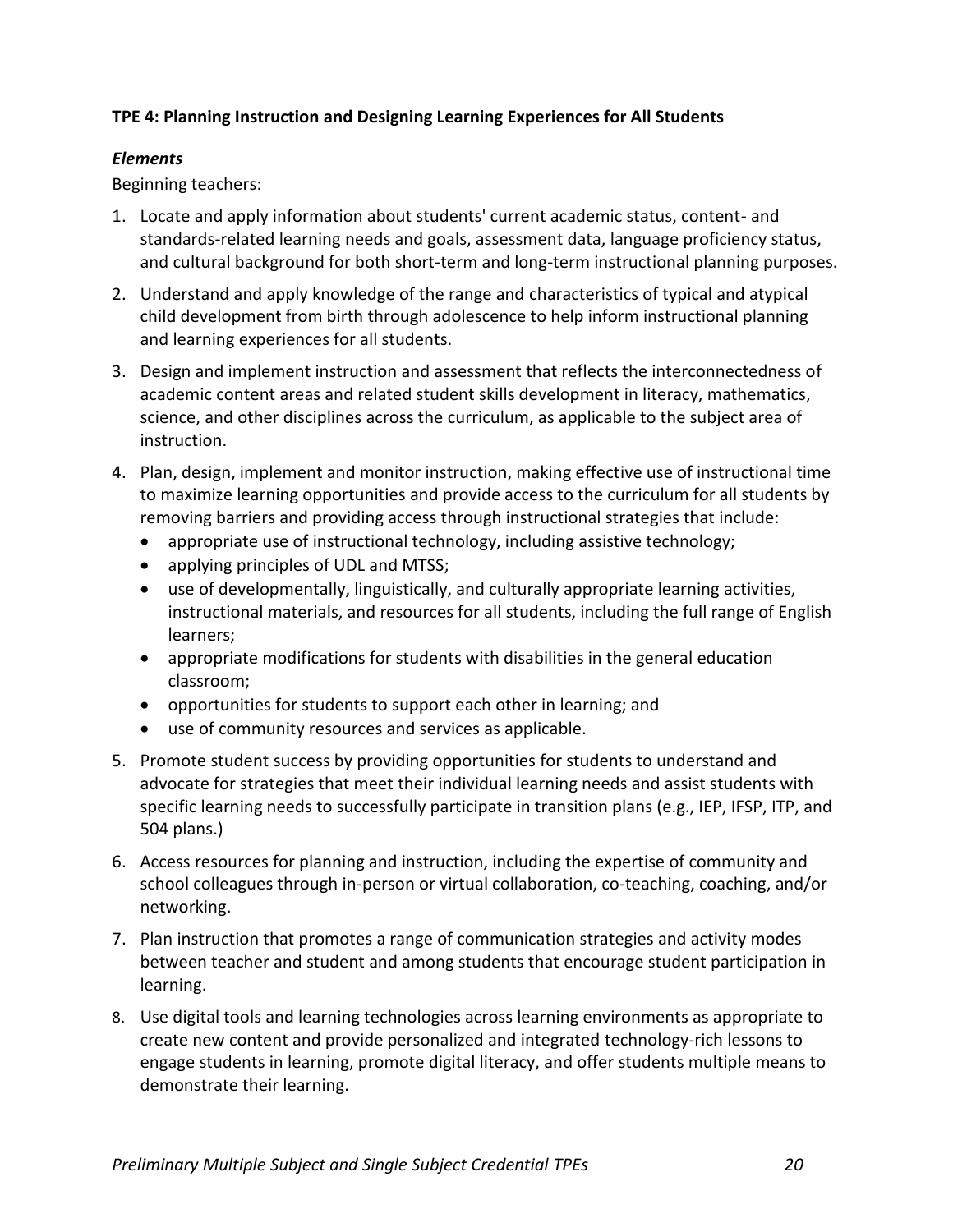### *Narrative*

Beginning teachers access and apply knowledge of students' prior achievement and current instructional needs; knowledge of effective instructional techniques for supporting the academic language needs of all students, the specific language needs of students whose first language is English, English learners, and Standard English learners; the knowledge of effective instructional techniques for students with disabilities in the general education classroom; and knowledge of formative and/or summative student assessment results relative to the TK–12 academic content standards to improve teaching and learning for all students.

Beginning teachers are knowledgeable about typical and atypical child and adolescent abilities and disabilities and their effects on student growth and development, learning, and behavior. Beginning teachers also are knowledgeable about the range of abilities of gifted and talented students in the general education classroom.

Beginning teachers understand how to effectively use content knowledge, content pedagogy, and student learning targets to design appropriate instruction and assessment for all students. Beginning teachers demonstrate the ability to design and implement instruction and assessment that reflects the interconnectedness of academic content areas and related student skills development in literacy, mathematics, science, and other disciplines across the curriculum in alignment with California's adopted content standards and their underlying principles.

In planning for instruction consistent with California's TK–12 content standards, beginning teachers access and apply their deep content knowledge of the subject area and use appropriate content-specific pedagogy consistent with research-based practices in the field. Beginning teachers understand the principles of UDL and MTSS and apply these principles in the content field(s) of their credential(s) to plan instruction that meets individual student needs for all students. Beginning teachers align instructional goals and student learning objectives, including IEP, IFSP, ITP, and 504 plans, instructional procedures, assessment tools/processes, and criteria for evaluation of learning. They provide access to the curriculum for all students by removing barriers and providing access through a range of appropriate instructional strategies tailored and adapted as necessary to meet individual student needs.

Beginning teachers research, evaluate, and utilize current technological practices to improve teaching and learning (e.g., blended and online learning technologies).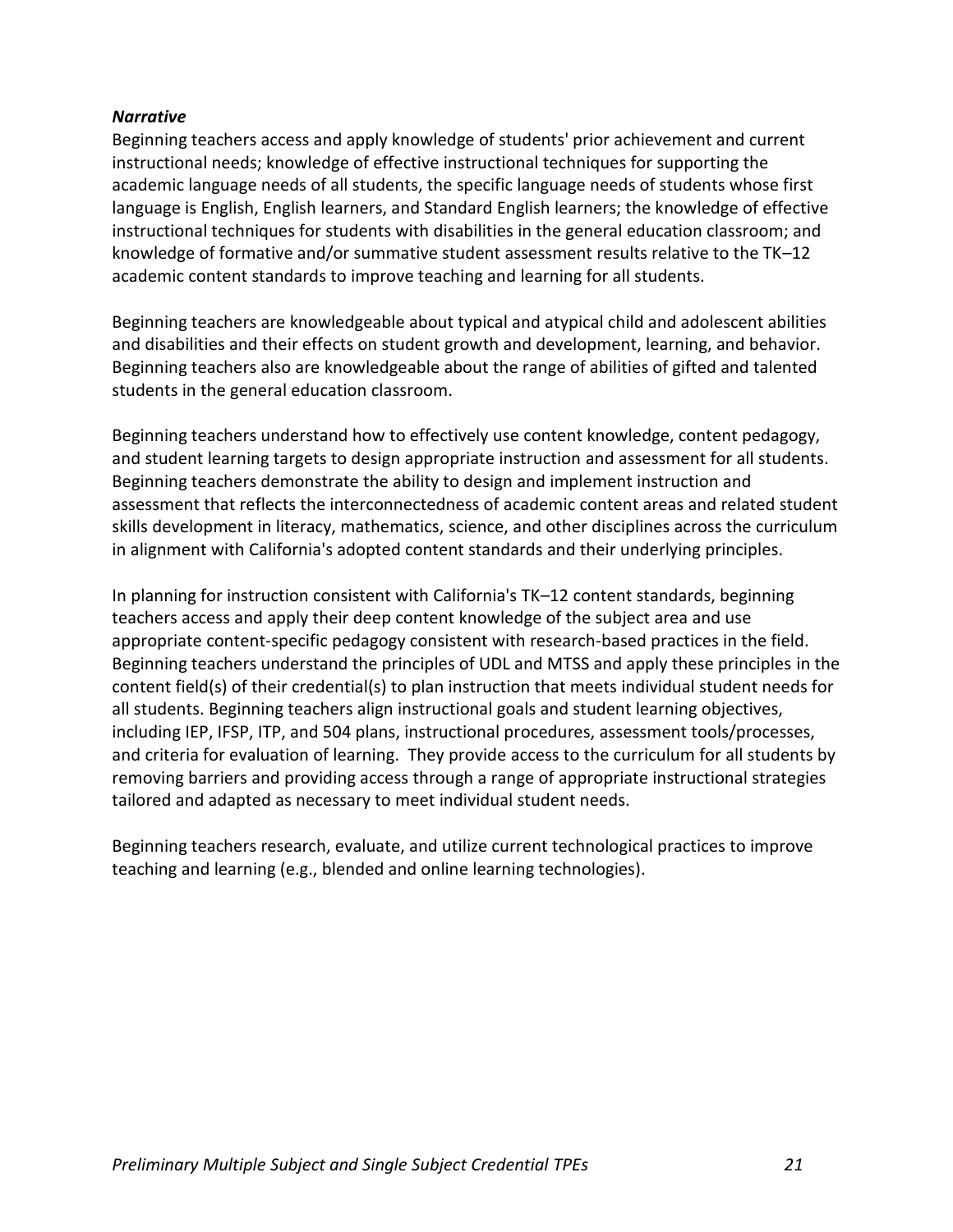### <span id="page-24-0"></span>**TPE 5: Assessing Student Learning**

### *Elements*

Beginning teachers:

- 1. Apply knowledge of the purposes, characteristics, and appropriate uses of different types of assessments (e.g., diagnostic, informal, formal, progress-monitoring, formative, summative, and performance) to design and administer classroom assessments, including use of scoring rubrics.
- 2. Collect and analyze assessment data from multiple measures and sources to plan and modify instruction and document students' learning over time.
- 3. Involve all students in self-assessment and reflection on their learning goals and progress and provide students with opportunities to revise or reframe their work based on assessment feedback.
- 4. Use technology as appropriate to support assessment administration, conduct data analysis, and communicate learning outcomes to students and families.
- 5. Use assessment information in a timely manner to assist students and families in understanding student progress in meeting learning goals.
- 6. Work with specialists to interpret assessment results from formative and summative assessments to distinguish between students whose first language is English, English learners, Standard English learners, and students with language or other disabilities.
- 7. Interpret English learners' assessment data to identify their level of academic proficiency in English as well as in their primary language, as applicable, and use this information in planning instruction.
- 8. Use assessment data, including information from students' IEP, IFSP, ITP, and 504 plans, to establish learning goals and to plan, differentiate, make accommodations and/or modify instruction.

### *Narrative*

Beginning teachers develop, implement, and use a range of effective classroom assessments to inform and improve instructional design and practice. Beginning teachers demonstrate knowledge of student assessment design principles, such as test construction, test question development, and scoring approaches, including rubric design. They explain the importance of validity and reliability in assessment and know how to mitigate potential bias in question development and in scoring. Beginning teachers demonstrate knowledge of a variety of types of assessments and their appropriate uses, including diagnostic, large-scale, norm-referenced, criterion-referenced, and teacher-developed formative and summative assessments. They effectively select and administer assessments to inform learning.

Beginning teachers use multiple measures to make an informed judgment about what a student knows and is able to do. Beginning teachers analyze data to inform instructional design, selfreflect, reteach, provide resources, and accurately document student academic and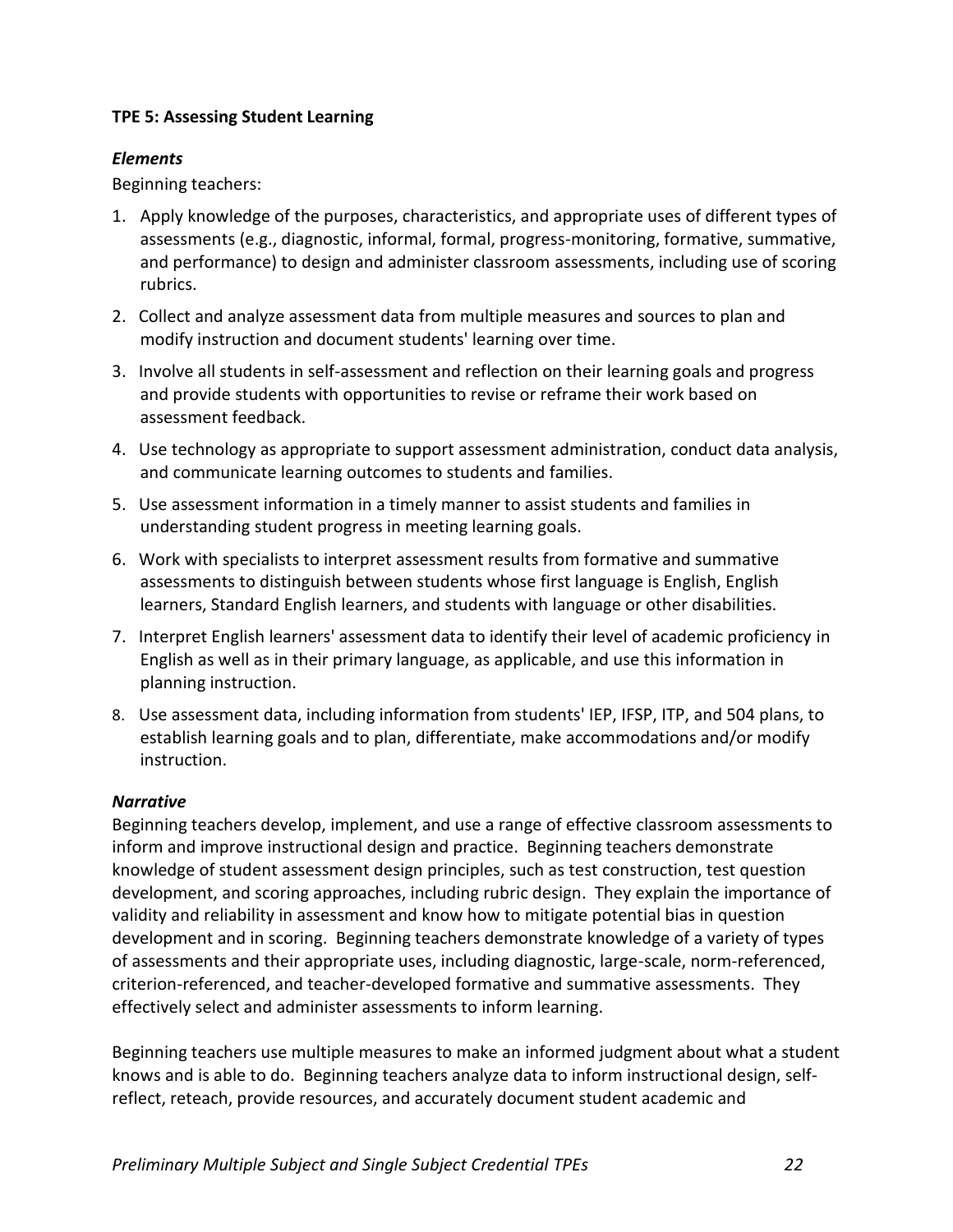developmental progress. They support students in learning how to peer- and self-assess work using identified scoring criteria and/or rubrics. Beginning teachers provide students with opportunities to revise or reframe their work based on assessment feedback, thus leading to new learning. They implement fair grading practices, share assessment feedback about performance in a timely way, utilize digital resources to inform instruction, analyze data, and communicate learning outcomes.

Beginning teachers utilize assessment data and collaborate with specialists to learn about their students. They apply this information to make accommodations and/or modifications of assessment for students whose first language is English, English learners, and Standard English learners. They also utilize this process for students with identified learning needs, students with disabilities, and advanced learners. Beginning teachers are informed about student information in plans such as IEPs, IFSPs, ITPs, and 504 plans and participate as appropriate.

### <span id="page-25-0"></span>**TPE 6: Developing as a Professional Educator**

### *Elements*

Beginning teachers:

- 1. Reflect on their own teaching practice and level of subject matter and pedagogical knowledge to plan and implement instruction that can improve student learning.
- 2. Recognize their own values and implicit and explicit biases, the ways in which these values and implicit and explicit biases may positively and negatively affect teaching and learning, and work to mitigate any negative impact on the teaching and learning of students. They exhibit positive dispositions of caring, support, acceptance, and fairness toward all students and families, as well as toward their colleagues.
- 3. Establish professional learning goals and make progress to improve their practice by routinely engaging in communication and inquiry with colleagues.
- 4. Demonstrate how and when to involve other adults and to communicate effectively with peers and colleagues, families, and members of the larger school community to support teacher and student learning.
- 5. Demonstrate professional responsibility for all aspects of student learning and classroom management, including responsibility for the learning outcomes of all students, along with appropriate concerns and policies regarding the privacy, health, and safety of students and families. Beginning teachers conduct themselves with integrity and model ethical conduct for themselves and others.
- 6. Understand and enact professional roles and responsibilities as mandated reporters and comply with all laws concerning professional responsibilities, professional conduct, and moral fitness, including the responsible use of social media and other digital platforms and tools.
- 7. Critically analyze how the context, structure, and history of public education in California affects and influences state, district, and school governance as well as state and local education finance.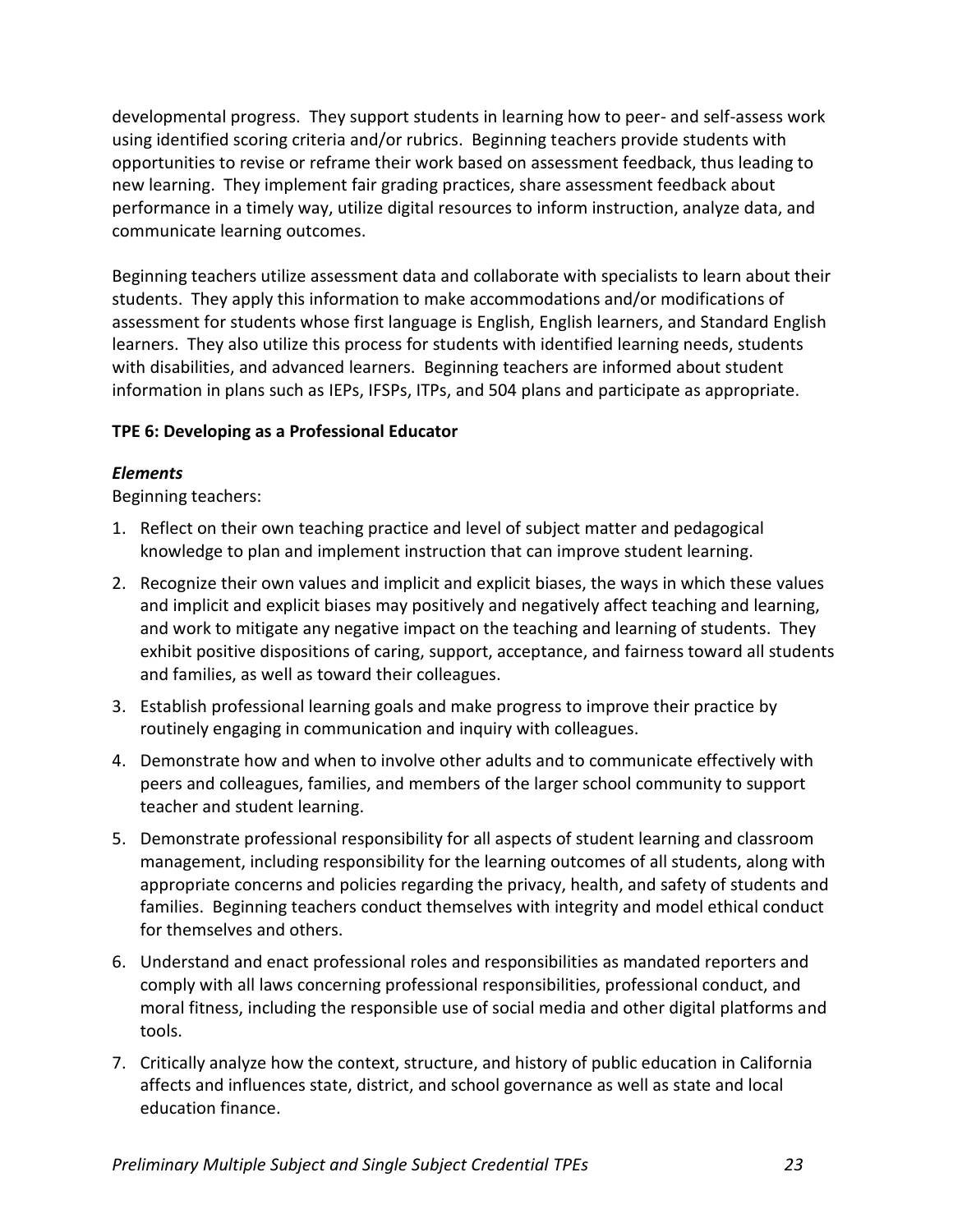### *Narrative*

Beginning teachers seek opportunities to reflect on and improve their practice through collaborative inquiry, observation feedback, and their own performance data. Beginning teachers are aware of their potential implicit and explicit biases and the potential impact, positive and/or negative, on their expectations for and relationships with students, families, and colleagues. They understand their responsibility for ongoing professional learning and for maintaining their certification as members of a profession. Throughout their preparation program, beginning teachers develop an understanding of their fundamental responsibilities as professional educators and of their accountability to students, families, colleagues, and employers. Beginning teachers participate as team members with colleagues and families. Beginning teachers take responsibility for all students' academic learning outcomes. They hold high expectations for all students.

Beginning teachers articulate and practice the profession's code of ethics and professional standards of practice, and they uphold relevant laws and policies, including but not limited to those related to:

- professional conduct and moral fitness;
- use of digital content and social media;
- education and rights of all stakeholders, including students with disabilities, English learners, and those who identify as LGBTQ+;
- privacy, health, and safety of students, families, and school professionals;
- mandated reporting; and
- students' acts of intolerance and harassment such as bullying, racism, and sexism.

Beginning teachers understand that they have chosen to become members of complex organizations. Beginning teachers are familiar with issues of equity and justice within the structures and contexts of public education, including state, district, and school governance; curriculum and standards development; testing and assessment systems; and basic school finance.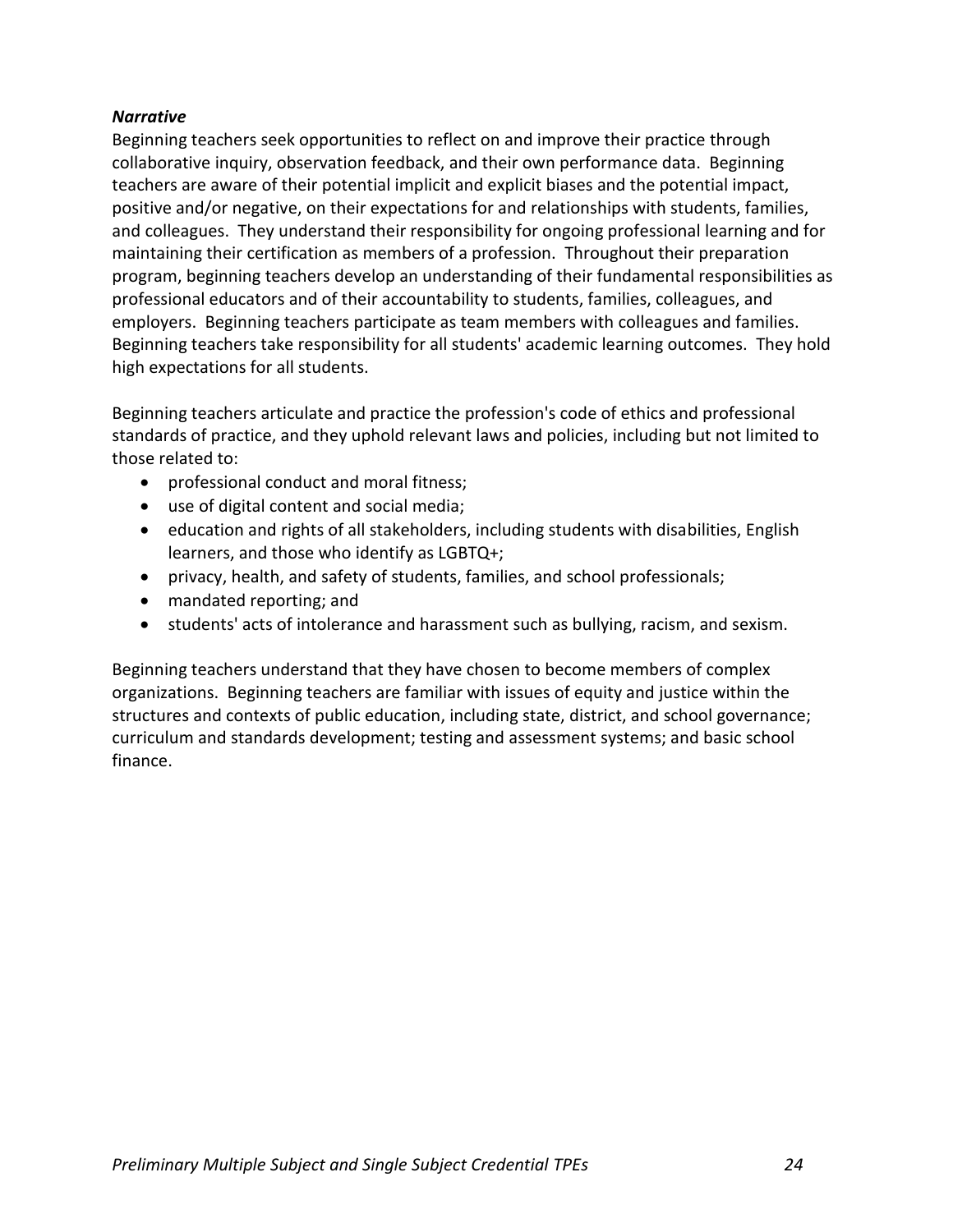# **Part 2: Subject-Specific Pedagogy**

### <span id="page-27-1"></span><span id="page-27-0"></span>**Introduction**

This section provides additional required expectations for beginning teachers focused on subject-specific pedagogies and strategies. The selection and use of subject-specific pedagogy and strategies are dependent on students' levels of developmental ability and their English language proficiency. Approved preliminary preparation programs provide opportunities for beginning teachers to learn and practice subject-specific pedagogies and strategies, including language development strategies. Beginning teachers demonstrate their knowledge of these pedagogies and strategies for student support by passing a subject-specific Teaching Performance Assessment (TPA), successfully completing course work that includes both instructional and subject-specific pedagogy, and engaging in a range of clinical practice experiences.

### <span id="page-27-2"></span>**Developmentally Appropriate Practices in Relation to Subject-Specific Pedagogy**

Beginning teachers understand that students' development varies across and within age ranges; is influenced by social, cultural, linguistic, and other contexts; and that these factors influence each other in complex ways. Beginning teachers understand that students' learning and development are also influenced by the interaction between their prior experiences; ethnic, cultural, and linguistic backgrounds; maturational status; and the range of environmental and cultural experiences that they bring to the classroom.

Beginning teachers approach classroom practice with the belief that all students can learn, and they recognize that the social and academic environment within their classroom has tremendous impact on learning.

### <span id="page-27-3"></span>**Literacy Practices in Relation to Subject-Specific Pedagogy**

All multiple and single subject and education specialist beginning teachers understand that all teachers have a critical role in literacy development for all TK-12 students. They understand and demonstrate the ability to address the literacy, linguistic, and cognitive demands of different content areas (multiple subject/education specialist) or the discipline(s) of their credential (single subject/education specialist). They demonstrate foundational knowledge of identifying, assessing, and supporting struggling readers, including students with dyslexia, with research based effective reading strategies. They provide integrated instruction incorporating the five themes of literacy identified in the *ELA/ELD Framework.* They plan and implement lessons that support students' *meaning making* and subject-specific *language development* as students read, write, and converse in each content area*.* They support students' ability to *effectively express* themselves in each content area as well as their ability to analyze the effectiveness of text, presentations, visual representations, and other forms of communication specific to each content area. They plan and implement literacy-based lessons and discipline-specific literacy practices that contribute to building students' *content knowledge [\(Framework,](https://www.cde.ca.gov/ci/rl/cf/elaeldfrmwrkchptrs2014.asp) Chapters 2, 6 and 7)*. They plan and implement lessons that address the *foundational skills* of literacy (e.g., decoding and word recognition) in the context of the content area(s) of instruction, as appropriate based on students' needs and students' literacy levels. Beginning teachers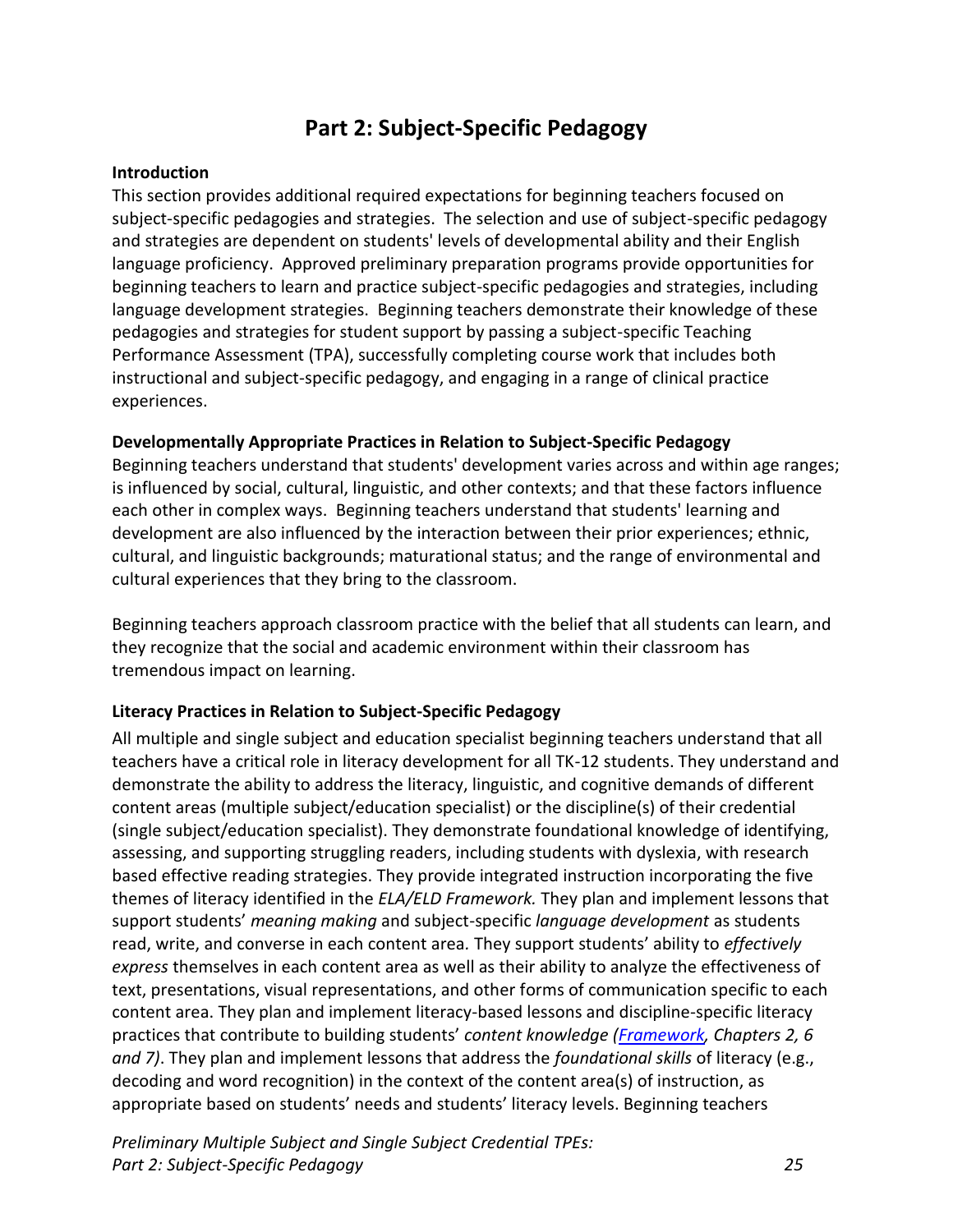understand and plan lessons that build on students' increasing level of literacy skills across the grade levels and content area(s) to promote both continuity of literacy skills development and subject-specific learning in accordance with the applicable student content standards and framework. Beginning teachers observe and practice different approaches to literacy teaching and learning, including but not limited to inquiry-based learning, collaborating learning, and direct instruction.

All beginning teachers identify challenges posed by complex texts in their discipline(s) and help students learn how to navigate increasingly complex text of a variety of forms and organizational patterns as appropriate to the content area, including but not limited to traditional texts, music, maps, graphica<sup>2</sup>, graphics, charts, timelines, images, artworks, and multimodal text such as podcasts and videos, to help students read strategically, analytically, critically, and with a critical lens across the curriculum, and to monitor their understanding. They use teaching strategies across the instructional cycle that promote meaning making as students engage with text as readers and writers, and they integrate the use of language arts skills of reading, writing, listening, and speaking across the curriculum.

Further information about the five themes of literacy development is available in the Part 2: Teaching English Language Arts in a Multiple Subject Assignment and Teaching English Language Arts in a Single Subject Assignment sections below.

# <span id="page-28-0"></span>**English Language Development in Relation to Subject-Specific Pedagogy**

Beginning teachers know and can apply pedagogical theories, principles, and instructional strategies for comprehensive instruction of students whose first language is English, English learners, and Standard English learners. They know and can apply theories, principles, and instructional strategies for English language development leading to academic literacy in English in relation to the subject-specific content area. Beginning teachers are familiar with the philosophy, design, goals, and characteristics of programs for English language development. They implement an instructional program that facilitates integrated English language development, including all domains (reading, writing, listening, and speaking).

### <span id="page-28-1"></span>**Subject-Specific Pedagogical Skills**

Beginning teachers in all disciplines demonstrate knowledge of and the ability to teach content aligned with the California State Standards and the English Language Development Standards. The interdisciplinary nature of these standards requires beginning teachers to demonstrate both the capacity and a disposition to collaborate with their colleagues to assure that all students are provided curriculum and instruction that effectively merges literacy within each content area. Moreover, beginning teachers embrace the concept that English Language and literacy development is a shared responsibility of all content area educators.

# <span id="page-28-2"></span>**Subject-Specific Pedagogical Skills for Multiple Subject Teaching Assignments**

1. Teaching [English Language Arts](#page-29-0) in a Multiple Subject Assignment

 $2$  Graphica refers to graphic novels, books, branding, logos, emojis, and other materials that use images to convey meaning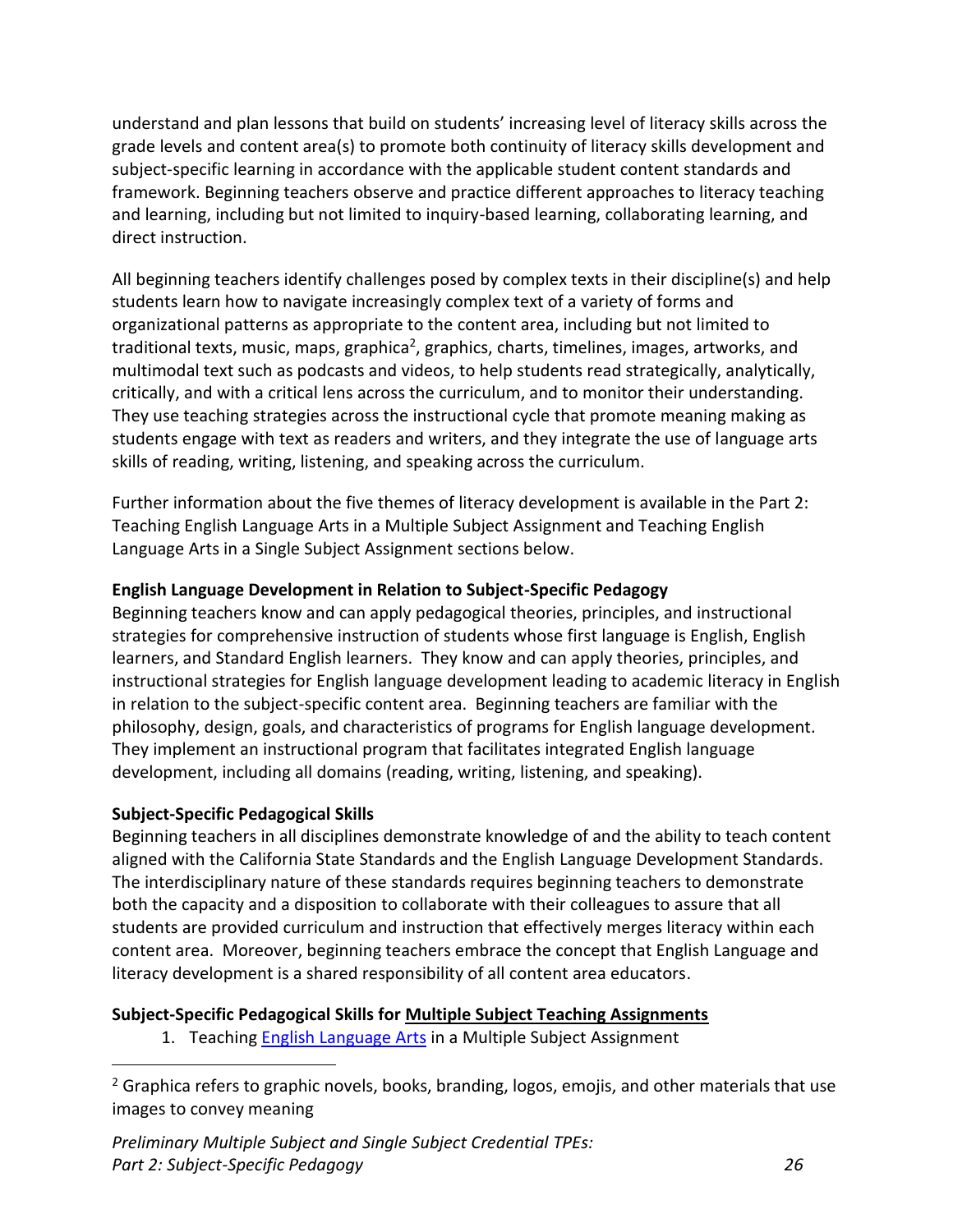- 2. Teaching [Mathematics](#page-29-0) in a Multiple Subject Assignment
- 3. Teaching [History-Social Science](#page-33-0) in a Multiple Subject Assignment
- 4. Teaching [Science](#page-34-0) in a Multiple Subject Assignment
- 5. Teaching [Physical Education](#page-34-1) in a Multiple Subject Assignment
- 6. Teaching [Health Education](#page-35-0) in a Multiple Subject Assignment
- 7. Teaching [Visual and Performing Arts](#page-35-1) in a Multiple Subject Assignment

### <span id="page-29-0"></span>*1. Teaching English Language Arts in a Multiple Subject Assignment*

Beginning multiple subject/Education Specialist teachers apply their knowledge of the California Standards in English Language Arts/English Language (ELA/ELD) Development to frame their planning, instruction, and student assessment in the area of literacy. They demonstrate the ability to design and deliver literacy instruction that reflects the five key themes of a robust and comprehensive literacy instructional program: (1) meaning making, (2) language development, (3) effective expression, (4) content knowledge, and (5) foundational skills that assures that all students develop English proficiency and meet or exceed the California standards. Beginning teachers know how to determine the skill level of students through the use of meaningful indicators of reading and language arts proficiency prior to instruction, how to determine whether students are making adequate progress on skills and concepts, how to use this information to inform instruction, and how to determine the effectiveness of instruction and students' proficiency after instruction.

Beginning multiple subject/Education Specialist teachers demonstrate the ability to use formative assessment processes and multiple measures to determine students' progress towards the California English language arts and English language development standards and advance the learning of all students. They are able to analyze and interpret results to plan effective and differentiated literacy instruction and appropriate interventions for students as needed. They demonstrate foundational knowledge of identifying, assessing, and supporting struggling readers, including students with dyslexia, with research based effective reading strategies. Beginning teachers demonstrate knowledge of how to organize and manage differentiated literacy instruction and interventions to meet the needs of the full range of learners.

They apply the five key themes of literacy instruction as described below:

### *Meaning Making:*

Beginning multiple subject/Education Specialist teachers understand that *meaning making* is the central purpose of reading, writing, spoken/signed language, and all forms of communication in all subjects. They effectively apply their knowledge of factors that affect meaning making, such as, for example, students' background knowledge and experiences (including cultural and linguistic funds of knowledge), language (including students' academic language), and motivation (including connections to their daily lives and interests). They design lessons that capitalize on and expand students' existing knowledge and language, and they draw on and expand students' interests and experiences.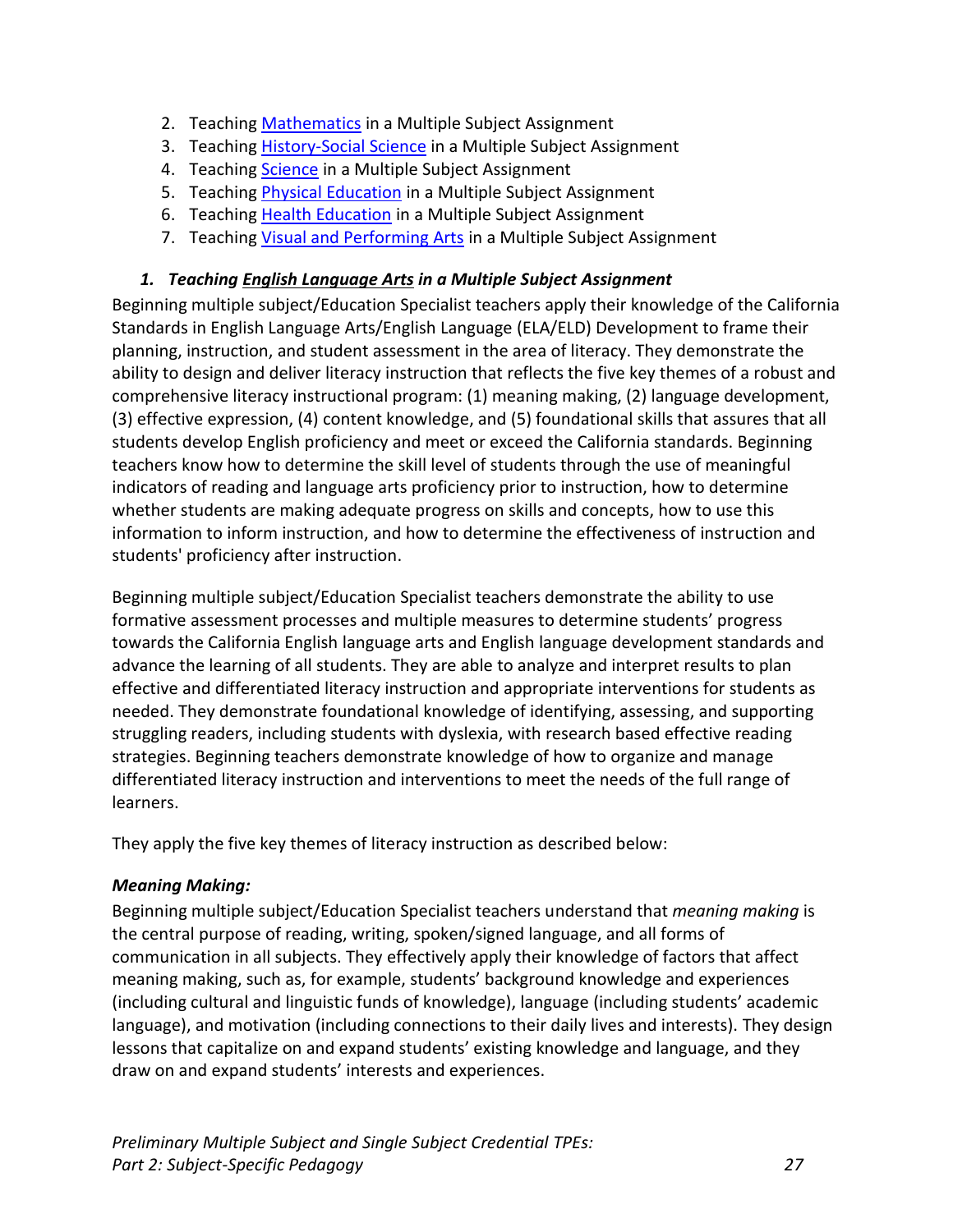They teach literal and inferential comprehension of text as well as critical reading. They identify challenges posed by complex texts and support students' ability to navigate increasingly complex text of a variety of forms and organizational patterns (including but not limited to traditional texts, music, maps, graphica, graphics, charts, timelines, images, and multimodal text such as podcasts and videos). They help students learn to read strategically, analytically, critically**<sup>3</sup>** , and with a critical lens, and write and converse meaningfully about content across the curriculum, and monitor their understanding.

They use teaching strategies across the instructional cycle that promote meaning making as students engage with text as readers and writers, and they integrate the use of language arts skills of reading, writing, listening, and speaking. They help students develop increasingly sophisticated oral and written interpretations of texts and presentations, including identifying and citing specific evidence, expressing an opinion, explaining their reasoning and defending a point of view, and developing and supporting an argument, as appropriate to the grade level, student knowledge and skill level, and content area.

# *Language Development:*

Beginning multiple subject/Education Specialist teachers design instruction and create environments that foster language development for all students, including English learners. They provide opportunities and models for students to develop oral and written communication skills on an increasingly complex level as students move through the elementary grades. They help students understand the importance of well-developed vocabulary in their literacy development and knowledge acquisition, and they demonstrate effective teaching of vocabulary both directly through word study (including examination of morphology and etymology where and as appropriate) and indirectly through the use of wide reading of appropriate high quality literature, informational, technical, and other texts in the discipline(s), rich oral language interactions, and context. Beginning teachers learn how to facilitate students' learning of complex sentence and text structures. They plan for and encourage students' use of academic language across the content areas. Beginning teachers demonstrate their knowledge about how English works, language acquisition, relationships among languages (spoken and written), culturally and linguistically sustaining instructional practices.

Beginning multiple subject/Education Specialist teachers understand and can explain the advantages of multilingualism and multiliteracy, and how becoming increasingly literate in one language supports and enhances literacy in another language. They also understand the importance of transfer between languages, and for students who speak one or more languages than English, they are able to support their students in transferring skills across these multiple languages.

<sup>3</sup> Reading *strategically*, *analytically, and critically* refers to the skills of adjusting reading based on purpose, using reading strategies to understand, think about, analyze, and critique increasingly complex texts, as well as to question an author's intent, purpose, and bias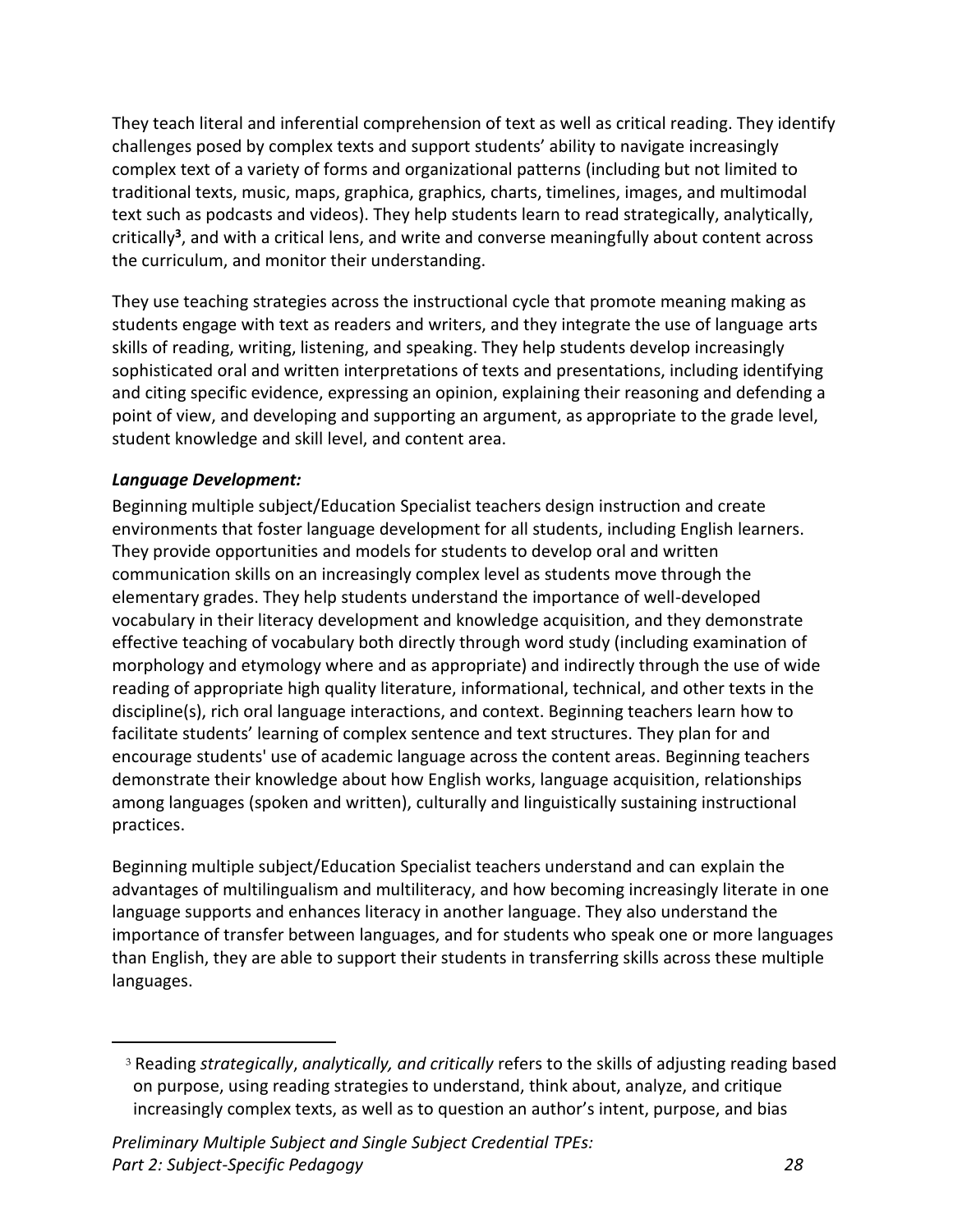# *Effective Expression:*

Beginning multiple subject/Education Specialist teachers support students' ability to *effectively express* themselves in each content area as well as their ability to analyze the effectiveness of text, presentations, visual representations, and other forms of communication within each content area. They teach students how to effectively use language and other forms of communication, such as images and graphics, for different purposes, including to share narratives and convey ideas, information, opinions, and arguments as appropriate to students' grade and developmental levels.

They teach students to write, present, and discuss so that meaning is conveyed clearly, logically, powerfully, and, when appropriate and desired, poetically. They ensure that students can apply knowledge of conventions (e.g., grammar, punctuation, capitalization, and spelling) as appropriate for the grade level and context. They use appropriate teaching strategies to develop students' abilities to write increasingly more sophisticated opinion/argumentative, informative/explanatory, and narrative texts and for students to adapt their communication in relation to audience, task, purpose, and discipline. They provide instruction that fosters students' ability to identify and evaluate effective practices of authors and speakers (including through a critical lens as they question authors'/speakers' perspectives and intentions).

Beginning multiple subject/Education Specialist teachers demonstrate an understanding of the value of the use of a variety of language strategies and practices whereby multilingual speakers use their languages as an integrated system of communication, often simultaneously, within the learning environment (translanguaging<sup>4</sup> techniques) as an effective practice when supporting the development of expression in a variety of contexts.

# *Content Knowledge:*

Beginning multiple subject/Education Specialist teachers understand the reciprocal relationship between language and literacy development and content knowledge as well as the different literacy, linguistic, and cognitive demands of each discipline. They demonstrate the ability to address these demands as they integrate instruction in reading, writing, using and interpreting visual representations, and oral/signed communication into every subject area.

They provide opportunities for students to read purposefully, listen attentively, and participate in discussion to build discipline-specific knowledge in the content areas. They use strategies for capitalizing on and extending students' background knowledge and language relevant to a particular text and/or discipline. Beginning teachers promote students' engagement in research, inquiry and project-based learning where and as appropriate to expand students'

<sup>4</sup> **Translanguaging techniques**: the use of a variety of language strategies and practices whereby multilingual speakers use their languages as an integrated system of communication, often simultaneously, within the learning environment. Translanguaging fosters linguistic diversity within the classroom by valuing the use of multiple languages to leverage and apply students' background language knowledge to support and promote learning.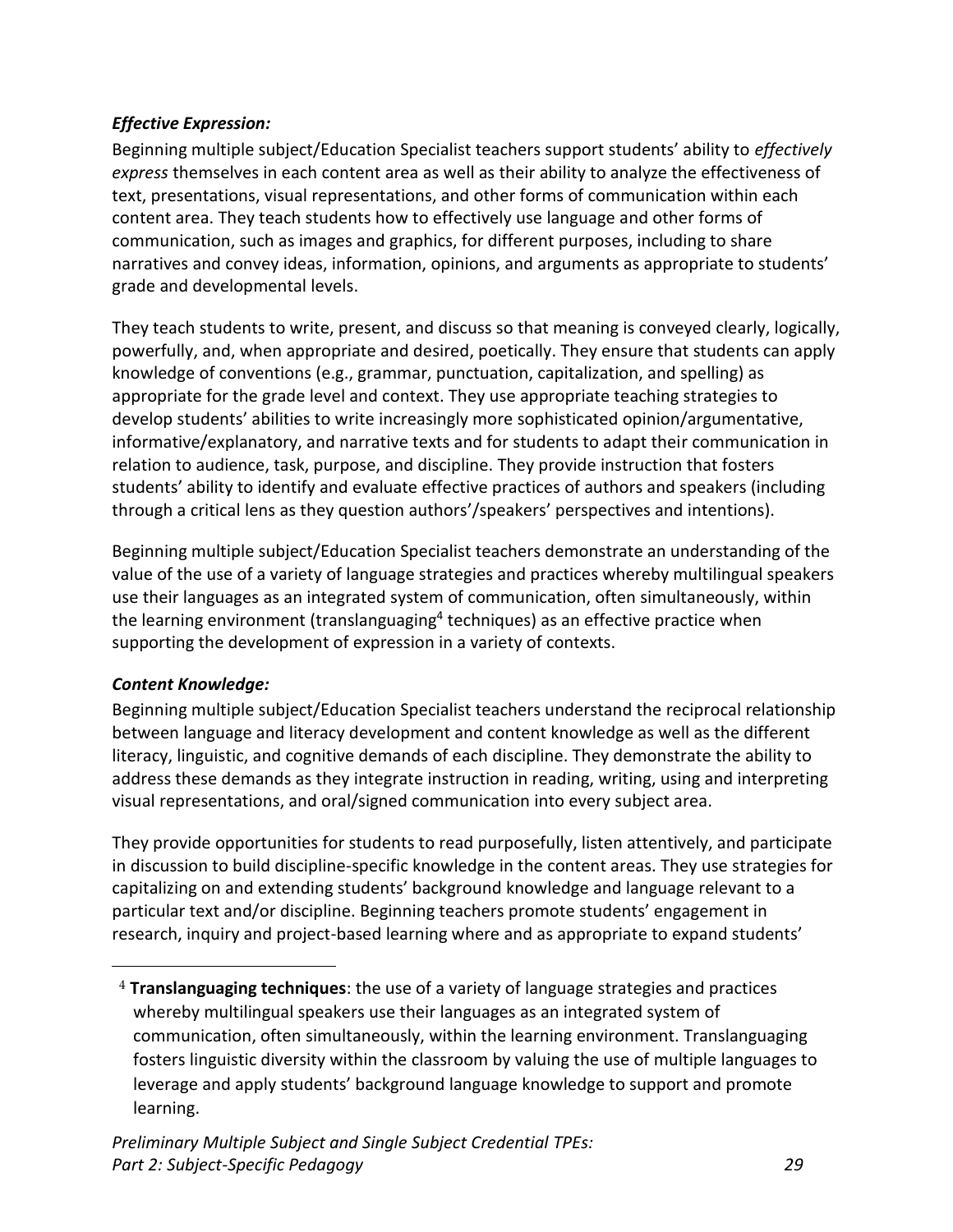knowledge and pique their interest in the content. They provide access to the content curriculum through appropriate integrated and designated language development practices and strategies for English learners. They help students understand the strengths and limitations of media and multiple information sources within the content discipline(s) and to evaluate the credibility of information obtained through these sources.

### *Foundational Skills:*

Beginning multiple subject/Education Specialist teachers demonstrate understanding of the crucial role of the foundational literacy skills of reading, and they are able to assess, plan for, explicitly teach, and support students' development of print concepts, phonological and phonemic awareness, phonics, word recognition, and fluency. They demonstrate instruction that ensures the application of these skills in learning to read and communicate their ideas, opinions, and knowledge in writing in a variety of contexts and learning experiences. Beginning teachers promote students' understanding of the alphabetic principle, ability to read singlesyllable and multisyllabic words, and acquisition of accurate and rapid word recognition (including teaching sight words). Beginning teachers demonstrate understanding of how to use the relationship among foundational skills, spelling, and morphology to advance students' reading and writing development. They recognize in their planning, instruction, and assessment practices that students' literacy needs may be affected and influenced by the students' prior schooling experiences, current level of foundational skills knowledge, the language of instruction, the relationship between the students' primary language and English (for English learners), and the students' prior content knowledge.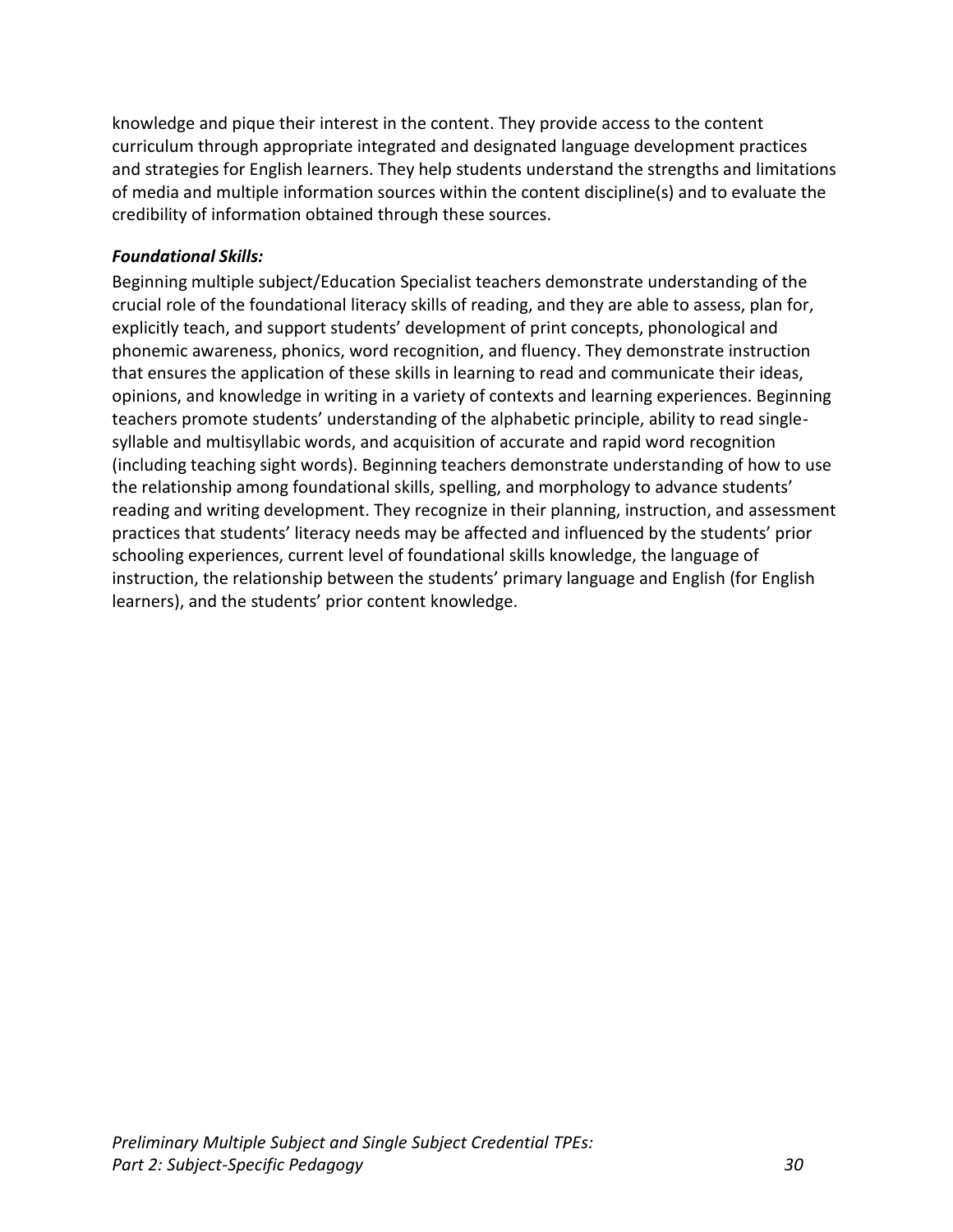### *2. Teaching Mathematics in a Multiple Subject Assignment*

Beginning Multiple Subject teachers demonstrate the ability to understand and teach the progression of the state-adopted academic content standards and applicable English Language Development Standards for students in mathematics. They facilitate students' development of the knowledge, skills, and academic language required to (a) appropriately use processes of problem solving, reasoning and proof, communication, representation, and connections in realworld situations, and (b) appropriately apply the strands of mathematical proficiency, including adaptive reasoning, strategic competence, conceptual understanding, procedural fluency, and productive disposition. Beginning teachers facilitate student understanding of mathematical concepts and support students in making and testing conjectures and recognizing relationships within and among concepts. They provide students the opportunity to use and evaluate strengths and limitations of media and technology as integral tools in the classroom.

Beginning teachers provide a secure environment for taking intellectual risks, and they model and encourage students to use multiple approaches to mathematical problems. They facilitate student collaboration and written and oral communication that demonstrates students' ability to construct logical arguments based on substantive claims, sound reasoning, and relevant evidence. They foster positive attitudes toward mathematics and encourage student curiosity, academic discourse, and persistence in solving mathematical problems. Beginning teachers engage students in the Standards for Mathematical Practice: 1) Make sense of problems and persevere in solving them; 2) Reason abstractly and quantitatively; 3) Construct viable arguments and critique the reasoning of others; 4) Model with mathematics; 5) Use appropriate tools strategically; 6) Attend to precision; 7) Look for and make use of structure; and 8) Look for and express regularity in repeated reasoning. Beginning teachers assure that students at various English proficiency levels have the academic language needed to meaningfully engage in the content.

### <span id="page-33-0"></span>*3. Teaching History-Social Science in a Multiple Subject Assignment*

Beginning Multiple Subject teachers demonstrate the ability to teach the state-adopted academic content standards and applicable English Language Development Standards for students in history-social science. They enable students to learn and use basic analytic thinking skills in history and social science while attaining the state-adopted standards for students. Beginning teachers use history and the related social sciences to develop students' understanding of the physical world, encourage their participation and responsibility within the democratic system of government, teach students about our past, help students understand basic economic principles, develop basic concepts of personal financial literacy, and improve their ability to make reasoned decisions based upon evidence. Beginning teachers understand the vital role these disciplines play in the development of student literacy because of their shared emphasis on text, argumentation, and use of evidence. Beginning teachers use time lines and maps to give students a sense of temporal and spatial scale. Beginning teachers teach students how social science concepts and themes provide insights into historical periods and cultures. Beginning teachers help students understand events and periods from multiple perspectives by using primary sources, simulations, case studies, cultural artifacts, works of art and literature, cooperative projects, and student research activities. Beginning teachers teach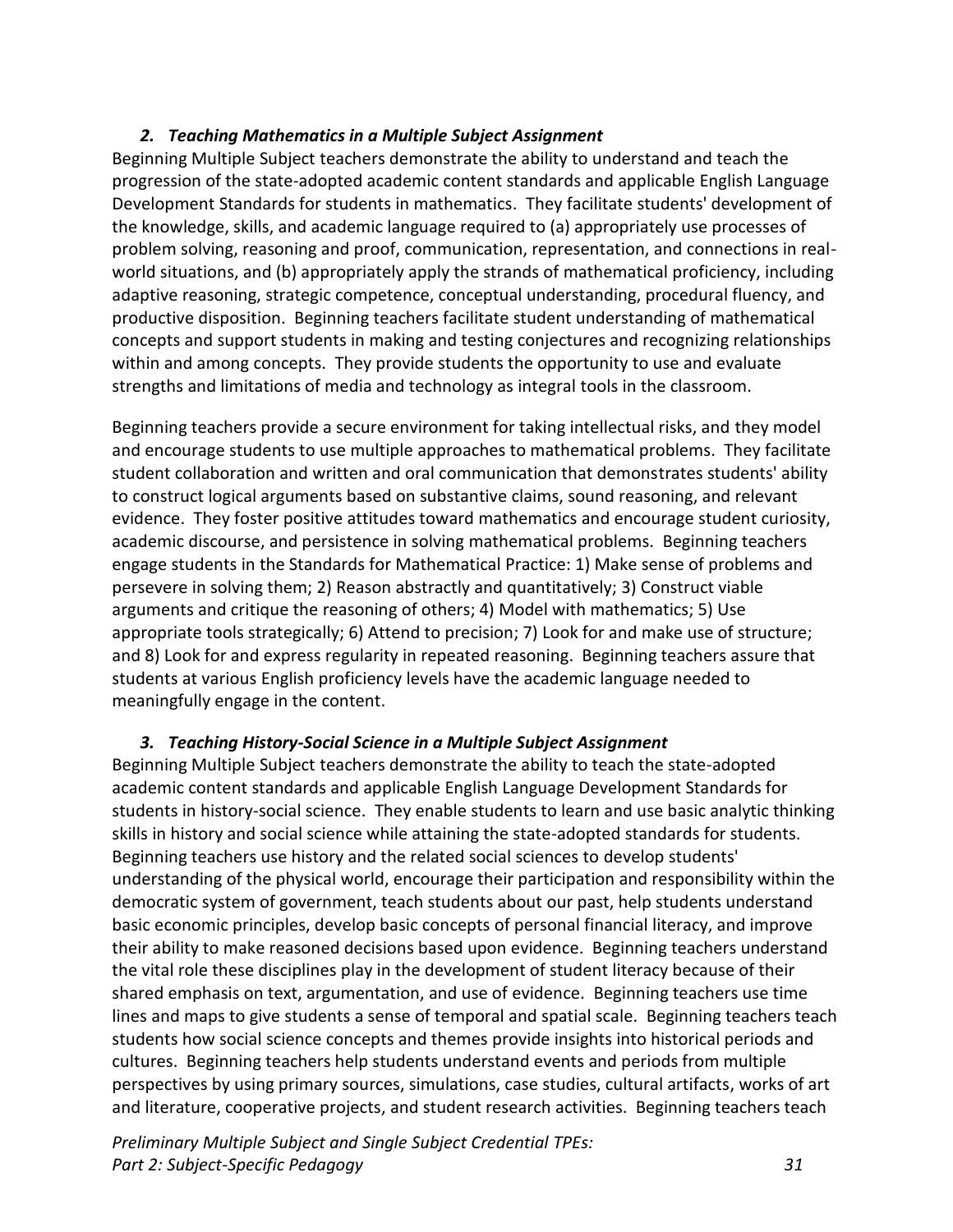students to independently read and comprehend instructional materials that include increasingly complex subject-relevant texts and graphic/media representations presented in diverse formats. Beginning teachers also teach students to write a variety of texts in which they make claims and form interpretations based on a variety of primary and secondary documents. They provide students the opportunity to use and evaluate strengths and limitations of media and technology as integral tools in the classroom.

### <span id="page-34-0"></span>*4. Teaching Science in a Multiple Subject Assignment*

Beginning Multiple Subject teachers demonstrate the ability to teach the state-adopted academic content standards and applicable English Language Development Standards for students in science. They balance the focus of instruction between disciplinary core ideas, crosscutting concepts, and scientific and engineering practices as indicated in the Next Generation Science Standards. Their explanations, demonstrations, and class activities serve to illustrate science concepts and principles, scientific investigation, and experimentation. Beginning teachers emphasize the nature of science, the integration of engineering design, and the connections between science, society, technology, and the environment. Further, beginning teachers integrate mathematical concepts and practices, including the importance of accuracy, precision, estimation of data, and literacy, into science pedagogy. Beginning teachers teach students to independently read and comprehend instructional materials that include increasingly complex subject-relevant texts, and graphic/media representations presented in diverse formats. Beginning teachers assure that students at various English proficiency levels have the academic language needed to meaningfully engage in the content. Beginning teachers also teach students to engage in disciplinary discourse practices that foster evidence-based explanations and argumentations to write opinion/persuasive and expository text in the content area. They provide students the opportunity to use and evaluate strengths and limitations of media and technology as integral tools in the classroom. Beginning teachers assure that students at various English proficiency levels have the academic language needed to meaningfully engage in the content.

### <span id="page-34-1"></span>*5. Teaching Physical Education in a Multiple Subject Assignment*

Beginning Multiple Subject teachers demonstrate the ability to design and implement instruction that assures all students meet or exceed state-adopted content standards for physical education and applicable English Language Development Standards. They balance the focus of instruction between motor skill development and concepts, principles, and strategies of physical education content. Beginning teachers know how to collect evidence of student learning through the use of appropriate assessment tools and how to use the evidence they collect to inform instructional decisions and provide feedback to students. Beginning teachers assure that students at various English proficiency levels have the academic language needed to meaningfully engage in the content.

Their explanations, demonstrations, and class activities serve to help students demonstrate the motor skills and movement patterns needed to perform a variety of physical activities and demonstrate knowledge of movement concepts, principles, and strategies that apply to the learning and performing of physical activities. Further, beginning teachers demonstrate ability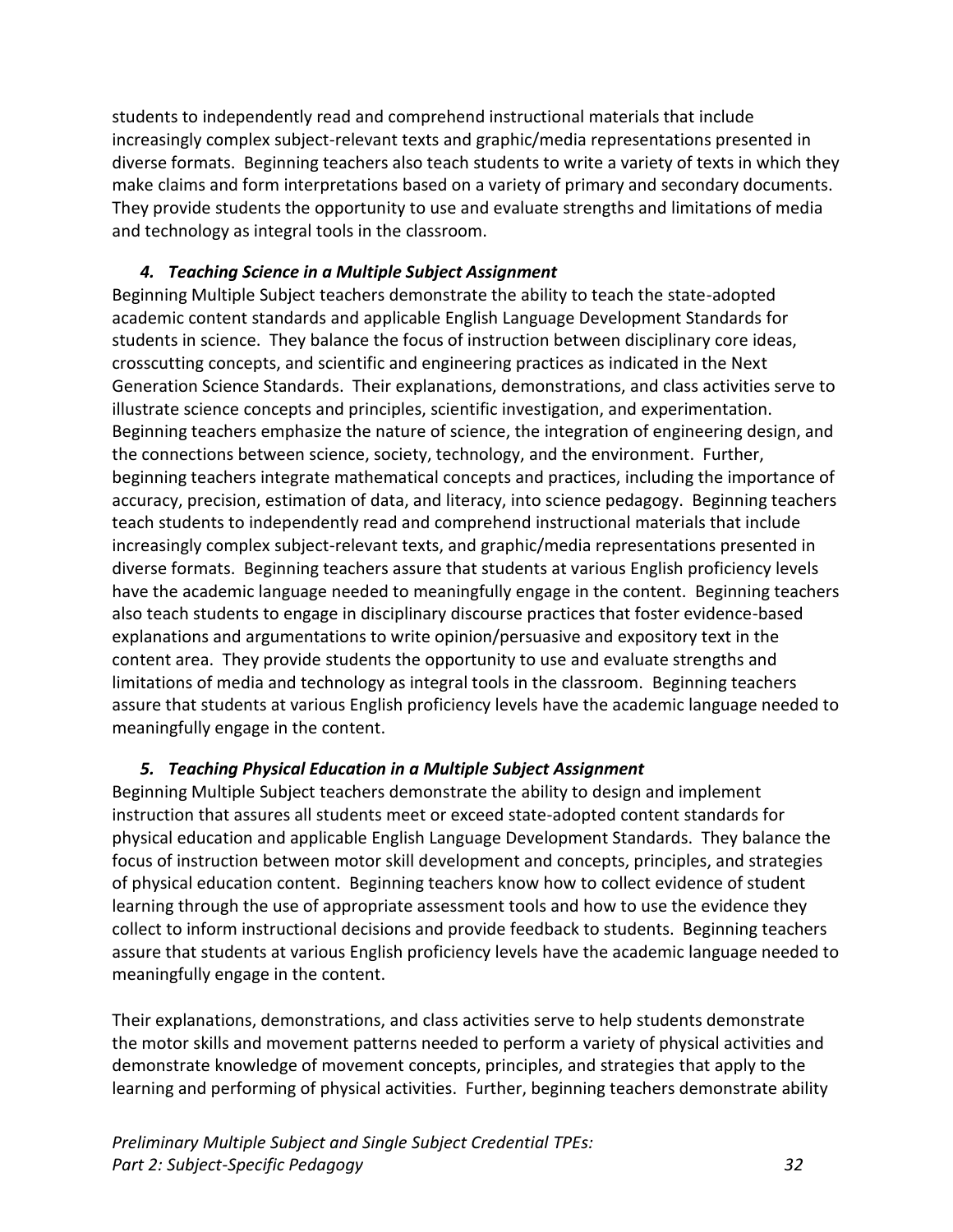to support students learning how to assess and maintain a level of physical fitness that improves health and performance, as well as using their knowledge of psychological and sociological concepts that apply to the learning and principles of physical activity.

Beginning teachers provide a safe environment for discussion of sensitive issues, taking intellectual risks, and the risks associated with learning to move in a public environment.

Beginning teachers teach students to independently read and comprehend instructional materials that include increasingly complex subject-relevant texts and graphic/media representations presented in diverse formats. Beginning teachers also teach students to write opinion/persuasive and expository text in the content area. They provide students the opportunity to use and evaluate media and technology as integral tools for learning the content of physical education.

# <span id="page-35-0"></span>*6. Teaching Health Education in a Multiple Subject Assignment*

Beginning Multiple Subject teachers demonstrate the ability to design and implement instruction that assures all students meet or exceed state-adopted content standards for health education and appropriate English Language Development Standards.

Beginning teachers balance the focus of instruction to support students in comprehending essential concepts of good health; analyzing internal and external influences that affect health; demonstrating the ability to access and analyze health information, products, and services; use interpersonal communication skills to enhance health; use decision-making skills and goal setting to enhance health; practice behaviors that reduce risk; and practice behaviors that promote and support personal, family, and community health. They select appropriate teaching strategies to enhance learning and provide appropriate feedback for students and align instruction with assessment.

Beginning teachers assure that students at various English proficiency levels have the academic language needed to meaningfully engage in the content. Beginning teachers teach students to independently read and comprehend instructional materials that include increasingly complex subject-relevant texts and graphic/media representations presented in diverse formats. Beginning teachers also teach students to write opinion/persuasive and expository text in the content area. They provide students the opportunity to use and evaluate media and technology as integral tools for learning the content of health education.

# <span id="page-35-1"></span>*7. Teaching Visual and Performing Arts in a Multiple Subject Assignment*

Beginning Multiple Subject teachers are responsible for instruction in the four arts content areas, per the California Education Code. They demonstrate the ability to teach the stateadopted academic content and applicable English Language Development Standards for students in the four arts content areas of dance, music, theatre, and visual arts. Beginning teachers understand that students gain from sequential instruction in each art content area, which extends student learning in the specific art discipline and students' realization that learning in these content areas builds transferable college and career readiness skills.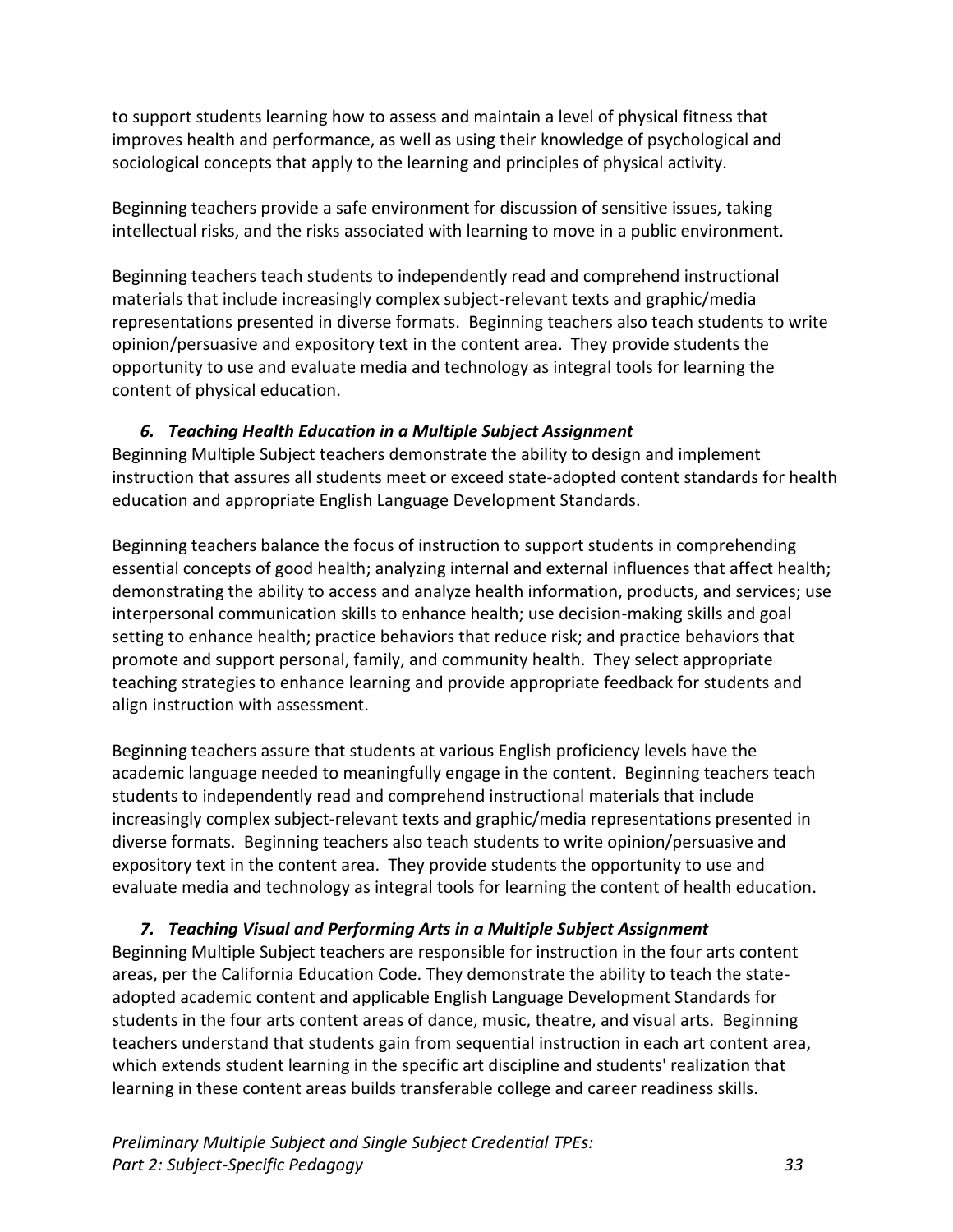Beginning teachers understand that learning in an arts discipline supports students in other academic subjects, fosters engagement in school and motivation to learn, and builds students' skills in collaboration and communication and in navigating and understanding the diversity of the world needed for success in college and career. Beginning teachers assure that students at various English proficiency levels have the academic language needed to meaningfully engage in the content.

Beginning teachers:

- Understand and teach the foundational academic content of each arts discipline within the standards.
- Facilitate the students' literacy development in the art form as well as in English.
- Craft a progression of complexity within each of the four arts content areas.
- Know the difference of discrete and interdisciplinary approaches and how to craft instruction in each arts discipline within multiple subject settings.
- Assess student learning in each art content area to promote student learning.
- Provide students with opportunity to see the value of arts learning and skill development for their future schooling and careers.
- Collaborate where possible with single subject arts teachers and/or community arts resources.
- Facilitate students' abilities to identify the aesthetic qualities of works of art and artistic performances.
- Assure that students are provided access to works of art that are broadly representative of cultural diversity.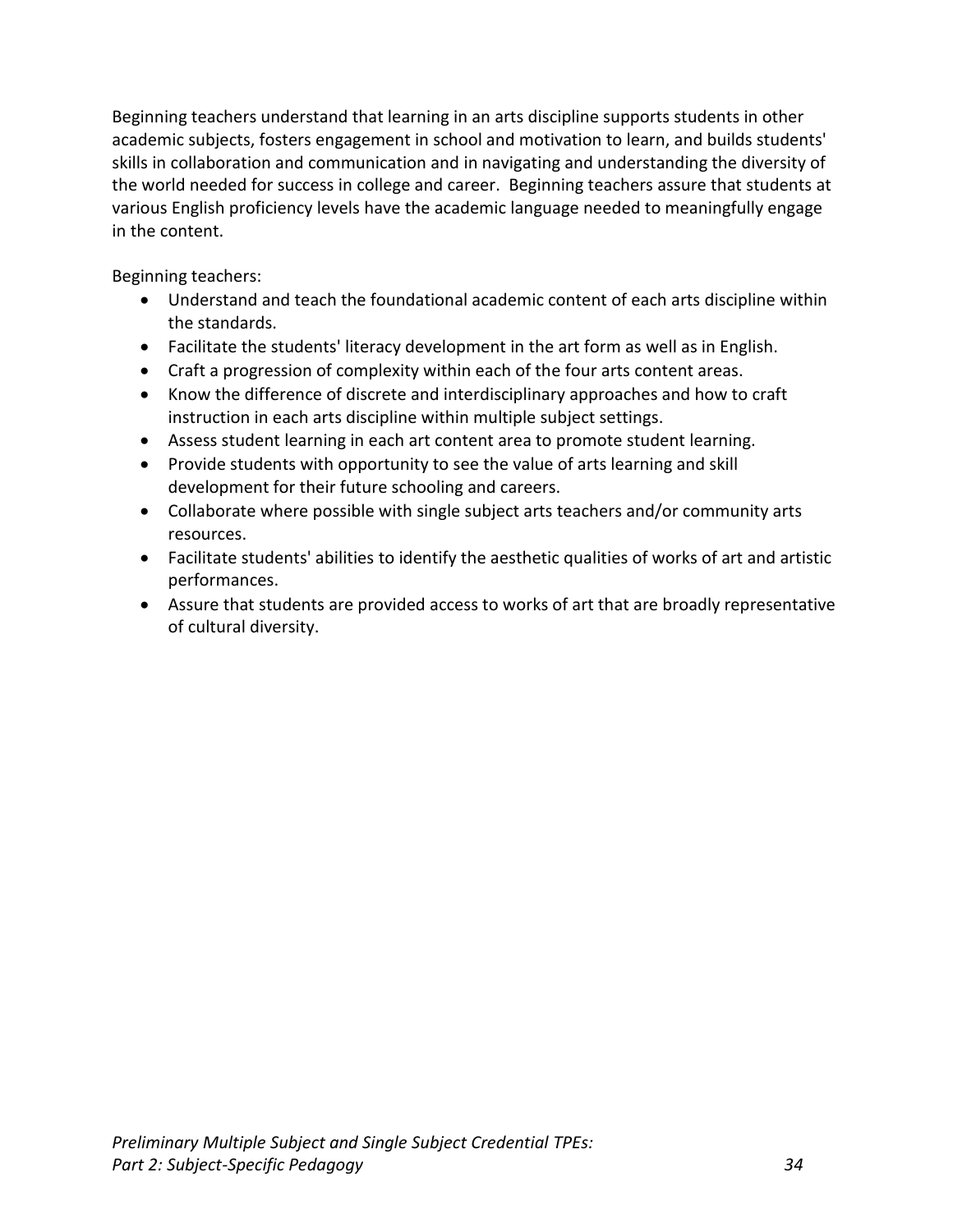### <span id="page-37-0"></span>**Subject-Specific Pedagogical Skills for Single Subject Teaching Assignments**

- 1. Teaching [English Language Arts](#page-37-1) in a Single Subject Assignment
- 2. Teaching [Mathematics](#page-37-1) in a Single Subject Assignment
- 3. Teaching **History-Social Science** in a Single Subject Assignment
- 4. Teaching [Science](#page-43-0) in a Single Subject Assignment
- 5. Teaching [Physical Education](#page-43-1) in a Single Subject Assignment
- 6. Teaching [Art](#page-44-0) in a Single Subject Assignment
- 7. Teaching [Music](#page-46-0) in a Single Subject Assignment
- 8. Teaching [World Languages](#page-47-0) in a Single Subject Assignment
- 9. Teaching [Agriculture](#page-48-0) in a Single Subject Assignment
- 10. Teaching [Business](#page-48-1) in a Single Subject Assignment
- 11. Teaching [Health](#page-49-0) Science in a Single Subject Assignment
- 12. Teaching [Home Economics](#page-50-0) in a Single Subject Assignment
- 13. Teaching [Industrial and Technology Education](#page-51-0) in a Single Subject Assignment
- 14. Teaching **English Language Development** in a Single Subject Assignment
- 15. Teaching [Theatre](#page-53-0) in a Single Subject Assignment
- 16. Teaching [Dance](#page-54-0) in a Single Subject Assignment

# <span id="page-37-1"></span>*1. Teaching English Language Arts in a Single Subject Assignment*

Beginning Single Subject English Language Arts (ELA) teachers understand and use the California Standards in English Language Arts, Literacy, and English Language Development (ELD) as required resources for planning and implementing instruction with students. Beginning single subject ELA teachers study, observe, and practice the five key themes of a robust and comprehensive literacy instructional program: (1) meaning making, (2) language development, (3) effective expression, (4) content knowledge, and (5) foundational skills. They integrate and apply the five key themes of literacy instruction, consistent with the grade levels, developmental levels, literacy learning needs, and prior knowledge and experiences of their students, to advance students' English Language Arts/English Language Development as described below. They understand how to plan and deliver instruction of increasing complexity in reading, writing, speaking, listening, and language to assure that students meet or exceed the standards.

They understand principles of language acquisition and learning (including first, dual, and multiple languages as well as Standard English), consistent with the principles of the *ELA/ELD Framework*. They demonstrate how to make English Language Arts comprehensible to students at various English language proficiency levels and they model and encourage the use of all forms of language as tools for thinking, learning, and communicating, including academic discourse and structured conversations across disciplines.

Beginning single subject ELA teachers know how to determine or assess the skill level of students through the use of meaningful indicators of literacy proficiency prior to instruction, how to determine whether students are making adequate progress on skills and concepts, how to use this information to inform and adjust instruction, and how to determine the effectiveness of instruction and students' proficiency after instruction.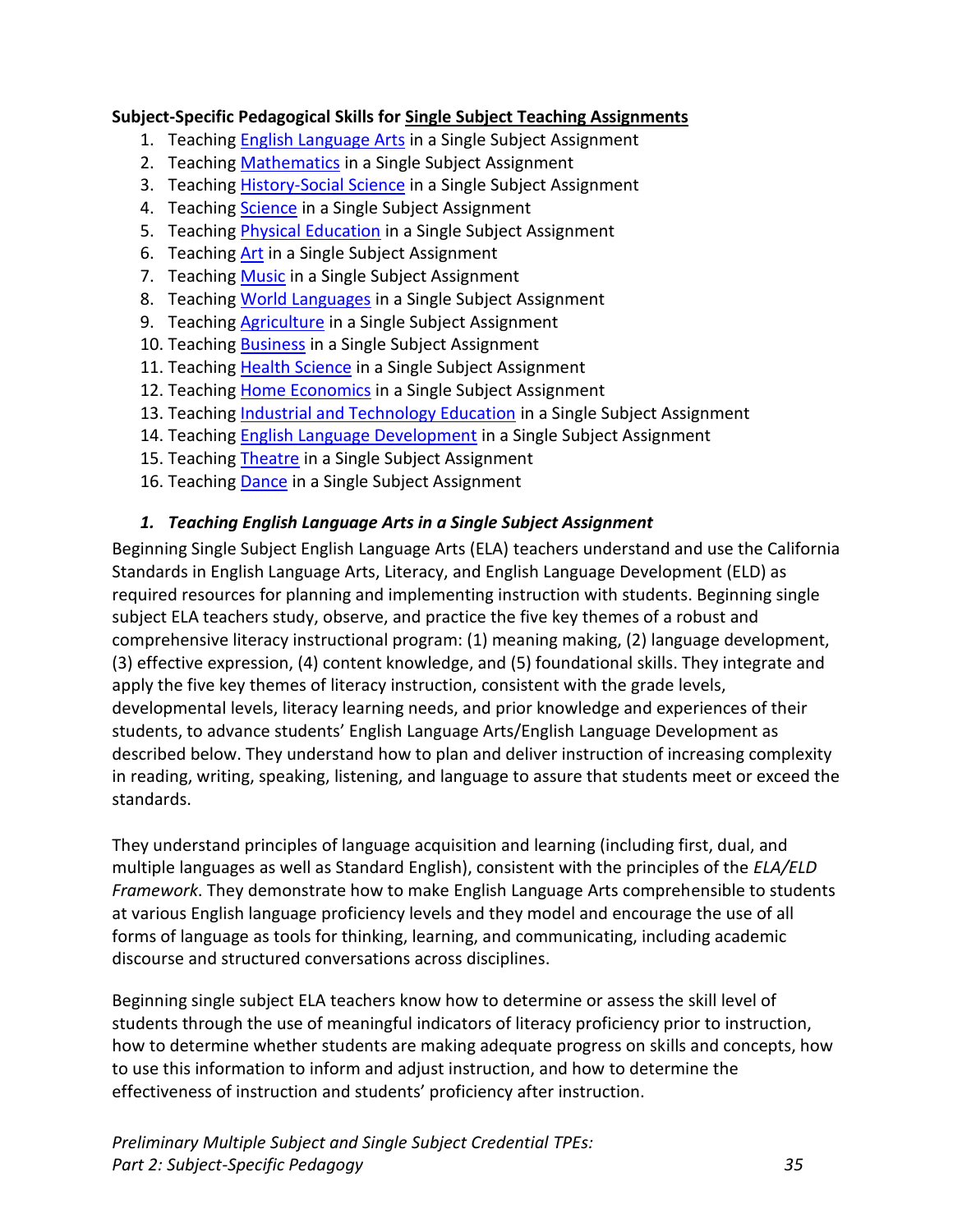Beginning single subject ELA teachers demonstrate the ability to use formative assessment processes and multiple measures to determine students' progress towards the California English language arts and English language development standards and advance the learning of all students. They are able to analyze and interpret results to plan effective and differentiated literacy instruction and appropriate interventions for students as needed. Beginning teachers demonstrate knowledge of how to organize and manage differentiated literacy instruction and interventions to meet the needs of the full range of learners.

### *Meaning Making:*

Beginning single subject ELA teachers help students understand that meaning making is the central purpose of reading, writing, oral/signed language, and all other forms of communication in all subjects. Beginning teachers effectively apply their knowledge of factors that affect meaning making, such as, for example, students' background knowledge and experiences (including cultural and linguistic funds of knowledge), language (including students' academic language), and motivation (including connections to their daily lives and interests). They design lessons that capitalize on and enrich students' knowledge and language, draw on and expand students' interests and experiences, and help motivate students' interest in the content of the curriculum.

Beginning single subject ELA teachers teach literal and inferential comprehension of text as well as reading with a critical lens. They teach students to recognize and use text features and structures to facilitate and communicate meaning, and they teach them to cite specific evidence when offering an oral or written analysis of a text or presentation and supporting an argument with claims. Beginning single subject ELA teachers identify challenges posed by complex texts and support students' ability to navigate text of a variety of forms and organizational patterns (including but not limited to traditional texts, music, maps, graphica, graphics, charts, timelines, images, and multimodal text such as podcasts and videos), to read strategically, analytically, critically, and with a critical lens, and to monitor their understanding as they become increasingly independent in reading texts inside and outside of class. They employ teaching strategies throughout the instructional cycle—before, during, and after students engage with text as readers and writers—that promote meaning making and integrate the language arts (i.e., reading, writing, listening, and speaking).

### **Language Development***:*

Beginning single subject ELA teachers design instruction and create environments that foster language development for all students, including English learners. They provide opportunities and models for students to develop oral and written communication skills. They understand the importance of well-developed vocabulary as well as its role in literacy development and knowledge acquisition, and they understand how to teach vocabulary both explicitly through word study (including examination of morphology and etymology) and indirectly through the use of wide reading of high quality literature and other text, rich oral language interactions, and context. Beginning teachers learn how to facilitate students' deeper understandings of syntax (i.e., the way that words are combined into phrases and sentences and the way that sentences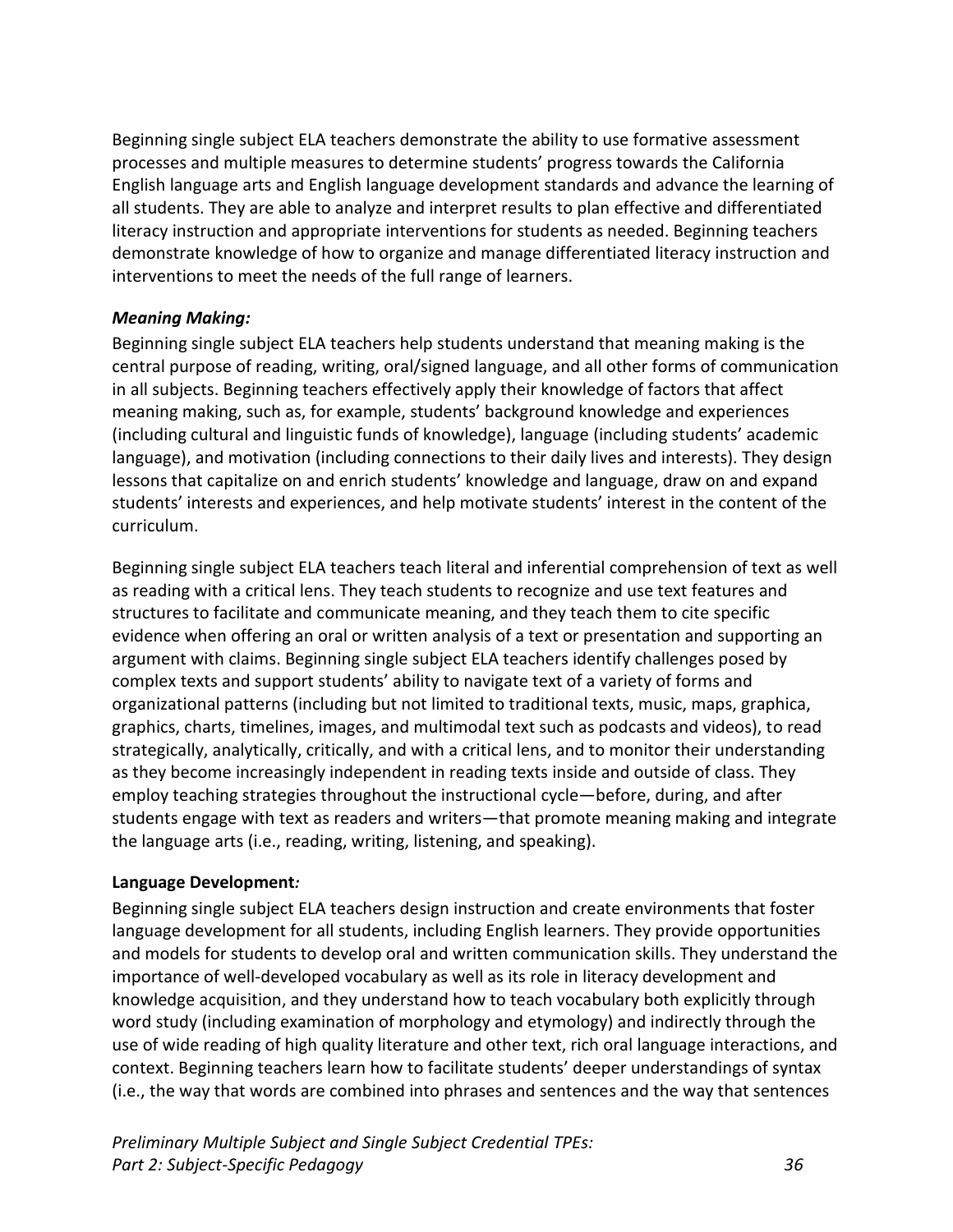are structured and ordered to convey particular meanings) and the structure of complex texts. They plan for and foster students' use of general academic and subject-specific language across the content areas. Beginning single subject ELA teachers demonstrate their knowledge about how English works, language acquisition, relationships among languages (spoken and written), and culturally and linguistically sustaining instructional practices. Beginning teachers understand the advantages of multilingualism and multiliteracy, how becoming increasingly literate in one language supports and enhances literacy in another language, as well as the importance of transfer between languages, and they are able to support their students in transferring skills across their multiple languages.

# *Effective Expression:*

Beginning single subject ELA teachers teach students how to effectively use language and other forms of communication, such as images and graphics, for different purposes, including to share narratives and convey ideas, information, opinions, and arguments. They teach students to write, present, and discuss so that meaning is conveyed clearly, logically, powerfully, and, when appropriate and desired, poetically. They select appropriate teaching strategies to develop students' abilities to write increasingly more sophisticated argumentative, informative/explanatory, and narrative texts and for students to adapt their communication in relation to audience, task, purpose, and discipline. They provide instruction that fosters students' ability to identify and evaluate effective practices of authors and speakers (including through a critical lens as they question authors'/speakers' perspectives and intentions). They support students in learning to critically view their own writing, to strengthen the focus or controlling idea, to improve support and organization, and to edit or proofread text for correctness, for logical progression and connection of ideas, syntax, grammar, punctuation, and spelling. Beginning single subject ELA teachers demonstrate an understanding of the value of translanguaging<sup>5</sup> techniques as an effective practice when supporting the development of expression in a variety of contexts.

### *Content Knowledge:*

Beginning single subject ELA teachers understand the reciprocal relationship between language and literacy development and content knowledge as well as the different literacy, linguistic, and cognitive demands of literary and informational texts. They demonstrate the ability to pair literary and informational texts and integrate instruction in reading, writing, using and interpreting visual representations, and oral/signed communication across text genres. They use strategies for capitalizing and extending students' background knowledge and language relevant to a particular text genre. Beginning single subject ELA teachers promote students' engagement in research, inquiry, and project-based learning and help students develop

<sup>5</sup> **Translanguaging techniques**: the use of a variety of language strategies and practices whereby multilingual speakers use their languages as an integrated system of communication, often simultaneously, within the learning environment. Translanguaging fosters linguistic diversity within the classroom by valuing the use of multiple languages to leverage and apply students' background language knowledge to support and promote learning.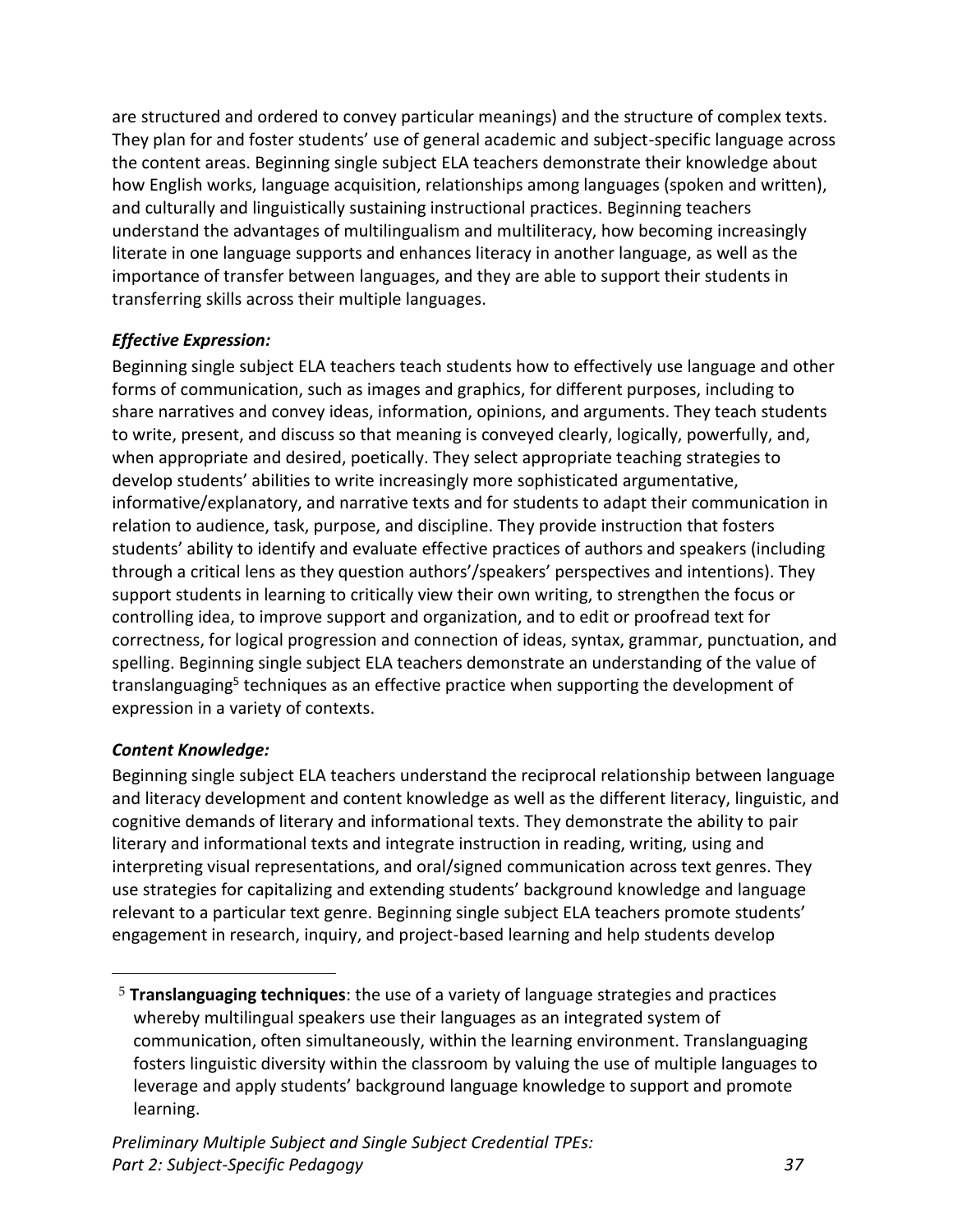research questions, locate information from multiple sources, and evaluate its credibility. Beginning teachers plan opportunities for students to read independently across genres in ways that build on and expands students' interests and fosters engagement.

Beginning single subject ELA teachers model and assist students to develop digital literacy, and integrate information technology, and media into language arts when conducting research, producing and publishing writing, creating multimedia presentations, and interacting and collaborating with others in this and other disciplines (including but not limited to social media, blogs, and academic publications). [\(Framework,](https://www.cde.ca.gov/ci/rl/cf/elaeldfrmwrkchptrs2014.asp) Chapter 10)

# *Foundational Skills:*

Beginning single subject ELA teachers demonstrate understanding of the crucial role of the foundational skills of reading in reading and writing development. They promote students' ability to read multisyllabic words and guide students in applying the foundational skills in a variety of reading and writing learning experiences. Beginning single subject ELA teachers apply their knowledge of the relationship among foundational skills, spelling, and morphology to advance students' reading and writing development. They support students in being metacognitive about their own problem-solving strategies while reading. Beginning teachers are able to identify students who need additional support with foundational skills and make appropriate referrals for assistance while supporting their continued practice and development within their grade-level English language arts classroom.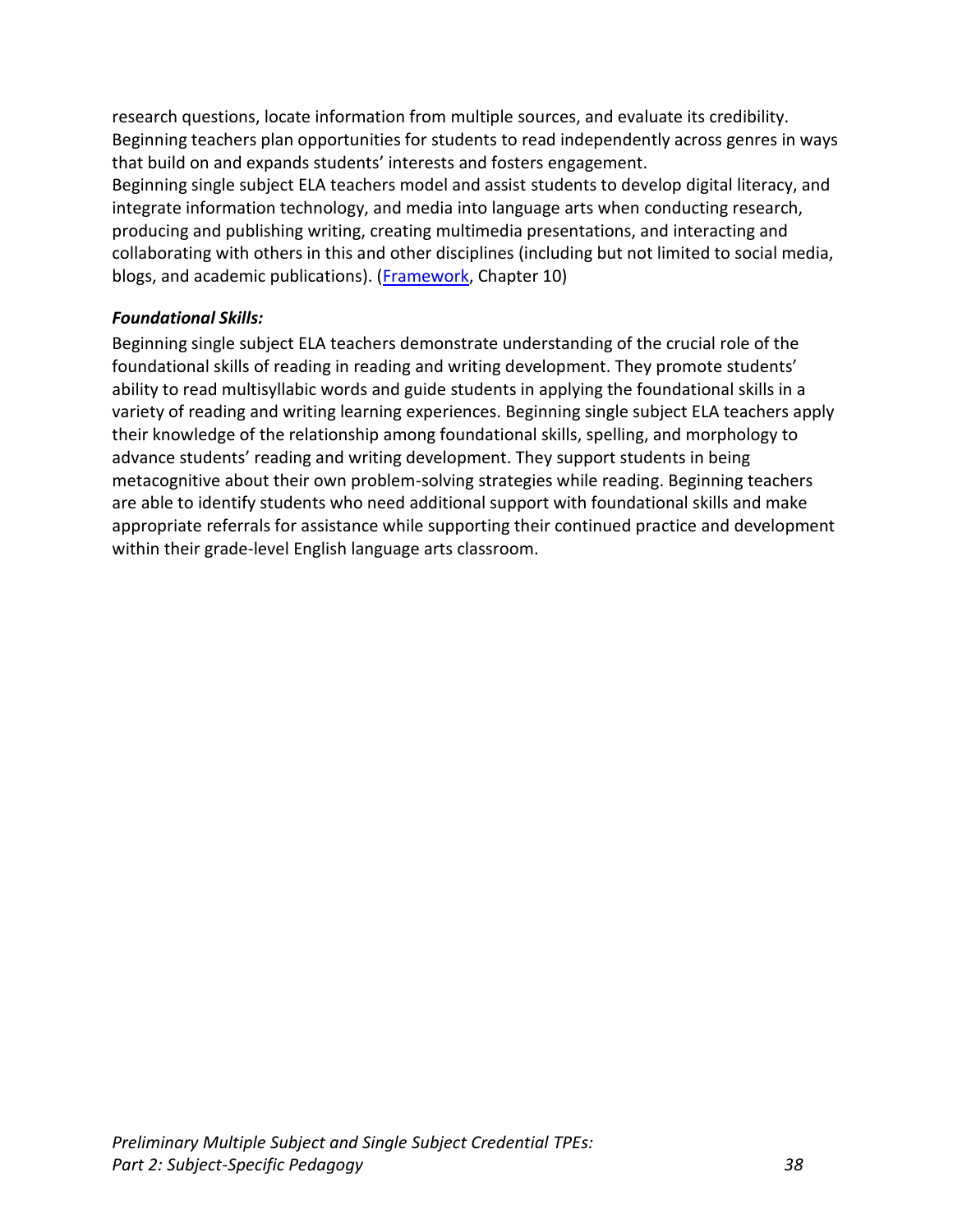# *2. Teaching Mathematics in a Single Subject Assignment*

Beginning Single Subject Mathematics teachers demonstrate knowledge of and ability to teach mathematics content aligned with the California State Standards and applicable English Language Development Standards. The interdisciplinary nature of these standards requires beginning teachers to demonstrate both the capacity and the disposition to collaborate with their colleagues to assure that all students are provided curriculum and instruction that effectively merges literacy within each content area. Beginning teachers understand the concept that English language and literacy development is a shared responsibility of all content area educators.

Beginning teachers enable students to understand basic mathematical computations, concepts, and symbols; to use them to solve common problems; and to apply them to novel problems. Beginning teachers help students understand different mathematical topics and make connections among them. Beginning teachers help students solve real-world problems using mathematical reasoning and concrete, verbal, symbolic, and graphic representations. They require student collaboration and written and oral communication that demonstrates students' ability to construct logical arguments based on substantive claims, sound reasoning, and relevant evidence. They provide students the opportunity to use and evaluate strengths and limitations of media and technology as integral tools in the classroom.

Beginning teachers provide a secure environment for taking intellectual risks, model and encourage students to use multiple ways of approaching mathematical problems, and encourage discussion of different solution strategies. They demonstrate positive attitudes toward mathematics and encourage student curiosity, flexibility, and persistence in solving mathematical problems.

Additionally, beginning teachers use developmentally appropriate and diverse strategies to engage students in grades 7–12 to understand mathematics as a logical system that includes definitions, axioms, and theorems, and to understand and use mathematical notation and advanced symbols. They assign and assess work through progress-monitoring and summative assessments that include illustrations of student thinking, such as open-ended questions, investigations, and projects.

<span id="page-41-0"></span>Beginning teachers engage students in the Standards for Mathematical Practice: 1) Make sense of problems and persevere in solving them; 2) Reason abstractly and quantitatively; 3) Construct viable arguments and critique the reasoning of others; 4) Model with mathematics; 5) Use appropriate tools strategically; 6) Attend to precision; 7) Look for and make use of structure; and 8) Look for and express regularity in repeated reasoning. Beginning teachers assure that students at various English proficiency levels have the academic language needed to meaningfully engage in the content.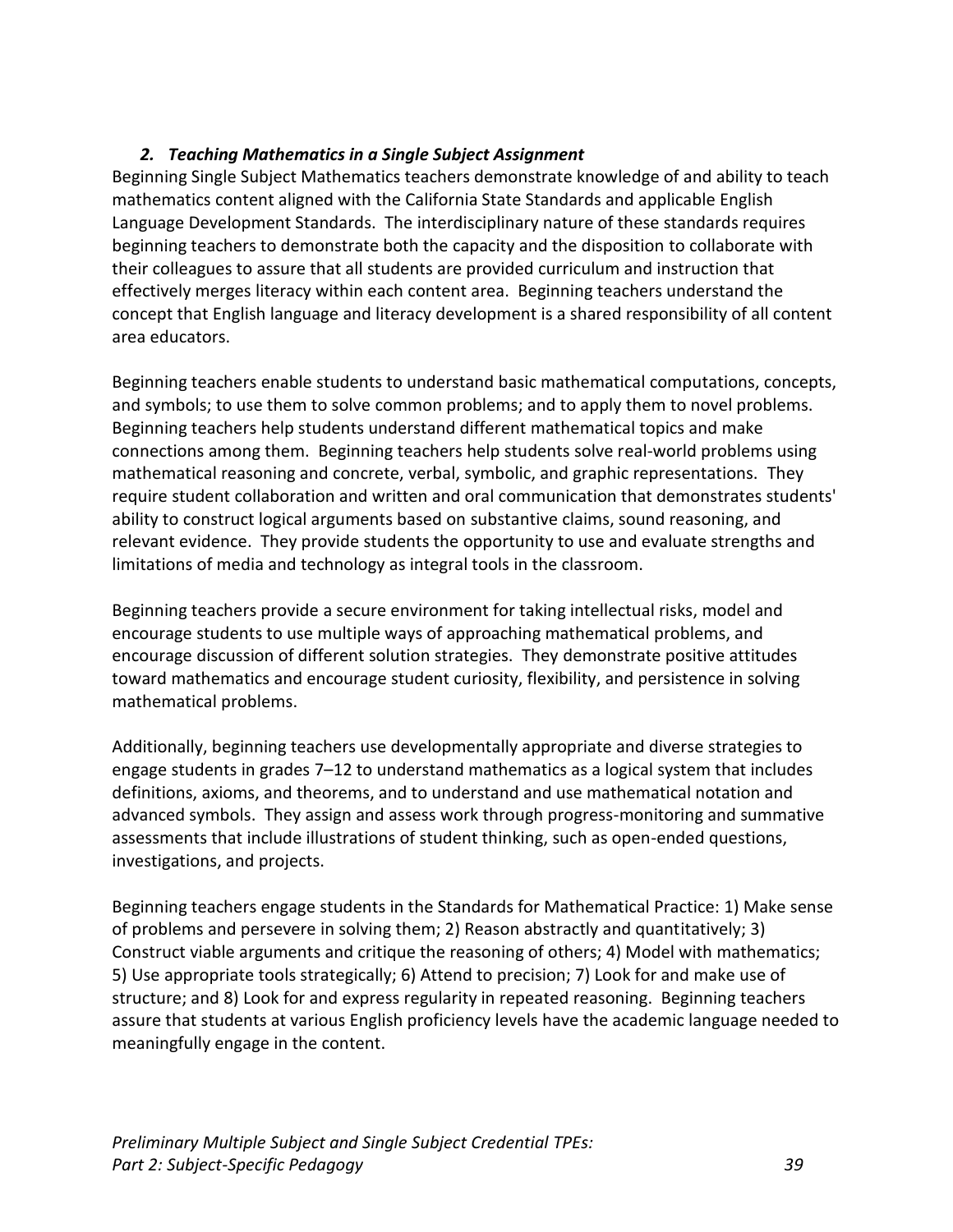### *3. Teaching History-Social Science in a Single Subject Assignment*

Beginning Single Subject History-Social Science teachers demonstrate the ability to design and implement instruction that assures all students meet or exceed state-adopted standards in history-social science and applicable English Language Development Standards. They enable students to learn and use analytic thinking skills in history and social science while attaining the state-adopted standards for students. Beginning teachers should use history and the related social sciences to develop students' understanding of the physical world, encourage their participation in the democratic system of government, teach students about the past, help students understand advanced economic principles and personal financial literacy, and improve their ability to make reasoned decisions based upon evidence. Beginning teachers help students understand that these disciplines play a vital role in the development of student literacy because of their shared emphasis on text, argumentation, and use of evidence. Beginning teachers should help students engage with questions and topics of disciplinary significance rather than learn to memorize discrete pieces of information that do not appear to connect to broader issues. Beginning teachers also use time lines and maps to reinforce students' sense of temporal and spatial scale. They teach students how social science concepts and themes provide insights into historical periods and cultures. They help students understand events and periods from multiple perspectives by using primary sources, simulations, case studies, cultural artifacts, works of art and literature, cooperative projects, and student research activities. Beginning teachers teach students to independently read, comprehend, and evaluate instructional materials that include increasingly complex subjectrelevant texts and graphic/media representations presented in diverse formats. Beginning teachers also teach students to write argumentative and expository text in the content area.

Additionally, beginning Single Subject History-Social Science teachers connect understandings of people, events, and debates to broad themes, concepts and principles; and they relate history-social science content to broader contextual understandings so that students better understand their current world. They teach students how cultural perspectives inform and influence understandings of history. They select and use appropriate primary and secondary documents and artifacts to help students understand a historical period, event, region, or culture. Beginning teachers ask questions and structure academic instruction to help students recognize implicit and explicit bias and subjectivity in historical actors. They create classroom environments that support the discussion of sensitive issues (e.g., social, cultural, religious, race, and gender issues) and encourage students to reflect on and share their insights and values. They design activities to illustrate multiple viewpoints on issues. They provide students with the opportunity to use media and technology as tools to enhance their understanding of the content area. Beginning teachers monitor the progress of students as they work to understand, debate, and critically analyze social science issues, data, and research conclusions from multiple perspectives. They provide students the opportunity to use and evaluate strengths and limitations of media and technology as integral tools in the classroom. Beginning teachers assure that students at various English proficiency levels have the academic language needed to meaningfully engage in the content.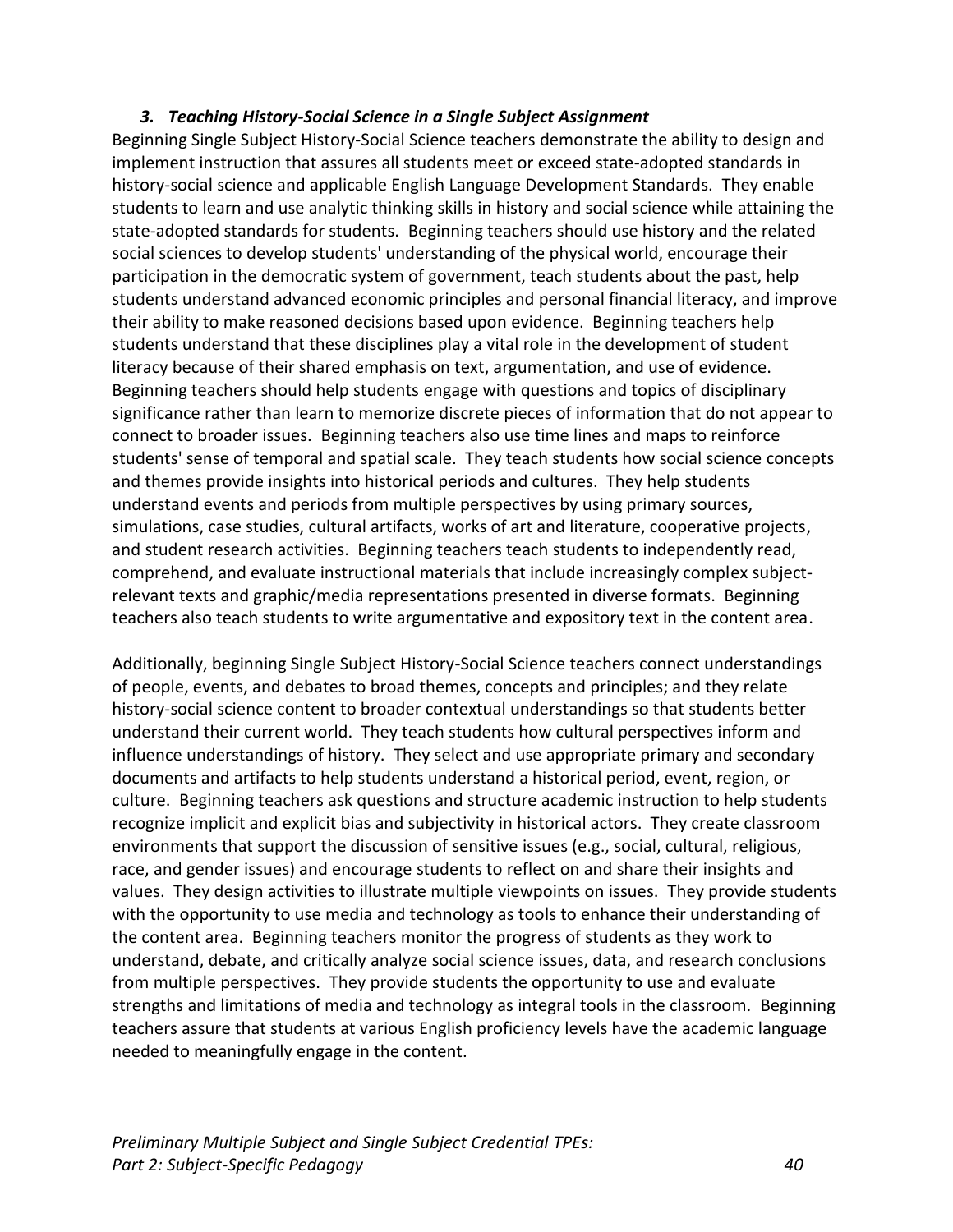### *4. Teaching Science in a Single Subject Assignment*

<span id="page-43-0"></span>Beginning Single Subject Science teachers demonstrate the ability to teach the state-adopted academic content standards for students in science and applicable English Language Development Standards. They balance the focus of instruction between disciplinary core ideas, crosscutting concepts, and scientific and engineering practices as indicated in the Next Generation Science Standards. Their explanations, demonstrations, and class activities serve to illustrate science concepts and principles, scientific investigation, and experimentation. Beginning teachers emphasize the nature of science, the integration of engineering design, and the connections between science, society, technology, and the environment. Further, beginning teachers integrate mathematical concepts and practices including the importance of accuracy, precision, and estimation of data and literacy into science pedagogy. They provide students the opportunity to use and evaluate strengths and limitations of media and technology as integral tools in the classroom. Beginning teachers encourage students to pursue science and engineering interests, especially students from groups underrepresented in science and engineering careers. When live animals are present in the classroom, beginning teachers teach students to provide ethical care. They demonstrate sensitivity to students' cultural and ethnic backgrounds in designing science instruction. Beginning teachers also teach students to engage in disciplinary discourse practices that foster evidence-based explanations and argumentations to write opinion/persuasive and expository text in the content area.

Beginning teachers teach students to independently read, comprehend, and evaluate instructional materials that include increasingly complex subject-relevant texts and graphic/media representations presented in diverse formats. Beginning teachers also teach students to write argumentative and expository text in the content area. Beginning teachers assure that students at various English proficiency levels have the academic language needed to meaningfully engage in the content.

<span id="page-43-1"></span>Additionally, beginning teachers guide, monitor, and encourage students during investigations and experiments. They demonstrate and encourage use of multiple ways to measure and record scientific data, including the use of mathematical symbols. Beginning teachers structure and sequence science instruction to enhance students' academic knowledge to meet or exceed the state-adopted academic content standards for students. They establish and monitor procedures for the care, safe use, and storage of equipment and materials and for the disposal of potentially hazardous materials.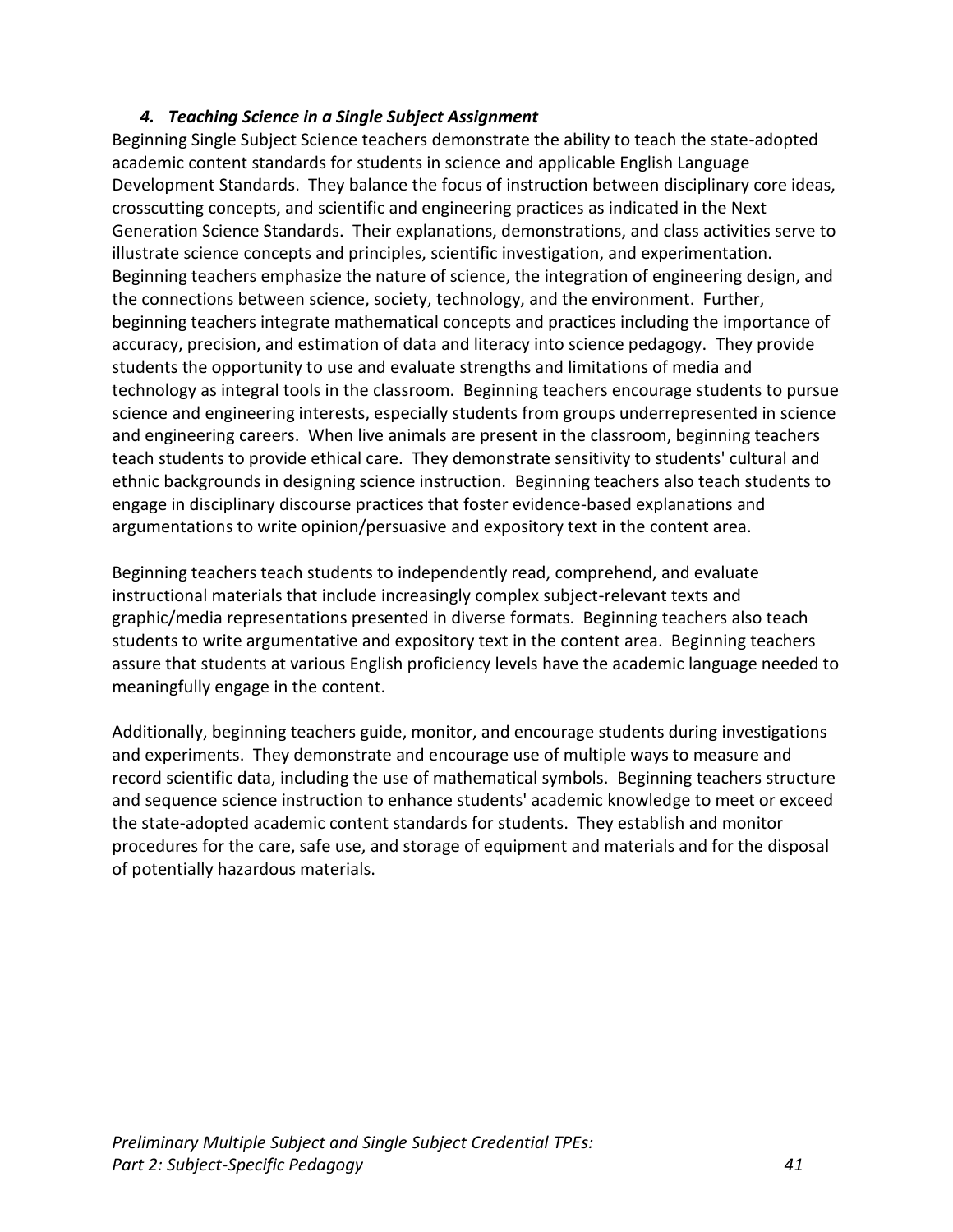# *5. Teaching Physical Education in a Single Subject Assignment*

Beginning Single Subject Physical Education teachers demonstrate the ability to design and implement instruction that assures all students meet or exceed state-adopted standards for physical education and applicable English Language Development Standards.

They balance the focus of instruction between motor skills development, knowledge of concepts related to learning movement skills, assessing physical fitness, knowledge of concepts related to physical fitness, and the psychological and sociological concepts related to physical activity. Beginning teachers build content-rich instructional sequences that connect to prior learning and establish pathways to future learning in physical education and other academic disciplines.

Beginning teachers know how to collect evidence of student learning through the use of appropriate assessment tools and how to use the evidence they collect to inform instructional decisions and provide feedback to students.

Beginning teachers provide a safe environment for discussion of sensitive issues, taking intellectual risks, and the risks associated with learning to move in a public environment. Further, beginning teachers know how to establish the learning environment that includes a variety of strategies and structures for best meeting students' needs in learning the content of physical education.

Beginning teachers support students learning to independently read, comprehend, and evaluate instructional materials that include increasingly complex subject-relevant texts and graphic/media representations that contribute to learning the content of physical education. Beginning teachers also teach students to write argumentative and expository text in physical education, and they understand how to teach speaking and listening skills, including collaboration, conversation, and presentation of knowledge and ideas that contribute to the learning of the content of physical education. They provide students with the opportunity to use media and technology as tools to enhance their understanding of the content area. They provide students the opportunity to use and evaluate strengths and limitations of media and technology as integral tools in the classroom. Beginning teachers assure that students at various English proficiency levels have the academic language needed to meaningfully engage in the content.

<span id="page-44-0"></span>Beginning teachers design instruction that supports the development of dispositions toward a healthy lifestyle, to think critically and analytically, and to reflect on and solve problems to minimize barriers to physical activity participation throughout life. In addition, beginning teachers create class environments that support students' cultural and ethnic backgrounds, assure safe and productive participation in physical activity by developing procedures for care and use of equipment, carefully organizing and monitoring activities, and designing instruction to best meet students' needs in learning the content.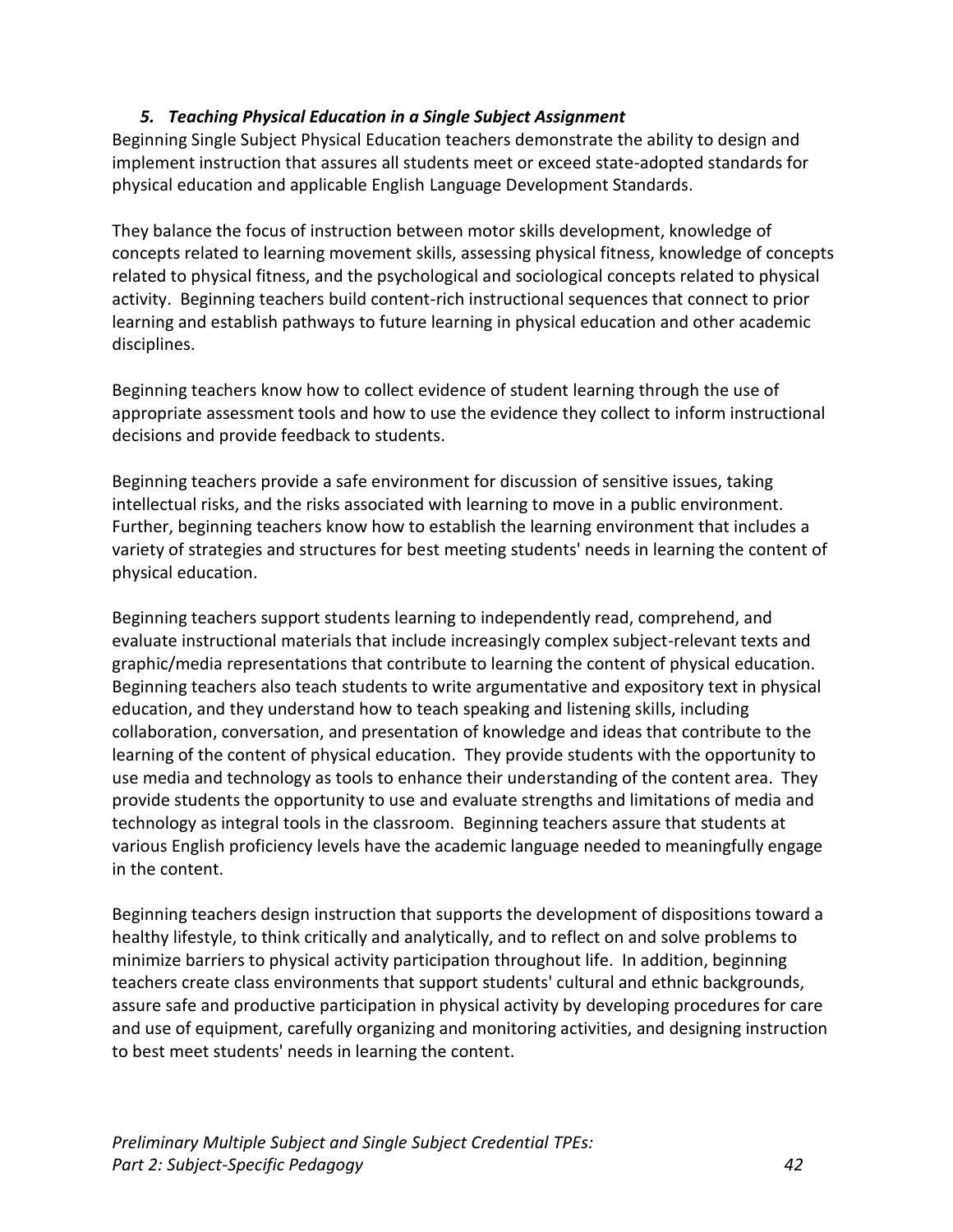# *6. Teaching Art in a Single Subject Assignment*

Beginning Single Subject Art teachers demonstrate the ability to teach the state-adopted standards for art and applicable English Language Development Standards. They are able to strategically plan, implement, and evaluate instruction that assures that students meet or exceed the state standards for art. They are able to design instruction that engages students through inquiry in researching for information and resources needed to explore an artistic question; support students' development in creative processes, artistic skills and techniques; and support students' literacy in expression and communication of ideas in both written and visual forms.

Beginning Single Subject Art teachers model and encourage student creativity, flexibility, collaboration, and persistence in solving artistic problems given to them and of their own making. They provide secure and safe environments that allow students to take risks and approach artistic, design, or aesthetic problems in multiple ways. Their explanations, demonstrations, and planned activities serve to involve students in learning experiences that help students process and respond to sensory information through the languages and skills unique to the visual arts. Beginning teachers build students' creative problem-solving process and skills, innovative and critical thinking, communication, and collaborative and technical skills through engagement of translating thoughts, perceptions, and ideas into original works of art or design using a variety of media and techniques. They establish, teach, and monitor procedures for the safe care, use, and storage of art equipment and materials used during the creative process.

Beginning teachers understand and are able to teach students about the historical, cultural, and contemporary contributions and dimensions of art, providing insights into the role and development of the visual arts in past and present contexts throughout the world. They emphasize the contributions of art to historical and contemporary culture, society, and the economy, especially in California. Beginning teachers guide students as they make informed critical judgments, evaluations, and responses about the quality, impact, and success of artworks through perceiving, analyzing, and applying differing sets of criteria. Beginning teachers also provide their students with the skills and knowledge to develop their own relevant criteria for evaluating a work of art, design, or collection of works. They assure that students are provided access to works of art that are broadly representative of cultural diversity.

Beginning teachers teach students to independently read both literal text and visual texts and comprehend and evaluate instructional materials that include increasingly complex subjectrelevant texts, visual and written, and graphic/media representations presented in diverse formats. Beginning teachers also teach students to write evaluative, argumentative, and expository visual arts texts, and create visual images and/or structures or curate a collection of objects/images to express views, statements, or facts.

They provide students the opportunity to use and evaluate strengths and limitations of media and technology as an integral creative, expressive, and communication tool. They are able to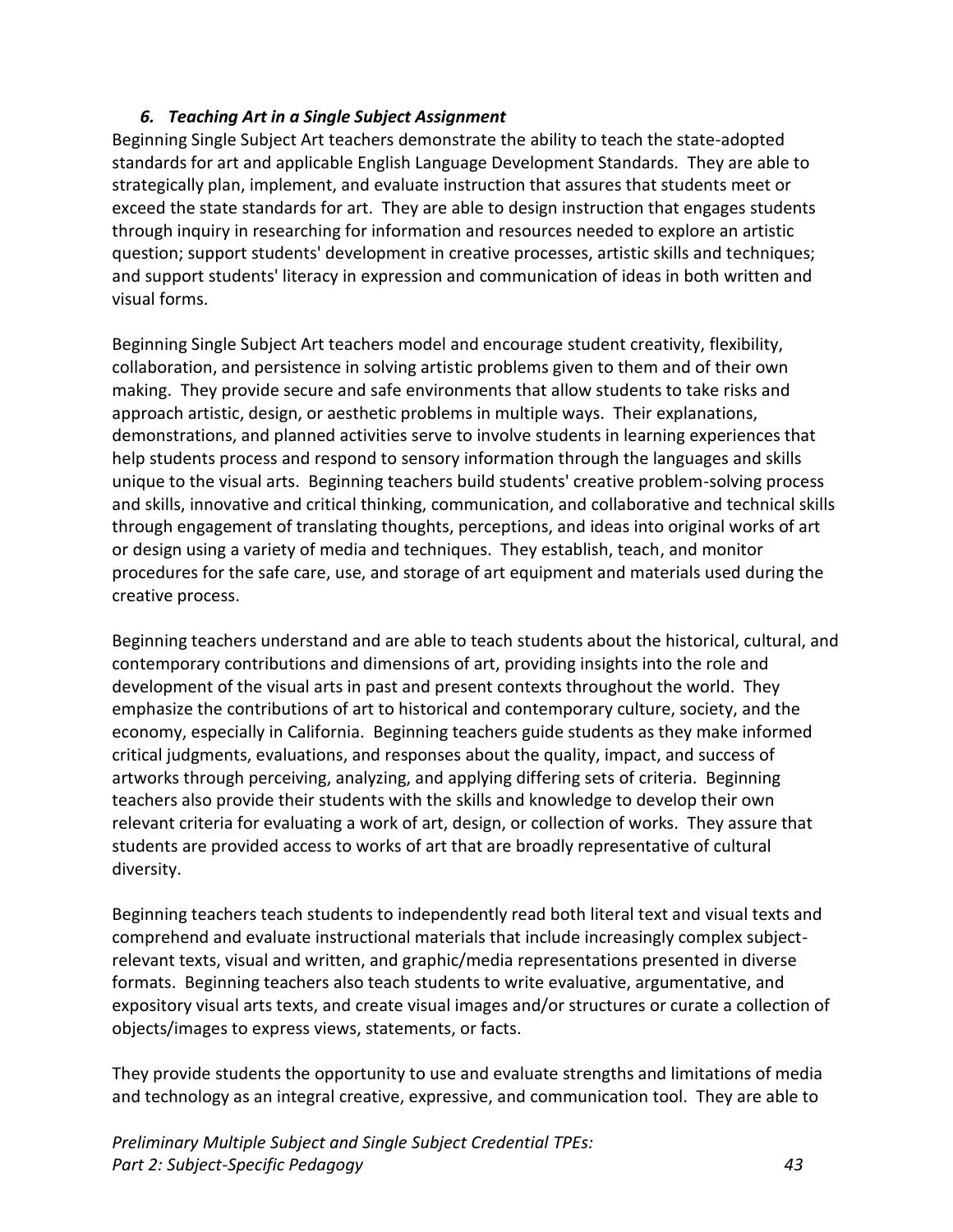raise students' awareness of ethical responsibilities and safety issues when sharing images and other materials through the Internet and other communication formats. They demonstrate and teach an awareness of practices, issues, and ethics of appropriation, fair use, copyright, open source, and Creative Commons as they apply to creating works of arts and design.

Beginning teachers understand how to design and implement instruction for their students to uncover the connections of visual arts content and skills to college and career opportunities, life skills, and lifelong learning. They provide students the opportunity to use and evaluate strengths and limitations of media and technology as integral tools in the classroom. Beginning teachers assure that students at various English proficiency levels have the academic language needed to meaningfully engage in the content.

# <span id="page-46-0"></span>*7. Teaching Music in a Single Subject Assignment*

Beginning Single Subject Music teachers demonstrate the ability to teach the state-adopted standards in music and applicable English Language Development Standards. They model highly developed aural musicianship and aural analysis skills; teach music theory and analysis, including transcription of musical excerpts; error detection; analysis of form, style, and compositional devices; harmonic progressions and cadences; and can teach students to read and notate music, compose, improvise, understand the techniques of orchestration, and have facility in transposition.

Beginning teachers model expressive and skillful performance on a primary instrument or voice and are proficient in keyboard skills. They use effective conducting techniques and teach students to sight-sing, sight-read, improvise, compose, and arrange music. Beginning teachers use wide knowledge of Western and non-Western works in their instruction. They help students understand the roles of musicians, composers, technology, and general instruments in diverse cultures, contexts, and contemporary and historical periods, and identify contributions of diverse cultural, ethnic, and gender groups and well-known musicians in the development of musical genres.

Beginning teachers instruct students in voice, keyboard, woodwinds, brass, strings, guitar, and percussion. They use a variety of instrumental, choral, and ensemble rehearsal techniques and employ an understanding of developmental stages of learning in relation to music instruction.

Beginning teachers enable students to understand aesthetic valuing in music and teach them to respond to, analyze, and critique performances and works of music, including their own. Beginning teachers teach students to independently read, comprehend, and evaluate instructional materials that include increasingly complex subject-relevant texts, domain-specific text, and graphic/media representations presented in diverse formats. Beginning teachers also teach students to write argumentative and expository texts in music through literal text and create musical compositions or select a collection of music that expresses views, positions, or facts.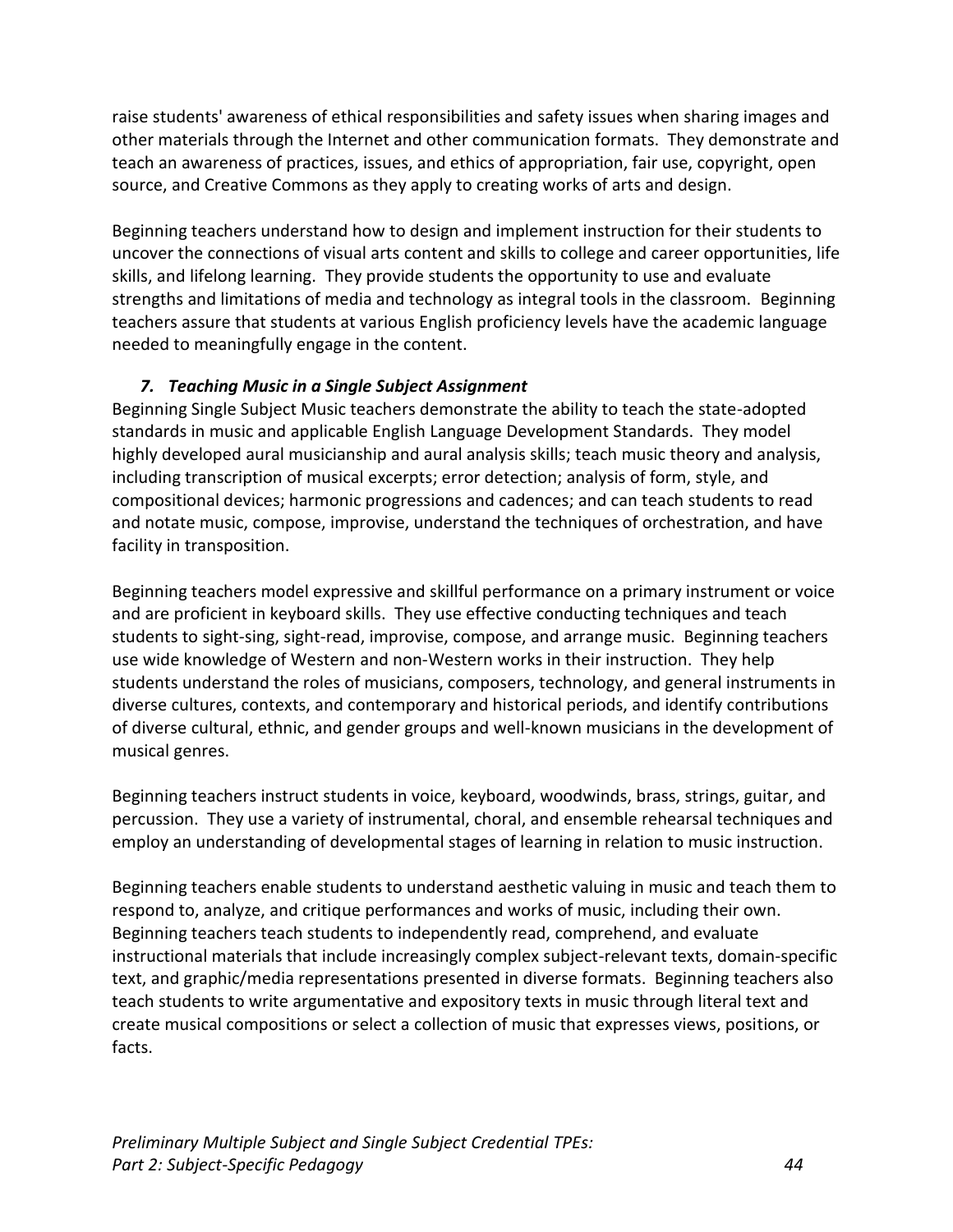They teach the connections and relationships between music and the other arts as well as between music and other academic disciplines. They inform students of career and lifelong learning opportunities available in the field of music, media, and entertainment industries.

Beginning teachers use various learning approaches and can instruct students in using movement to demonstrate rhythm and expressive nuances of music. They instruct using a broad range of repertoire and literature and evaluate those materials for specific educational purposes. They use various strategies for sequencing, planning, and assessing music learning in general music and ensemble classes, including portfolio, video recording, audio recording, adjudication forms, and rubrics. They provide students the opportunity to use and evaluate strengths and limitations of media and technology as an integral creative, expressive, and communication tool. They are able to raise students' awareness of ethical responsibilities and safety issues when sharing musical compositions and other materials through the Internet and other communication formats. They demonstrate and teach an awareness of practices, issues, and ethics of appropriation, fair use, copyright, open source, and Creative Commons as they apply to composing music. They provide students the opportunity to use and evaluate strengths and limitations of media and technology as integral tools in the classroom. Beginning teachers assure that students at various English proficiency levels have the academic language needed to meaningfully engage in the content.

# <span id="page-47-0"></span>*8. Teaching World Languages in a Single Subject Assignment*

Beginning Single Subject World Languages teachers demonstrate the ability to design and implement instruction that assures all students meet or exceed state-adopted standards in world languages and applicable English Language Development Standards. They demonstrate a high proficiency in the language and culture that allows them to conduct their classes in the target language and to the extent possible in authentic cultural settings. In addition, beginning teachers demonstrate the ability to teach in a proficiency-oriented program with a commitment to teaching and learning, using the three communicative modes (interpretive, interpersonal, and presentational) and the enabling skills (listening, reading, speaking, and writing) that support them, thus enabling beginning teachers to support their students to demonstrate communicative ability in the target language and culture from level one to advanced. Beginning teachers teach students to independently read, comprehend, and select instructional materials, including authentic resources that include increasingly complex subject-relevant texts and graphic/media representations presented in diverse formats. Beginning teachers also teach students to write argumentative and expository text in the target language.

Beginning teachers demonstrate knowledge of the nature of language, basic linguistics, and a thorough understanding of the structural conventions and practical use of the target language. Beginning teachers also demonstrate an in-depth knowledge and understanding of the cultures and societies in which the target language is spoken, with validation and expansion of the language and cultures of heritage and native speakers. They demonstrate that they have the requisite knowledge necessary to plan and deliver challenging lessons and to assess their students using a variety of formative and summative assessment tools by using current methodology in second-language acquisition, with attention to critical thinking and emphasis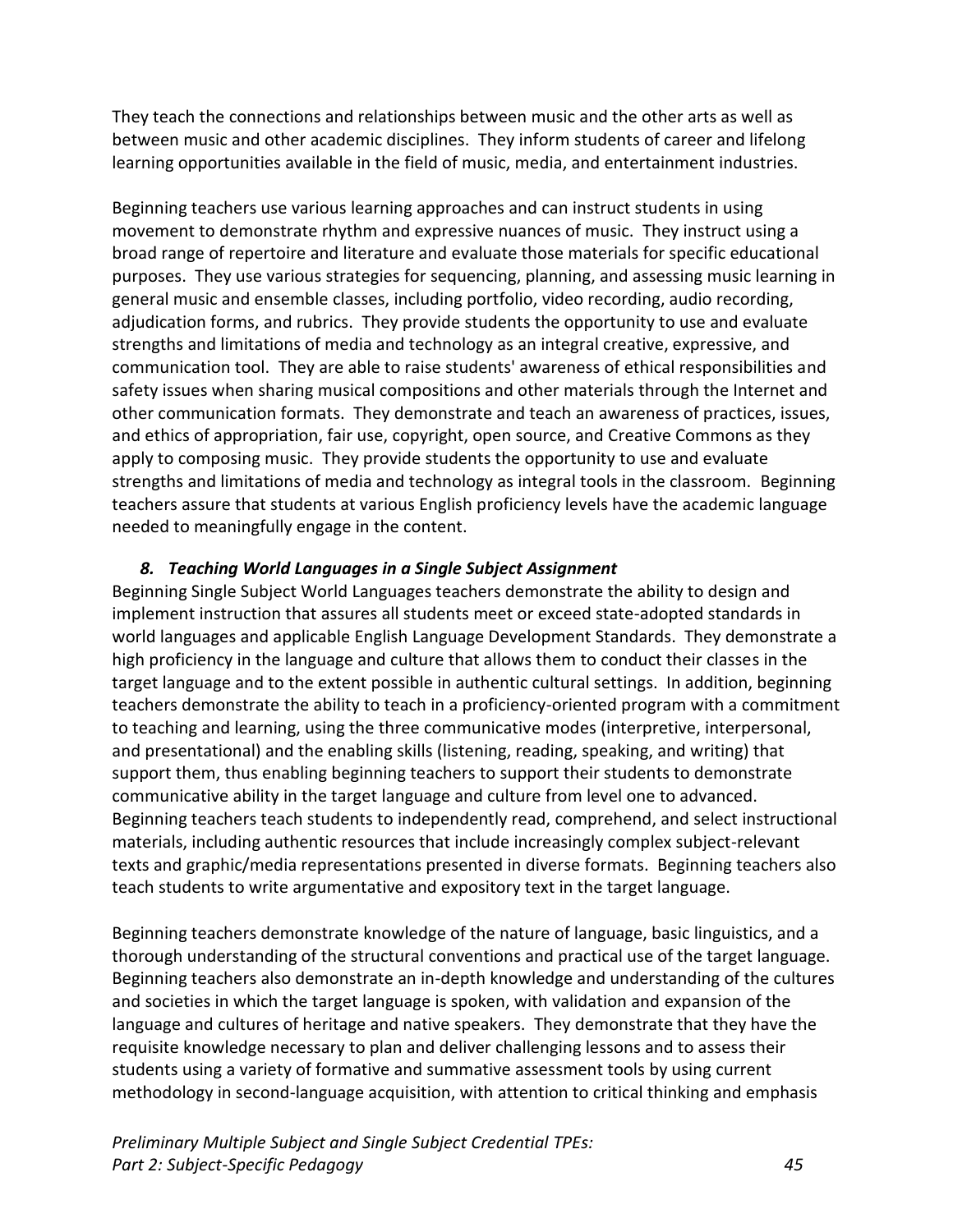on evidence of student learning to inform their best practices in teaching. Beginning teachers also demonstrate that they have the knowledge of using technology to support and enhance their instruction. They provide students the opportunity to use and evaluate strengths and limitations of media and technology as integral tools for learning or demonstrating their linguistic and cultural competency.

# <span id="page-48-0"></span>*9. Teaching Agriculture in a Single Subject Assignment*

Beginning Single Subject Agriculture teachers demonstrate the ability to teach the stateadopted standards for agriculture and applicable English Language Development Standards. They understand how to deliver a four-year comprehensive program of systematic instruction and application of basic and advanced subject matter in animal science, plant and soil science, ornamental horticulture, agriculture business management, environmental science and natural resource management (e.g., water, genetic engineering), and agricultural systems management. They use explanations, demonstrations, and class and laboratory activities to illustrate agricultural concepts and principles, scientific investigation and experimentation, and the application of new learning. Beginning teachers encourage students to pursue agricultural interests, especially students from groups underrepresented in agricultural careers.

Beginning teachers teach students to independently read, comprehend, and evaluate instructional materials that include increasingly complex subject-relevant texts and graphic/media representations presented in diverse formats. Beginning teachers also teach students to write argumentative and expository text in the content area.

Beginning teachers structure and sequence agricultural instruction to support and enhance students' academic knowledge to meet or exceed the state-adopted academic content standards. Additionally, beginning teachers guide, monitor, and encourage students during hands-on laboratory investigations, experiments, and practicum. They establish and monitor procedures for the care, safe use, and storage of equipment and materials, and for the disposal of potentially hazardous materials. Beginning teachers teach students to provide ethical care and handling of live animals. They demonstrate sensitivity to students' cultural and ethical backgrounds in designing agriculture instruction.

They provide students the opportunity to use and evaluate strengths and limitations of media and technology as integral tools in the classroom. Beginning teachers assure that students at various English proficiency levels have the academic language needed to meaningfully engage in the content.

### <span id="page-48-1"></span>*10. Teaching Business in a Single Subject Assignment*

Beginning Single Subject Business teachers demonstrate the ability to teach the state-adopted career technical education (CTE) model curriculum standards in business and applicable English Language Development Standards. They prepare students to carry out business management functions with an understanding of organizational theory and development, leadership, and motivational concepts. Beginning teachers enable students to solve real-world business problems that include methods of decision making based on legal and ethical principles, the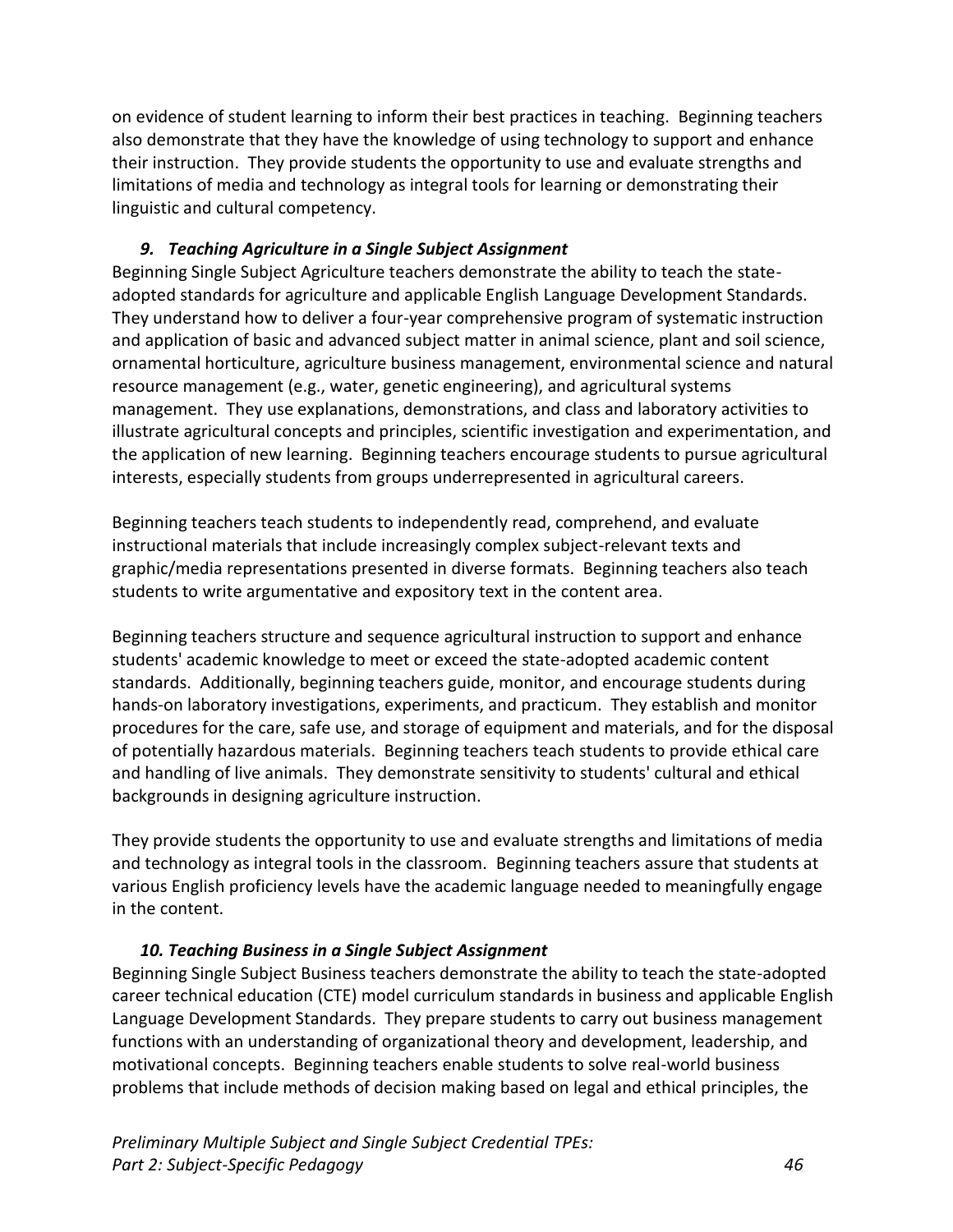application of mathematical operations leading to quantitative and qualitative analysis, and the understanding and application of accounting concepts, principles, procedures, and financial analysis. They prepare students to apply key marketing principles and concepts including, but not limited to, customer service, selling, promotion, and distribution in both domestic and international markets. Beginning teachers teach students to apply principles and procedures related to applications, networking systems, and basic concepts of programming and systems development along with the ethical use of information technology in business situations.

Beginning teachers instruct students in the basic economic principles as they apply to microeconomic and macroeconomic theories and principles in domestic and international economies. Beginning teachers assist students in a variety of procedures to address individual career development and provide ample opportunities for students to develop their own employment and entrepreneurial skills. Beginning teachers assist students to apply the knowledge of technology, reading, writing, mathematics, speaking, and active listening skills in a variety of business situations. Beginning teachers teach students to independently read, comprehend, and evaluate instructional materials that include increasingly complex subjectrelevant texts and graphic/media representations presented in diverse formats. Beginning teachers also teach students to write argumentative and expository text in the content area. They provide students the opportunity to use and evaluate strengths and limitations of media and technology as integral tools in the classroom. Beginning teachers use a variety of authentic, performance-based assessment strategies to assess students' skills and abilities. Beginning teachers assure that students at various English proficiency levels have the academic language needed to meaningfully engage in the content.

### <span id="page-49-0"></span>*11. Teaching Health Science in a Single Subject Assignment*

Beginning Single Subject Health Science teachers demonstrate the ability to design and implement instruction that assures all students meet or exceed state-adopted standards for health education and applicable English Language Development Standards.

Beginning teachers demonstrate the ability to teach the state-adopted academic content standards for students in health science. Beginning teachers demonstrate a fundamental understanding of professional, legal, scientific, behavioral, and philosophical principles of health education and the role of the school health educators within a coordinated school health (CSH) program. They demonstrate problem-solving and critical-thinking skills that develop confidence in the decision-making process and promote healthy behaviors. Beginning teachers recognize and are sensitive to differences in individual growth and development and variation in culture and family life. They assess individual and community needs for health education by interpreting health-related data about social and cultural environments. They differentiate between health education practices that are grounded in scientific research and those that are not research-based. They identify opportunities for collaboration among health educators in all settings, including school and community health professions.

Beginning teachers use their analytical skills to identify behaviors that enhance and/or compromise personal health and well-being. They recognize the short-term and long-term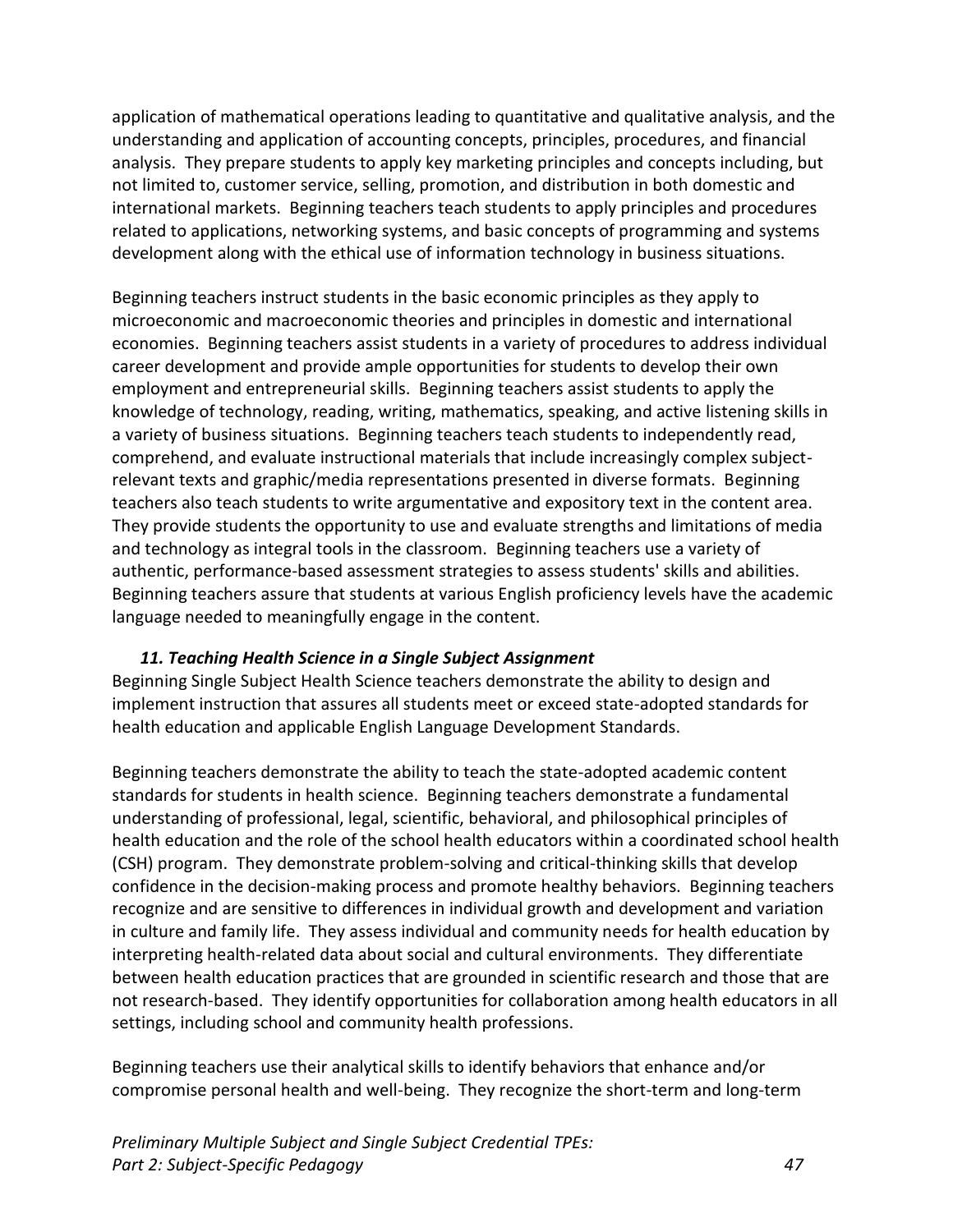effects of the lifestyle choices and habits of individuals and integrate higher-level thinking skills within the context of various health topics. They apply a variety of risk assessment skills and prevention strategies to health-related issues. Beginning teachers demonstrate effective and culturally sensitive communication and advocacy skills as they relate to personal, family, and community health and health education needs in order to effectively motivate California's diverse youth to adopt a healthy lifestyle. They understand the role of communication and communication skills in interpersonal relationships and identify strategies that encourage appropriate expression. Beginning teachers teach students to independently read, comprehend, and evaluate instructional materials that include increasingly complex subjectrelevant texts and graphic/media representations presented in diverse formats. Beginning teachers also teach students to write argumentative and expository text in the content area, and they understand how to teach speaking and listening skills including collaboration, conversation, and presentation of knowledge and ideas that contribute to the learning of the content of health education. They provide students the opportunity to use and evaluate strengths and limitations of media and technology as integral tools in the classroom. Beginning teachers assure that students at various English proficiency levels have the academic language needed to meaningfully engage in the content.

### <span id="page-50-0"></span>*12. Teaching Home Economics in a Single Subject Assignment*

Beginning Single Subject Home Economics teachers demonstrate the ability to teach the stateadopted career and technology standards for students in home economics and applicable English Language Development Standards. They understand how to create home economics career pathways by planning sequences of courses for two complementary, fiscally responsible, inclusive instructional programs, Consumer and Family Studies (CSF) and Home Economics Related Occupations (HERO). They know how to employ Future Homemakers of America-Home Economics Related Occupations (FHA-HERO) as a teaching strategy for developing interpersonal, leadership, citizenship, and career skills. They teach students the essential knowledge and skills for managing their personal, family, and work responsibilities through engaging learning activities appropriately selected for the eight content areas of CFS. They provide students the opportunity to use and evaluate strengths and limitations of media and technology as integral tools in the classroom.

In the HERO program, beginning teachers work closely with industry partners and plan authentic learning experiences to prepare students for entry-level careers or advanced training and education. They plan and supervise student work, including group assignments, laboratory work, and on-the-job training. They help students understand underlying theories and complex concepts (e.g., developmental theories in child development, organic chemistry in food science) and solve real-life problems using appropriate problem-solving, creative-thinking, and criticalthinking skills. Beginning teachers teach students to independently read, comprehend, and evaluate instructional materials that include increasingly complex subject-relevant texts and graphic/media representations presented in diverse formats. Beginning teachers also teach students to write argumentative and expository text in the content area. They plan assessments of student learning, provide frequent feedback, assist students in the achievement of the standards, and use evidence of student learning to improve their program. Beginning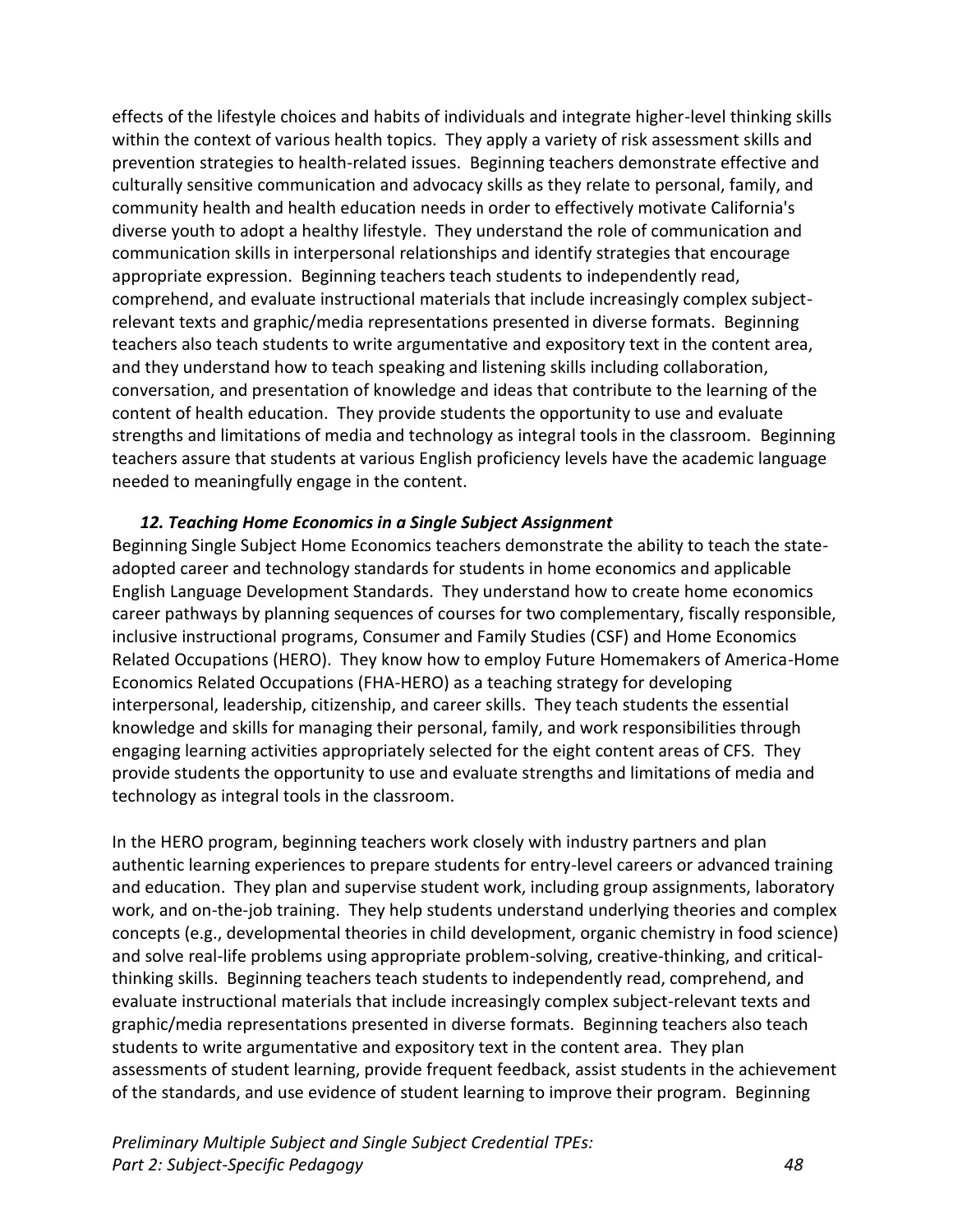teachers assure that students at various English proficiency levels have the academic language needed to meaningfully engage in the content.

<span id="page-51-0"></span>*13. Teaching Industrial and Technology Education in a Single Subject Assignment* Beginning Single Subject Industrial and Technology Education (ITE) teachers demonstrate the ability to teach the state-adopted content standards for students in technology education, traditional industrial arts, computer education, and applicable English Language Development Standards. They provide students with an understanding of the nature of technology and of its core technological concepts. They provide students the opportunity to use and evaluate strengths and limitations of media and technology as integral tools in the classroom.

They prepare students to understand and use the design process as a problem-solving model. They design and provide to students problems, exercises, and projects that require the application of core academic knowledge, including, but not limited to, the fields of science, mathematics, economics, social science, and data analysis. Beginning teachers teach students to independently read, comprehend, and evaluate instructional materials that include increasingly complex subject-relevant texts and graphic/media representations presented in diverse formats. Beginning teachers also teach students to write argumentative and expository text in the content area. Beginning teachers assure that students at various English proficiency levels have the academic language needed to meaningfully engage in the content.

Beginning teachers teach students how to work and behave in a safe manner, and they model safety in the laboratory. They prepare students to use all types of tools safely, correctly, and effectively. Additionally, beginning teachers prepare students to understand the connections and interactions between technology and all aspects of society so that students gain a heightened awareness of cultural, social, economic, and environmental concerns related to and impacted by technology. Beginning teachers provide connections between industry and students to facilitate real-world understandings of industry, provide external experiences, establish internships, and reinforce for students the critical role of lifelong learning, as well as provide a foundation for making ITE-related career choices.

### <span id="page-51-1"></span>*14. Teaching English Language Development in a Single Subject Setting*

During interrelated activities in program coursework and fieldwork, beginning Single Subject teachers learn specific teaching strategies that are effective in supporting them to deliver a comprehensive program of systematic instruction in English language development (ELD). They learn and practice ways to design and deliver direct, explicit, and systematic ELD instruction that addresses English learners' oral language, aural language, reading, and writing development needs across the curriculum. Beginning teachers demonstrate fundamental understanding of first, second, and multiple language development, applied linguistics, and cultural foundations. They are well-versed in culturally relevant pedagogy and strategies for effectively communicating with families from a variety of cultures and backgrounds. They demonstrate effective communication and advocacy skills as these relate to English learner student, family, and community needs. Beginning teachers are knowledgeable in composition and rhetoric and can apply principles of literature and textual analysis to both literary and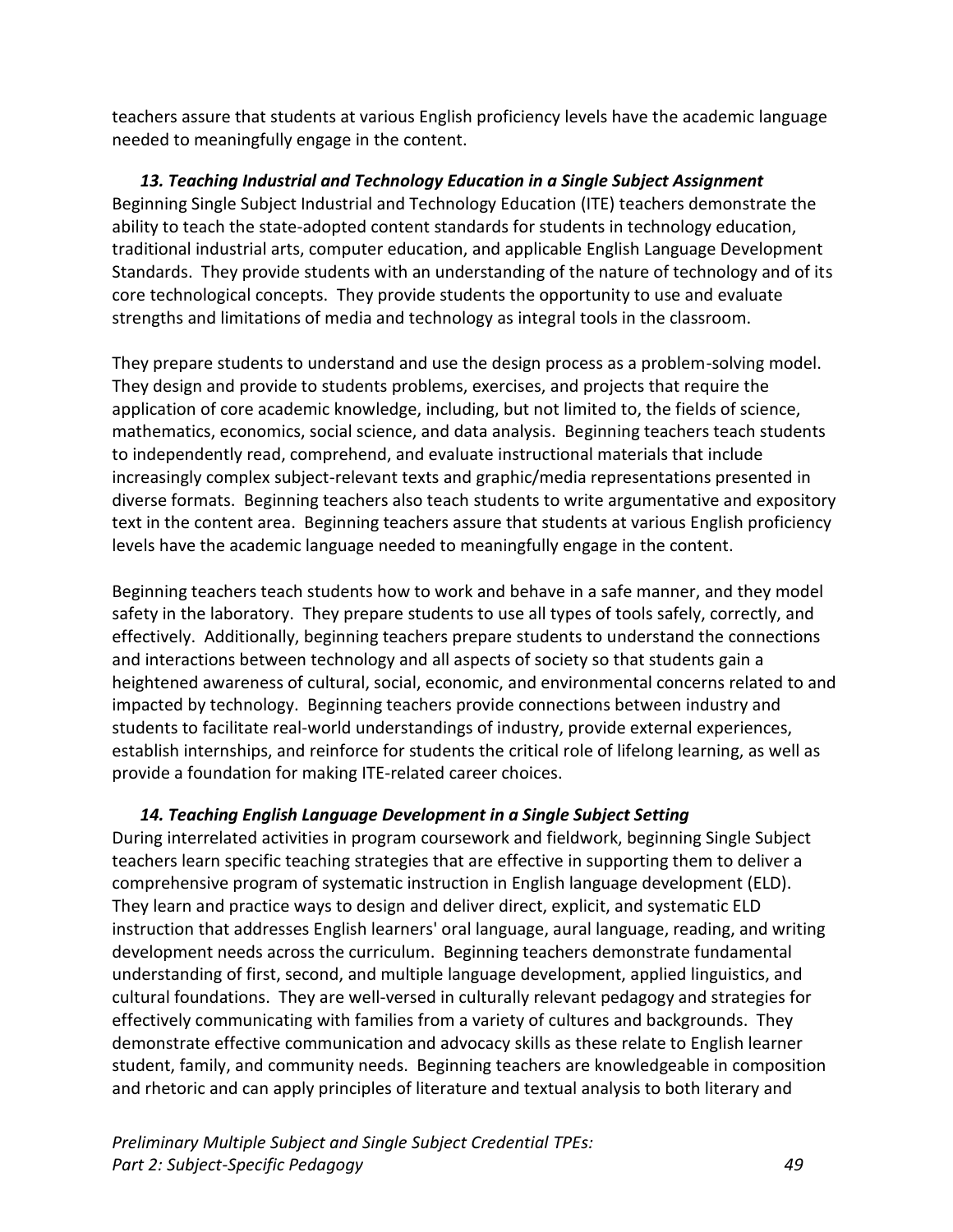informational texts. They provide students the opportunity to use and evaluate strengths and limitations of media and technology as integral tools in the classroom. Beginning teachers are knowledgeable in identifying the academic English language demands across the curriculum and in providing instruction for English learners to meaningfully engage in content area learning.

They understand the background, history, and legal requirements for English learner education in California and the United States.

Beginning teachers of ELD understand, plan, design, implement, and assess instructional outcomes for the full range of English learners. They learn and practice ways to:

- Design and implement differentiated instruction based on the levels of English proficiency, needs and strengths of the range of English learners, as well as struggling readers and writers, advanced learners, students who use nondominant varieties of English, students with exceptional needs, and students from a variety of educational and linguistic backgrounds.
- Address the unique needs of long-term English learners that distinguish them from newcomers and other types of English learners.
- Teach students about the norms and values of U.S. cultures, the culture of schooling, and how to access school and community resources.
- Assess student progress, both formally and informally, and use the results to inform and plan instruction that advances the learning of all English learner students.
- Connect and contextualize reading, writing, aural, and oral language development instruction.
- Implement effective English language development strategies to engage students and promote numerous opportunities for developing oral language across the curriculum.
- Improve students' reading comprehension, including students' ability to access gradelevel texts of increasing depth and complexity and activate background knowledge, make connections, synthesize information, and evaluate texts.
- Improve students' ability to critique texts and media for point of view, implicit and explicit bias, power, validity, truthfulness, persuasive techniques, and appeal to both friendly and critical audiences.
- Provide writing instruction (inclusive of the writing process) on conventions, domains (i.e., response to literature, informational, persuasive, and technical), research, and applications that address all levels of proficiency from formulation of sentences to multi-paragraph essays.
- Incorporate technology into language arts as a tool for conducting research.
- Provide academic language development instruction emphasizing discourse that leads to the production of complex texts.
- Provide systematic vocabulary development that emphasizes high utility words used across curricular areas.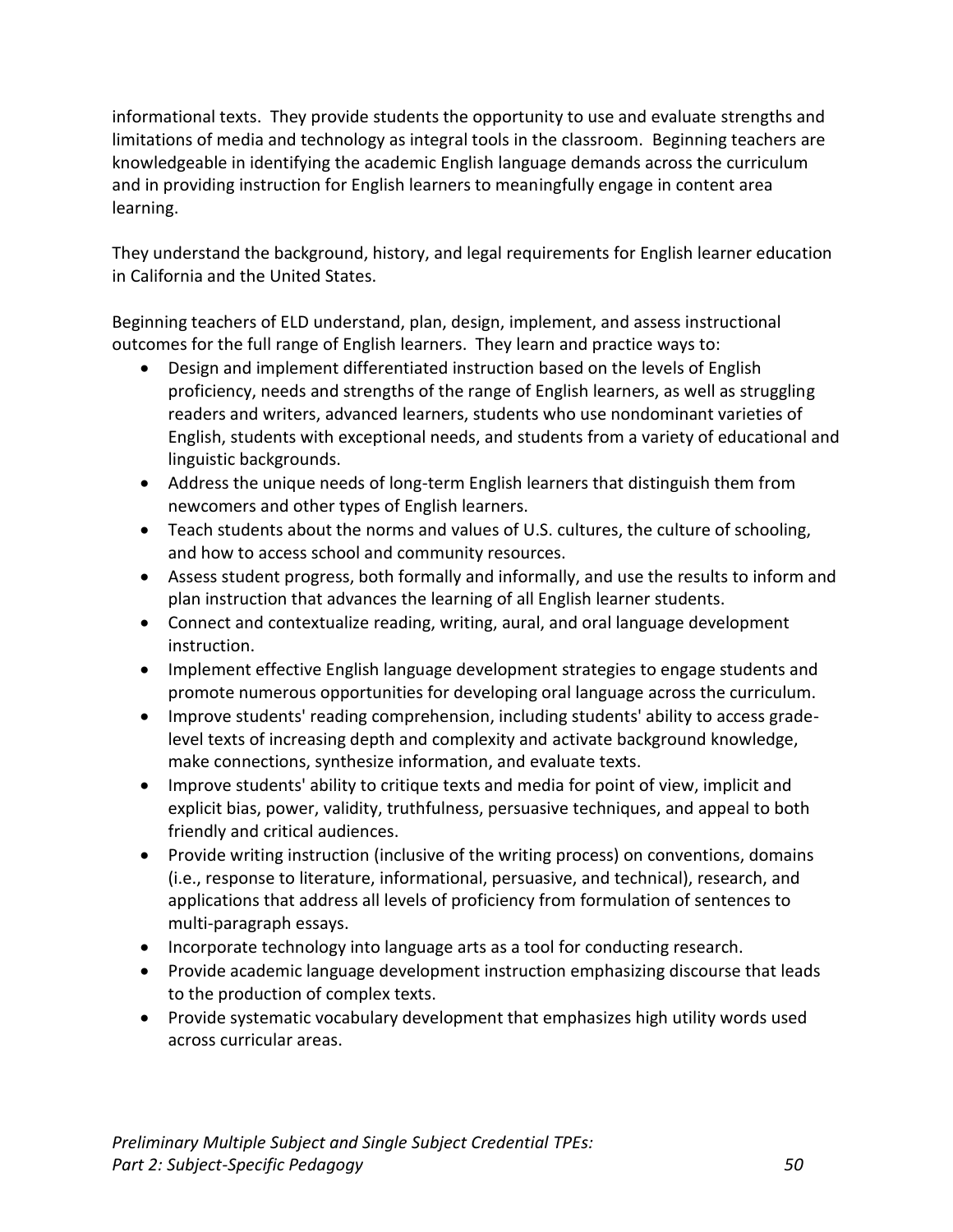### <span id="page-53-0"></span>*15. Teaching Theatre in a Single Subject Assignment*

**Creating:** Beginning Single Subject Theatre teachers demonstrate the ability to teach the stateadopted student standards for theatre and applicable English Language Development Standards, and are literate in the artistic discipline of drama and theatre, including helping students understand the history, purposes, and roles of theatre in society. They understand and are able to teach both broad and in-depth conceptual knowledge of the processes and roles involved in drama and theatre production, including understanding how to envision/conceptualize and generate works of drama and theatre and how to organize, develop, refine, rehearse, and complete theatrical works. They enable students to understand the techniques, skills, and tools used in the creative process, as well as technical theatre skills and the collaborative nature of theatrical work.

**Performing:** Beginning Single Subject Theatre teachers apply broad and in-depth conceptual knowledge of theatrical performance to select, analyze, interpret, develop, and refine artistic work for student presentation and are able to convey meaning through the presentation of artistic work. They are able to explain to students the components of dramatic structure and technical theatre elements, the ways in which actors use a variety of exercises and techniques to create and refine character and create meaning, and the factors involved in presenting drama/theatre works to specific audiences, including both physical and visual aspects and impacts of performance.

Beginning teachers are able to implement student casting and other selection processes relating to drama and theatre design, development, and performance in an equitable manner and provide equitable opportunities for student involvement in artistic processes. Beginning teachers are able to help all students develop their own artistic ideas relating to creating and implementing theatre movements within performances.

Beginning teachers understand and implement appropriate ways of working with all students to guide them and assist them in performing body movements relating to acting, especially when such assistance requires demonstrating, guiding, or helping students understand how to correctly position the body relative to artistic performance and movements. Beginning teachers assist students with understanding appropriate actions and boundaries between students when students are participating in theatre activities that require interpersonal physical contact. Beginning teachers make appropriate accommodations for students with special needs and with disabilities to ensure equitable participation in theatre instruction, activities, and performance.

Beginning teachers are able to identify and apply criteria for the selection of drama, theatre or other performance works appropriate for the context, the students, and the community, and to adapt such materials as legally permissible and as appropriate for use in a school setting. Beginning teachers understand and teach students about copyright and intellectual property rights as these pertain to the selection and use of drama and theatre-related materials and works for both instructional and performance purposes.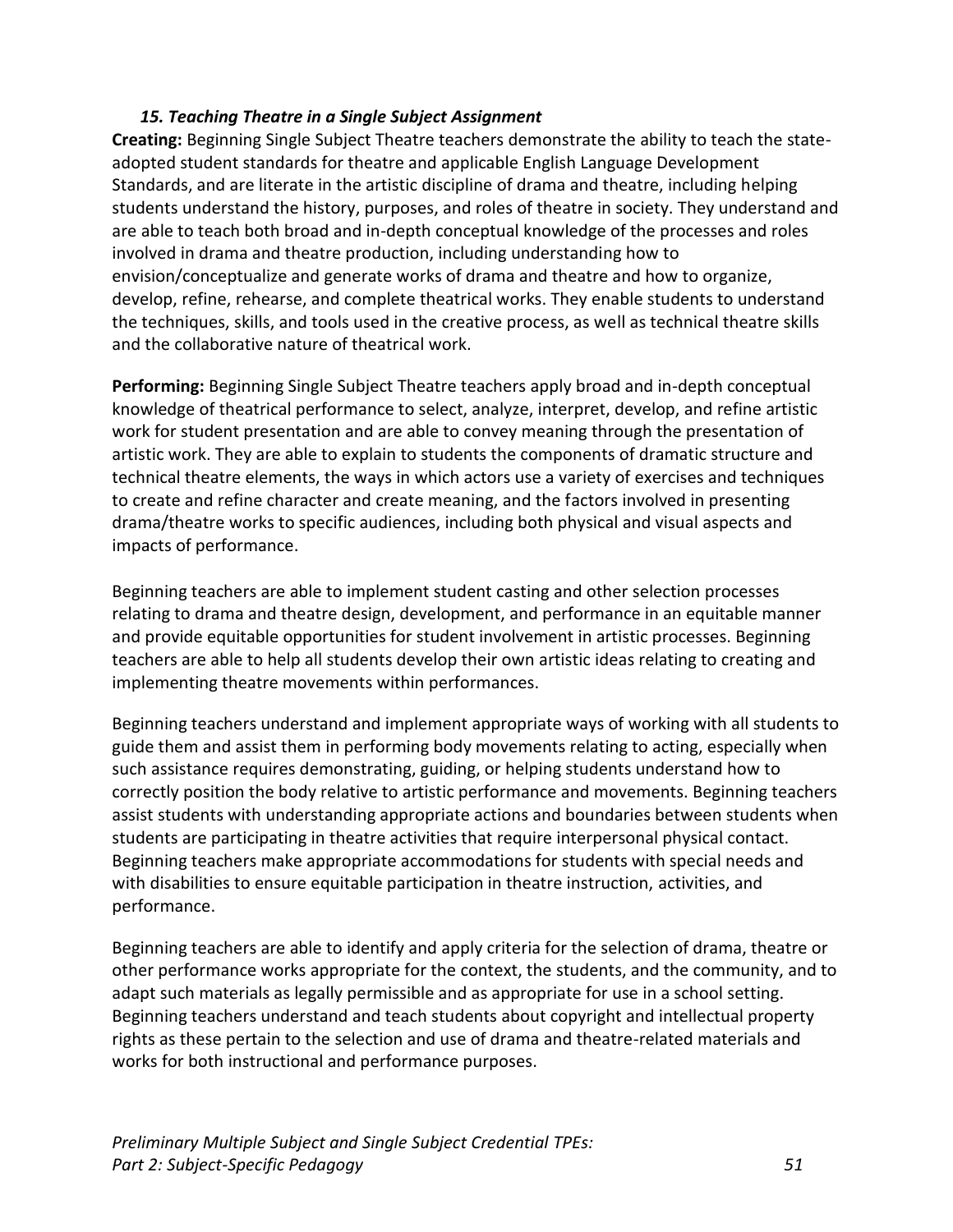Beginning teachers understand and implement appropriate organization of available classroom or other performance space for theatre instruction, and they assist students with understanding how to behave appropriately and safely in an open classroom space or other performance space organized for theatre instruction purposes. Beginning teachers are able to organize and supervise a variety of different theatre-related processes being practiced and/or carried out by students during an instructional period.

**Responding:** Beginning teachers understand and teacher students how to perceive and analyze artistic work, identify the aesthetics and effects of technical theatre elements, and interpret intent and meaning in individual works of drama/theatre. They recognize and can explain to students the importance of reflection in understanding the impact of drama processes and theatre experiences, the role of emotions in connecting with and responding to drama/theatre works, how interpretations of drama/theatre work are influenced by and connected to personal experiences, cultural contexts, and aesthetics; and how criteria are applied to evaluate drama and theatre work. Beginning teachers demonstrate both broad and in-depth conceptual knowledge of the societal, cultural, and historical contexts of drama/theatre. They understand and teach students western and non-western theatre traditions, the history and diversity of theatre, and the roles. forms, and uses of theatre in societies past and present.

**Connecting:** Beginning teachers understand and teach students how empathy and the interrelationships between self and others influence and inform drama/theatre works. They enable students to understand both broad and in-depth conceptual knowledge of ways in which theatre is connected to other art forms. They demonstrate knowledge of and teach students about the important role that research plays in theatre.

Beginning teachers help students understand the value of arts, and of participating in arts activities as actors, audience members, and arts advocates. They help students understand the types of potential careers available in theatre, theatre arts, and theatre production. Beginning teachers understand how analysis of and participation in a variety of forms of theatre contributes to the development of theatre literacy and ways that literacy in theatre can be integrated with learning and literacy in other arts and academic subjects.

### <span id="page-54-0"></span>*16. Teaching Dance in a Single Subject Setting*

**Creating:** Beginning Single Subject teachers of Dance demonstrate the ability to teach the stateadopted student standards for dance, are familiar with national student content standards for dance, and are literate in the artistic discipline of dance, including helping students understand the history, purposes, and roles of dance in society. They demonstrate and help students understand the principles, processes, skills, and content of dance creation, performance, evaluation, and interpretation through teaching both broad and in-depth conceptual knowledge of these processes to students. They demonstrate and help students gain the knowledge and skills to embody dance and they engage students in the expressive elements of dance.

Beginning teachers help students develop a variety of dance movement techniques and technical skills, and to demonstrate aesthetic awareness, critical analytical skills, and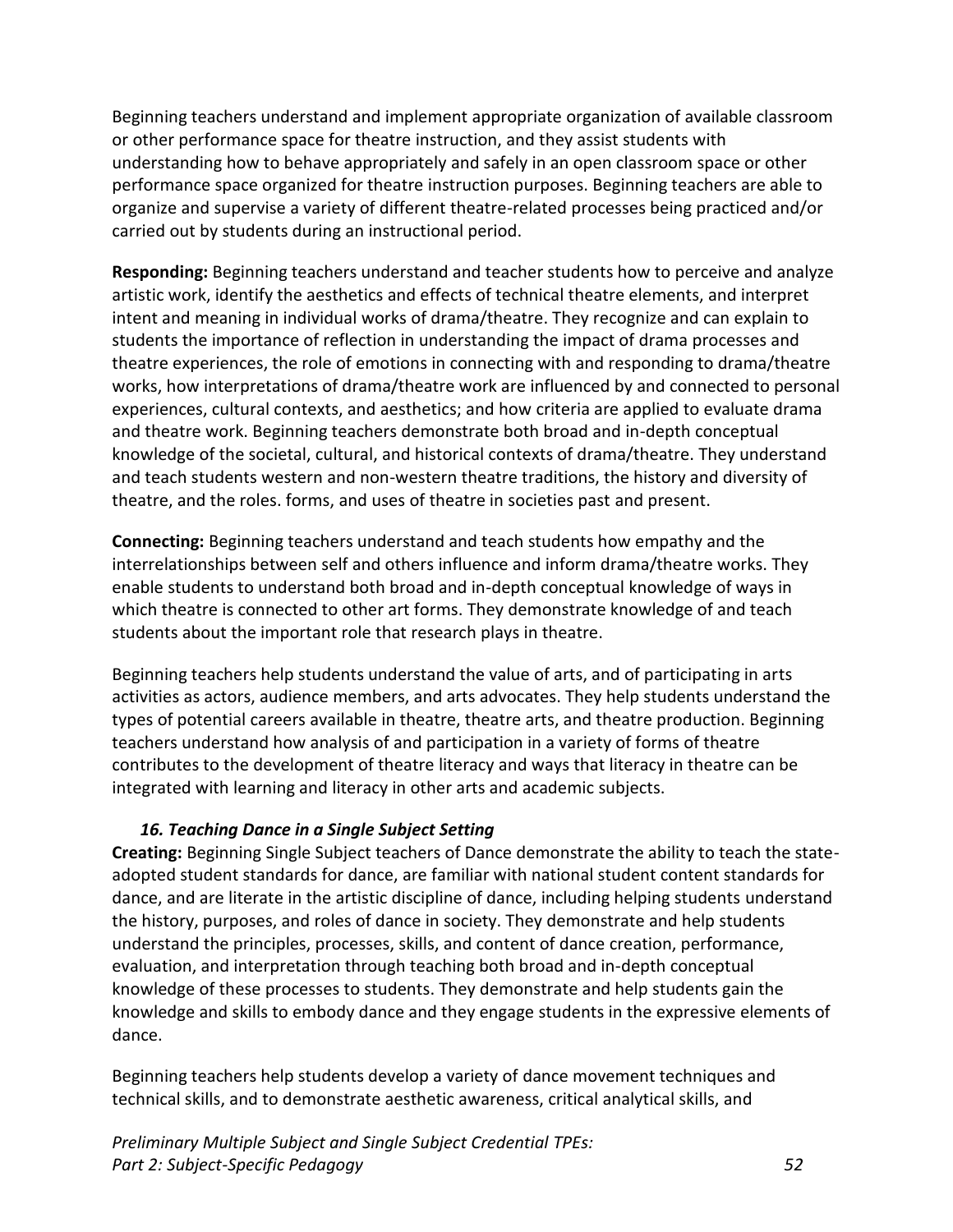proficiency in the creative solution of dance problems. They demonstrate and help students develop the ability to generate and conceptualize artistic ideas, organize artistic work, and reflect on and refine artistic expression. They help students understand various perspectives related to the creation and performance of dance globally, including the historical development, cultural functions, purposes and uses of the art form, and they help students develop the ability to synthesize and relate that knowledge in the creation and performance of artistic and culturally expressive movement. Beginning teachers understand and teach students about copyright laws and intellectual property rights relating to dance sequences created by others as well as to the selection and use of music used to support dance creation, instruction and performance.

**Performing:** Beginning teachers help students develop their own artistic ideas relating to creating and implementing dance movements and dances. Beginning teachers are also knowledgeable about and help students understand the mind-body connection and the anatomical and physiological processes through which the body becomes an instrument for artistry and expression.

Beginning teachers understand and implement appropriate ways of working with students to guide them and assist them in performing body movements relating to dance, especially when such assistance requires illustrating, guiding, or demonstrating correct positioning of the body relative to dance movements. Beginning teachers help students understand appropriate actions and boundaries between students when students are participating in dance activities that require interpersonal physical contact. Beginning teachers make appropriate accommodations for students with special needs and with disabilities to ensure equitable participation in dance instruction, activities, and performance.

Beginning teachers help students understand how to work with space, time, and energy to communicate artistic intent and expression through dance.

Beginning teachers understand and implement appropriate organization of available classroom or other space for dance instruction with students, and they help students understand how to behave appropriately and safely in an open classroom or other space organized for dance instruction purposes.

**Responding:** Beginning teachers help students understand how to perceive and analyze artistic dance and learn how to recognize and interpret intent and meaning in individual dance performances. They help students understand the importance of reflection in identifying the impact of dance experiences, the role of emotions in connecting with and responding to dance, how interpretations of dance works are influenced by and connected to personal experiences, cultural contexts, and aesthetics; and how criteria are applied to evaluate dance. Beginning teachers teach both broad and in-depth conceptual knowledge of the societal, cultural, and historical contexts of dance. They help students acquire knowledge of western and nonwestern dance traditions, of the history and diversity of dance, and of the roles, forms, and uses of dance in societies past and present.